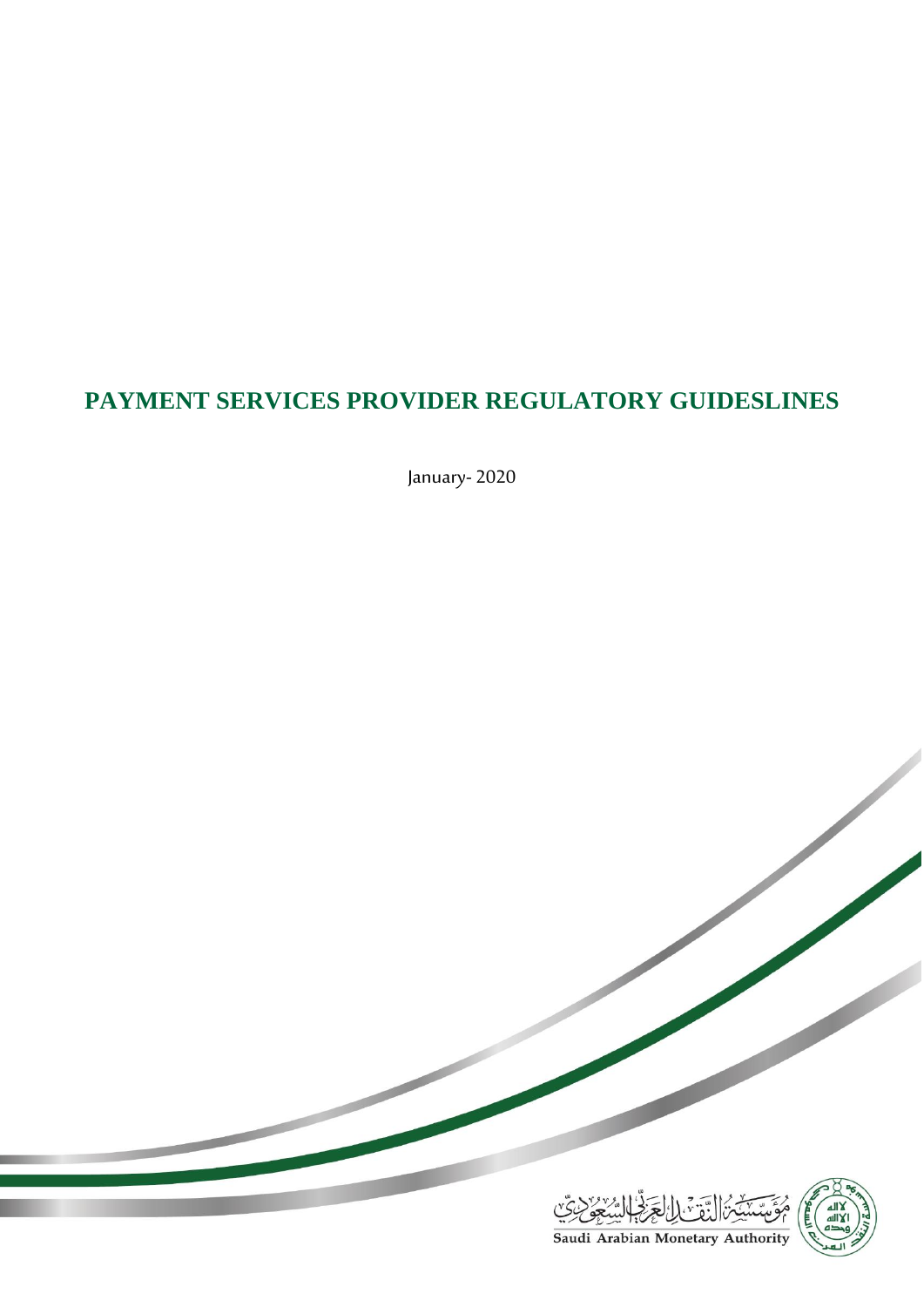## **Article One**

#### **Interpretation**

# **Article 1.1**

The following words and phrases have the meanings given below when used in this Guidelines, unless the context requires otherwise.

**Account Information Service** means an online service that consolidates and presents account data relating to one or more Payment Accounts held by a Payment Service User with another Payment Service Provider or with more than one Payment Service Provider, including where the account data is presented:

- (a) in its original form or after processing;
- (b) within an online tool which enables a Payment Service User to modify and present the account information in different ways; or
- (c) only to the Payment Service User that holds the relevant Payment Accounts or to the Payment Service User and any other person(s) in accordance with the Payment Service User's instructions and consent.

**Account Information Service Provider** means a Payment Service Provider which provides Account Information **Services** 

**Accounting Records** means underlying documents and information (stored electronically or otherwise) used to prepare, verify and/or audit the Payment Service Provider's financial statements including (but not limited to):

- (a) cheques.
- (b) records of electronic fund transfers.
- (c) invoices.
- (d) contracts.
- (e) general and subsidiary ledgers, journal entries and other adjustments to the financial statements that are not reflected in journal entries; and
- (f) worksheets and spreadsheets supporting cost allocations, computations, reconciliations and disclosures.

**Acquiring of Payment Transactions** means a Payment Service provided by a Payment Service Provider contracting with a Payee to accept and process Payment Transactions, which results in the Payment Service Provider transferring funds to the Payee.

**Agent** means a person that acts on behalf of a Payment Service Provider in the provision of Payment Services.

**Alternative Delivery Channel** means any service which provides a physical, electronic or digital method for the initiation of Payment Transactions, the withdrawal of cash or access to a Payment Service User's Payment Account.

**AML Law** means Saudi Arabia Cabinet Decision No. 80/1439, approving the Anti-Money Laundering Law, together with its implementing regulations.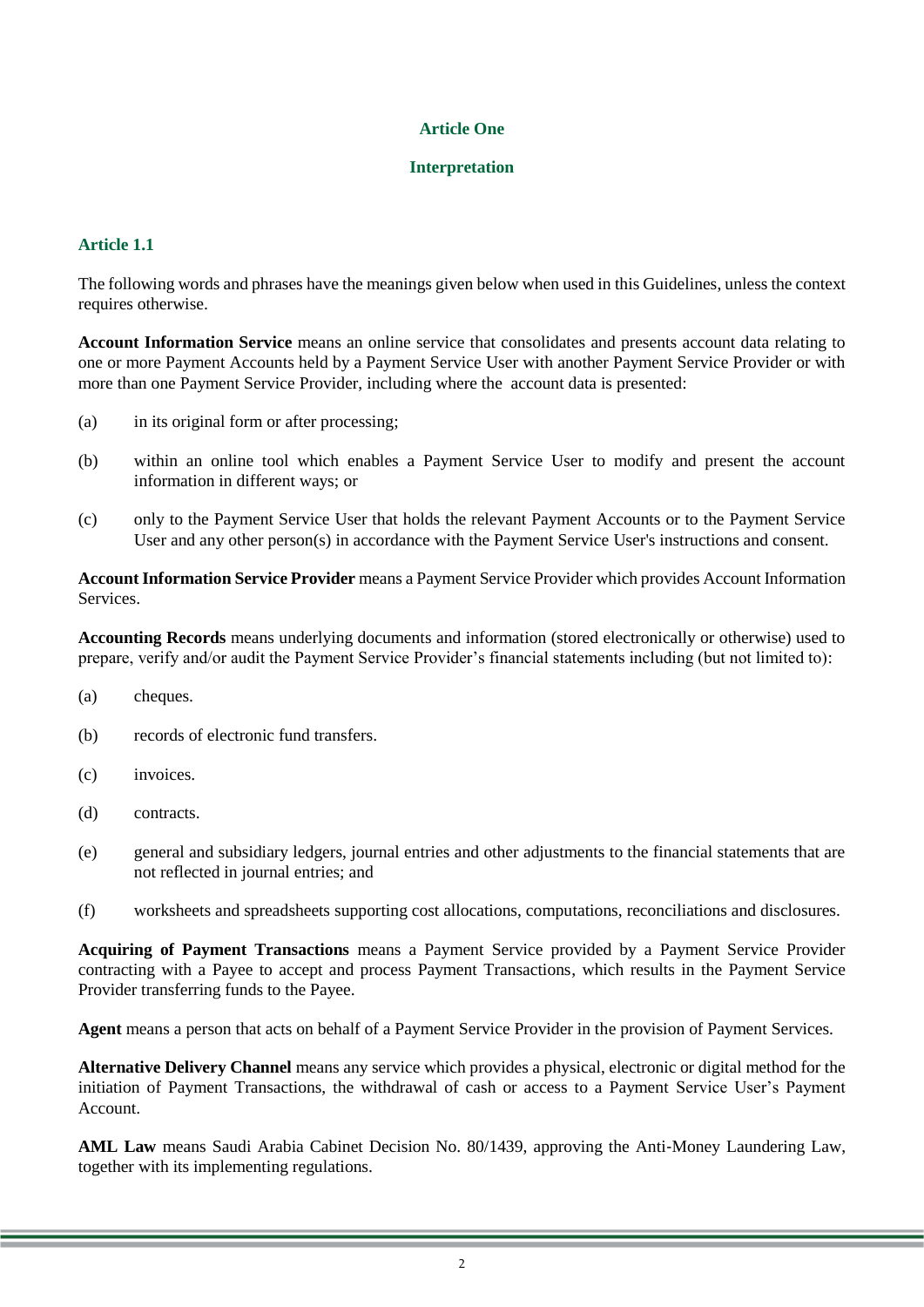**Applicant** means a person that intends to or has submitted an application for licensing to SAMA in accordance with Article 6

**ATM** means automated teller machine.

**Authentication** means a procedure which allows a Payment Service Provider to verify the identity of a Payment Service User or the validity of the use of a specific Payment Instrument, and **Authenticated** shall be construed accordingly.

**SAMA** means the Saudi Arabian Monetary Authority.

**SAMA Charter** means the Charter of the Saudi Arabian Monetary Authority issued by royal decree no. 23 dated 23/5/1377 (H) (15 December 1957).

**Average Monthly Payment Transaction Value** means:

(a) in relation to a Payment Service Provider that has been licensed by SAMA (or an Applicant licensed by an equivalent regulatory body outside of the Kingdom) for at least 12 calendar months, the monthly average over the period of 12 calendar months preceding the date of calculation of the total amount of Payment Transactions executed by the Payment Service Provider, including Payment Transactions executed by its Agents; and

in relation to an Applicant or a Payment Service Provider that has been licensed for fewer than 12 calendar months, as set out in Articles 6.2(b) and 6.4 (b)

which, in each case, shall exclude the issuance or redemption of Electronic Money by the Payment Service Provider.

**Banking Control Law** means the banking control law issued by royal decree no. M/5 dated 22/2/1386 H (12) June 1966).

**Beneficial Owner** means a natural or legal person that:

- (a) directly or indirectly holds 10% or more of the capital or voting rights of a Payment Service Provider or Applicant, including where it acts jointly or in concert with another person; or
- (b) is party to an arrangement allowing it to exercise significant influence over the management of a Payment Service Provider or Applicant.

**Cash-Out Transaction** means the redemption and withdrawal of Electronic Money at par value in accordance with Article 15.9

**Closed Loop Account** means monetary value stored on a Payment Instrument, which cannot be redeemed in cash or to any other account, which:

- (a) is issued by a single issuer; and
- (b) can only be used to acquire goods or services within a limited network of service providers that:
	- (i) have direct commercial agreements with the issuer; and
	- (ii) are part of the same corporate group or are otherwise affiliated by the same trading name, mark or logo.

**Complaint** means any oral or written expression of dissatisfaction or claim from a person to a Payment Service Provider in connection with the provision of, or failure to provide adequately, a Payment Service to that person.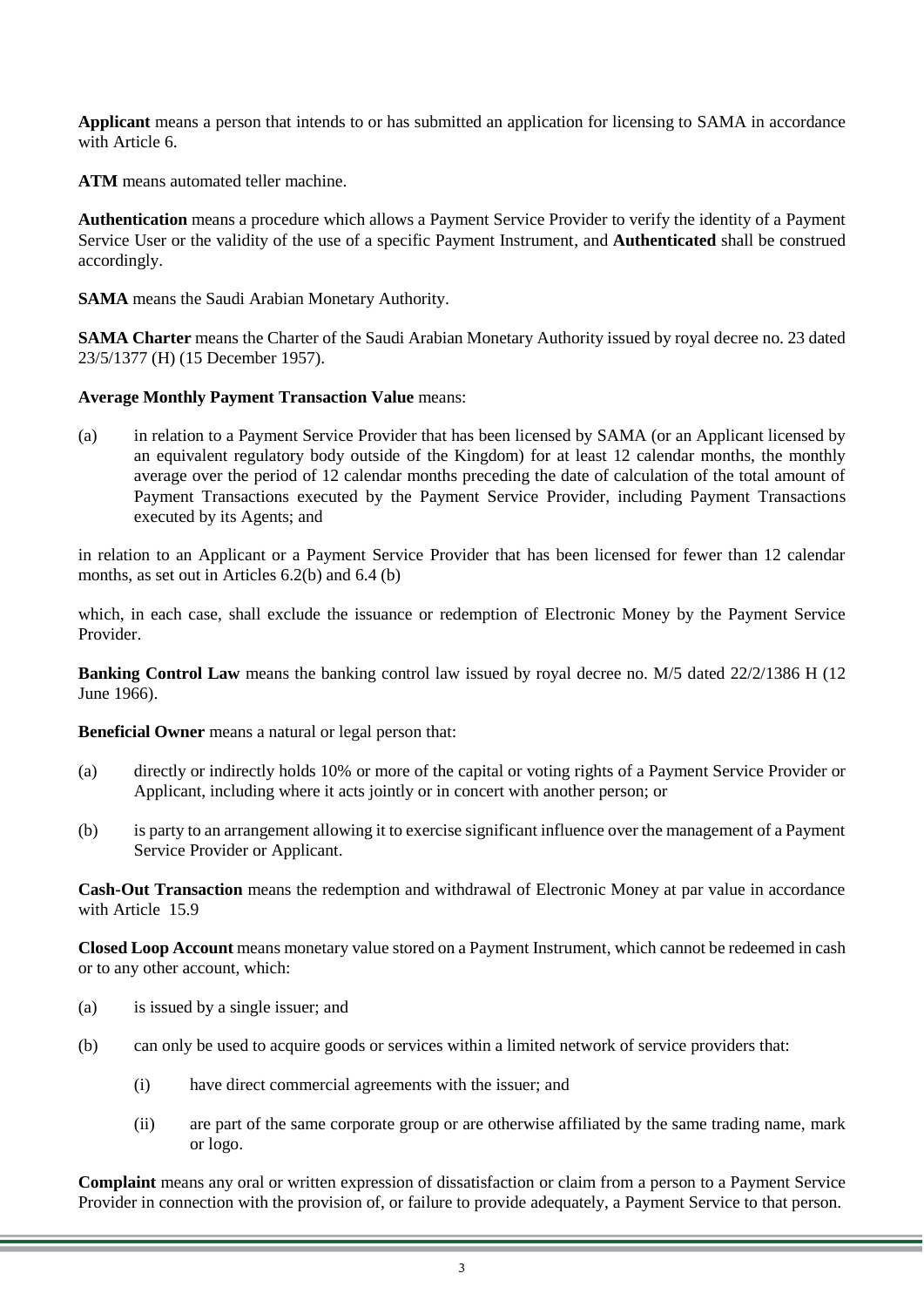**Consent** means the authorisation by an Authenticated Payer of a Payment Transaction, recorded in accordance with Article 15.3 (b)

**Credit Transfer** means the crediting of a Payee's Payment Account following a Payment Transaction or a series of Payment Transactions from a Payer's Payment Account executed by the Payer's Payment Service Provider, based on an instruction given by the Payer.

**Customer Data** means any information relating to a customer of a Payment Service Provider, including personally identifiable information and financial data.

**Direct Debit** means the debiting of a Payer's Payment Account where a Payment Transaction is initiated by the Payee on the basis of Consent given by the Payer to the Payee, to the Payee's Payment Service Provider or to the Payer's own Payment Service Provider.

**Domestic Linked Person** means a person established in the Kingdom:

- (a) that is a parent of a Payment Service Provider or Applicant.
- (b) that is a subsidiary of a Payment Service Provider or Applicant.
- (c) that is a parent of a subsidiary of a Payment Service Provider or Applicant.
- (d) that is another subsidiary of a parent of a Payment Service Provider or Applicant.
- (e) that owns or controls, directly or indirectly, 20% or more of the voting rights or capital of a Payment Service Provider or Applicant.
- (f) 20% or more of the voting rights or capital of which is controlled by a Payment Service Provider or Applicant; or
- (g) to whose directions a Payment Service Provider or Applicant is accustomed or obligated to adhere, either formally or informally.

and where a person is established outside the Kingdom but otherwise meets one of the above conditions, it shall be defined as a **Foreign Linked Person**.

**Electronic Money** means monetary value represented by a claim on the issuer which is:

- (a) stored electronically, including magnetically.
- (b) issued on receipt of funds.
- (c) used for the purposes of making Payment Transactions.
- (d) accepted as a means of payment by persons other than the issuer; and
- (e) is not stored on a "Closed Loop Prepaid Account" or a "Restricted Loop Account".

**Electronic Money Distributor** means a person that distributes or sells Electronic Money or redeems Electronic Money on behalf of an EMI, but does not provide any Payment Service (including the issuance of Electronic Money) or, without first obtaining a non-objection letter from SAMA in accordance with Article [0,](#page-42-0) act as an Agent of the EMI.

**Electronic Money Institution** or **EMI** means a Payment Service Provider that is licensed to issue Electronic Money.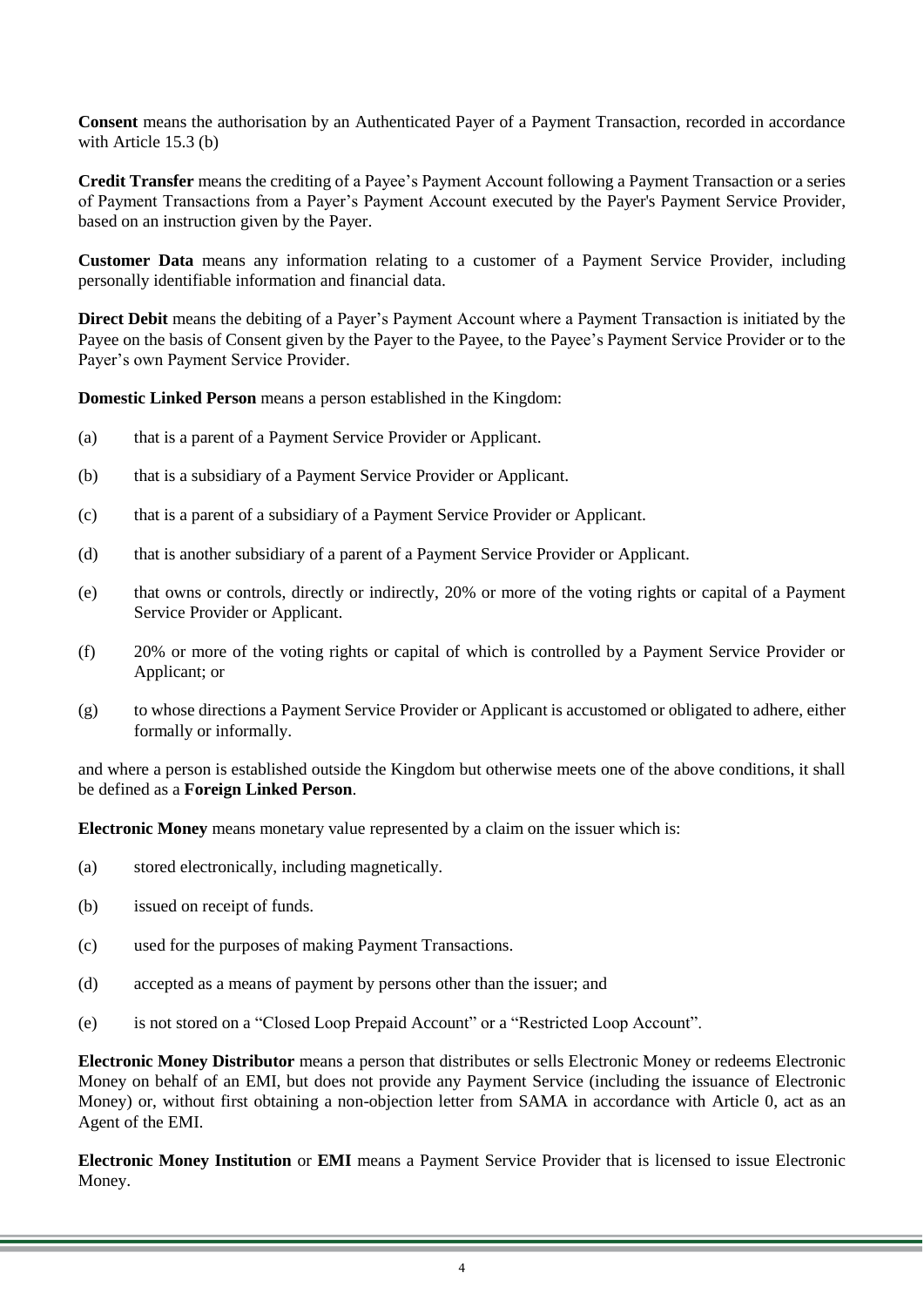#### **Eligible Entity** means:

- (a) an entity that has or wishes to obtain a licence as a Major PI, Major EMI or Micro EMI and is:
	- (i) a joint stock company duly incorporated in the KSA; or
	- (ii) in the case of a Qualified Foreign Entity, a branch of such Qualified Foreign Entity duly established in the KSA; and
- (b) an entity that has or wishes to obtain a licence as a Micro PI and is:
	- (i) a joint stock company or limited liability company duly incorporated in the KSA (subject to any further requirements imposed by SAMA in this regard); or
	- (ii) in the case of a Qualified Foreign Entity, a branch of such Qualified Foreign Entity duly established in the KSA.

which in each case satisfies the requirements of this Guidelines.

**Finance Companies Control Law** means the finance companies control law issued by royal decree no. M/10 dated 31/8/1433 (H) (3 July 2012).

**Fit and Proper Requirements** means the "Requirements for Appointments to Senior Positions in Financial Institutions Supervised by the Saudi Arabian Monetary Authority (SAMA) - 2nd Edition 2019".

**Framework Contract** means a contract for Payment Services which is intended by its parties to govern the subsequent execution of individual and successive Payment Transactions.

#### **Governing Body** means:

- (a) in respect of a Major PSP, the board of directors including the managing directors, the chief executive officer, the chief financial officer, the partners, and/or individuals carrying out equivalent functions; and
- (b) in respect of a Micro PSP, directors and persons responsible for the management of the Micro PSP.

**Insolvency** means the commencement of any insolvency, winding up, or other liquidation proceedings under applicable insolvency law in the Kingdom or any law having equivalent effect in another jurisdiction.

**Issuing of Payment Instruments** means a Payment Service provided by a Payment Service Provider contracting with a Payer to:

- (a) provide a Payment Instrument which enables the Payer to initiate Payment Orders; and
- (b) process the Payer's Payment Transactions.

**Key Control Function** means compliance, risk management, internal audit and similar control functions.

**Kingdom** means the Kingdom of Saudi Arabia.

**Licensed Bank** means a bank licensed by SAMA to carry on banking business pursuant to the Banking Control Law.

**Limited Network Payment Transaction** means a Payment Transaction made from or into a Closed Loop Account or a Restricted Loop Account.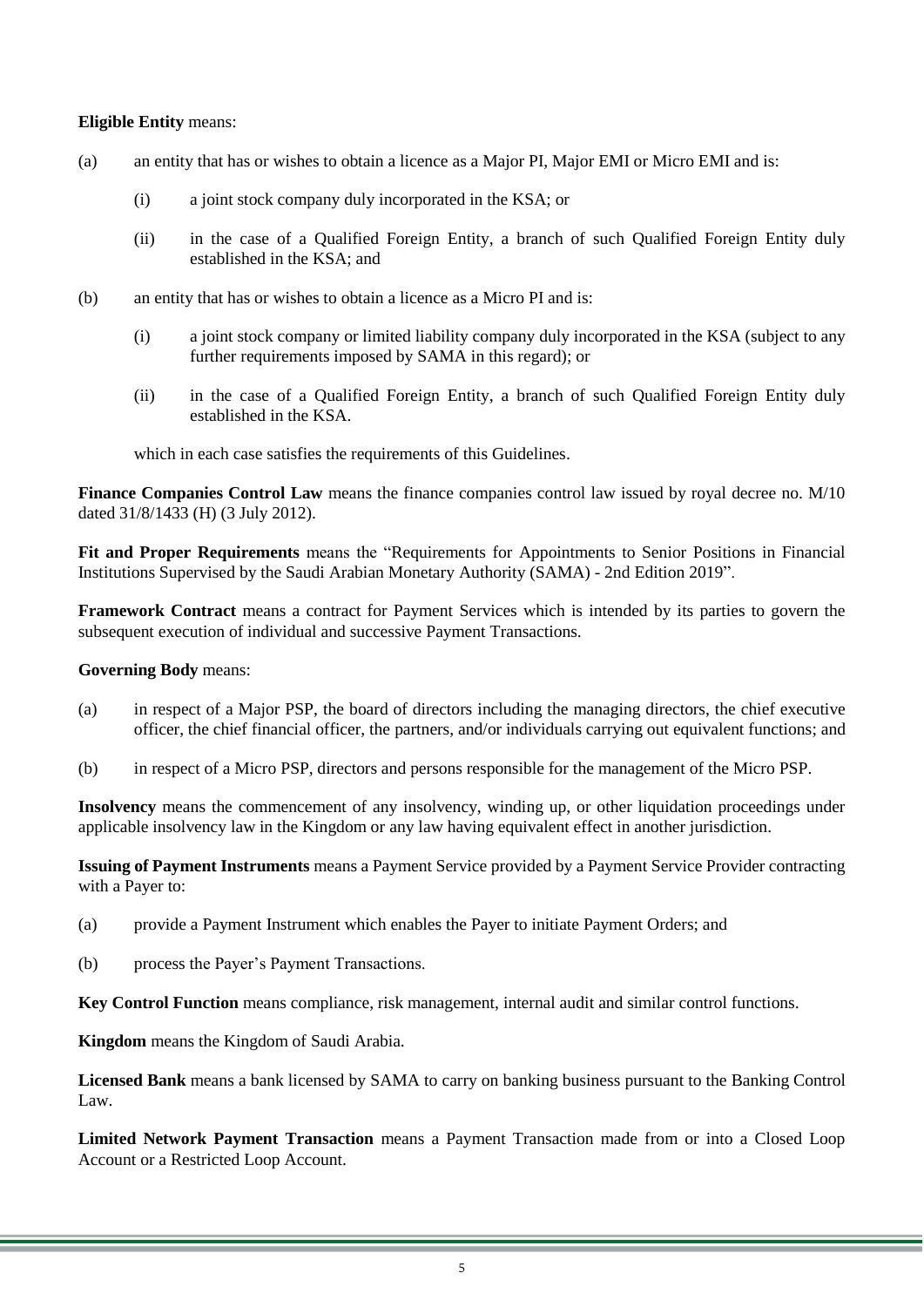**Limited Network Service** means a Payment Service provided in relation to a Closed Loop Account or a Restricted Loop Account.

**Linked Person** means a Domestic Linked Person or a Foreign Linked Person.

**Major EMI** means an EMI satisfying the conditions set out in Articl 6.5.

**Major PI** means a PI satisfying the conditions set out in Article 6.3.

**Major PSP** means a Major PI or a Major EMI.

**Micro EMI** means an EMI satisfying the conditions set out in Article 6.4.

**Micro PI** means a PI satisfying the conditions set out in Article 6.2.

**Micro PSP** means a Micro PI or a Micro EMI.

**Money Changing Rules** means the rules governing money changing business issued by decision of the Minister of Finance No. 1357 dated 01/05/1432 (H).

**Money Remittance** means a service for the transmission of money (or any representation of monetary value) within the Kingdom or between the Kingdom and another jurisdiction, without any Payment Accounts being created in the name of the Payer or the Payee, where:

- (a) funds are received from a Payer for the sole purpose of transferring a corresponding amount to a Payee or to another Payment Service Provider acting on behalf of the Payee; or
- (b) funds are received on behalf of, and made available to, the Payee.

**Official ID Number** means a passport number, *iqama* number or national identification number.

**Outsourcing Rules** means the rules on outsourcing issued by SAMA and dated July 2008.

**Payee** means a person who is the intended recipient of funds (including banknotes and coins, scriptural money and Electronic Money) in respect of a Payment Transaction.

**Payer** means:

- (a) a person who holds a Payment Account and initiates, or consents to the initiation of, a Payment Order from that Payment Account; or
- (b) where there is no Payment Account, a person who gives a Payment Order.

**Payment Account** means an account held in the name of one or more Payment Service Users which is used for the execution of Payment Transactions.

**Payment Account Service Provider** means a service provider which provides and maintains a Payment Account for a Payment Service User, including a Licensed Bank that provides and maintains such an account.

**Payment Initiation Service** means an online service to initiate a Payment Order at the request of the Payment Service User with respect to a Payment Account held at another Payment Service Provider, on the basis of a Consent provided by that Payment Service User.

**Payment Institution** or **PI** means a Payment Service Provider that provides one or more Payment Services, except for the issuing of Electronic Money.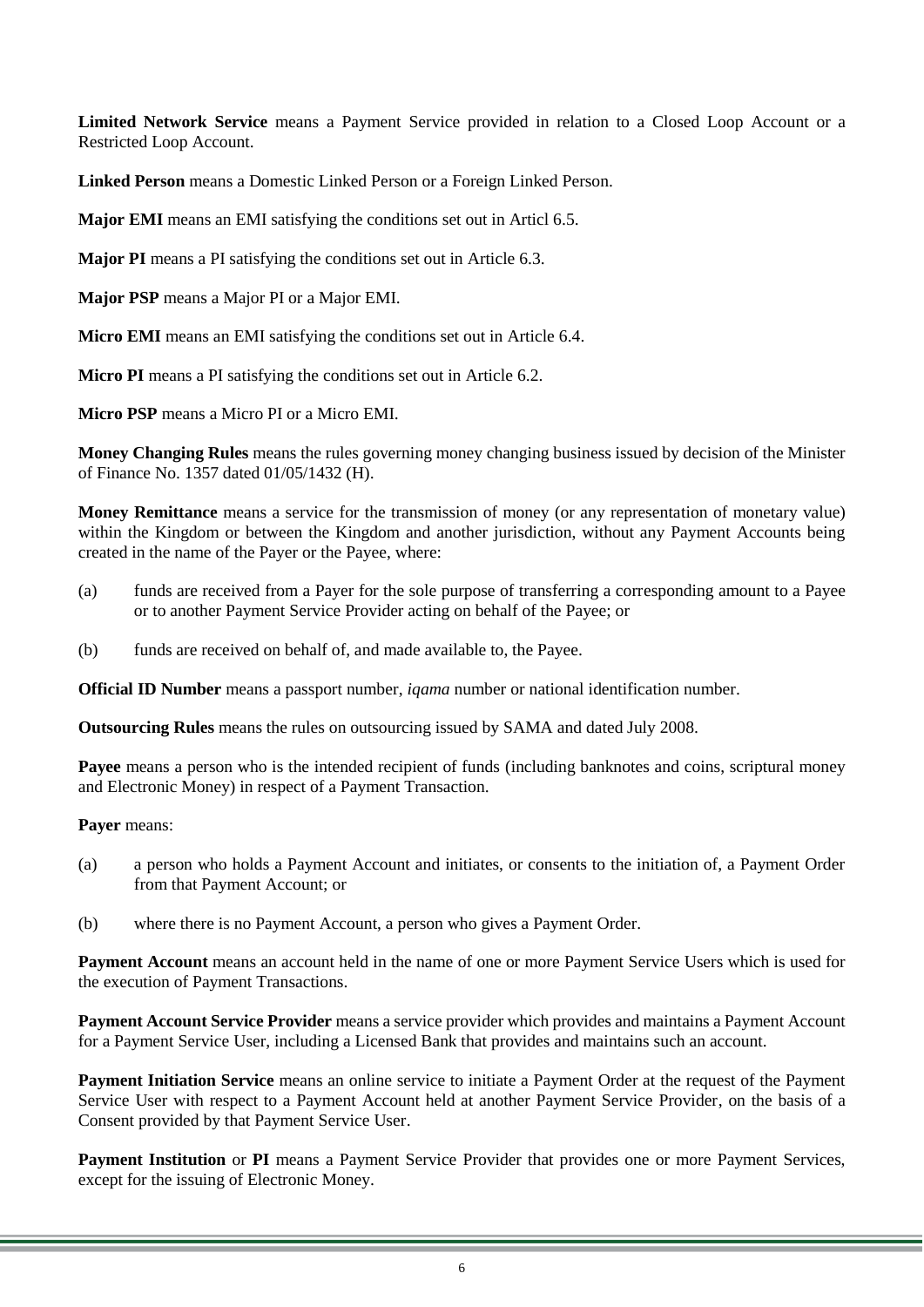**Payment Instrument** means any personalized device or personalized set of procedures agreed between the Payment Service User and the Payment Service Provider, which is used by the Payment Service User to initiate a Payment Order.

**Payment Order** means an instruction by a Payment Service User acting as Payer or Payee to its Payment Service Provider, requesting the execution of a Payment Transaction.

**Payment Service** means any of the activities specified in Article 5.1 when carried on by way of business, other than any of the activities specified in Article [0.](#page-11-0)

**Payment Service Provider** means any Eligible Entity licensed by SAMA to provide one or more Payment Services in the Kingdom in accordance with this Guidelines.

**Payment Service User** means any person who makes use of a Payment Service in the capacity of Payer, Payee or both.

**Payment System** has the meaning given to such term in the regulations on payment systems issued by SAMA.

**Payment System Operator** has the meaning given to such term in the regulations on payment systems issued by SAMA.

**Payment Transaction** means an act initiated by the Payer or Payee, or on behalf of the Payer, of placing, transferring or withdrawing funds (including banknotes and coins, scriptural money and Electronic Money).

**Personalised Security Credentials** means personalised features provided by a Payment Service Provider to a Payment Service User which can be used for the purposes of Authentication.

#### **Qualified Foreign Entity** means:

- (a) in relation to an entity that holds or wishes to obtain a licence as a Major PI, Major EMI or Micro EMI, an entity incorporated outside the Kingdom that is, in the opinion of SAMA, of equivalent standing and suitability to that of a joint stock company duly incorporated in the KSA; and
- (b) in relation to an entity that holds or wishes to obtain a licence as a Micro PI, an entity incorporated outside the Kingdom that is, in the opinion of SAMA, of equivalent standing and suitability to that of either a limited liability company or a joint stock company duly incorporated in the KSA.

**Restricted Loop Account** means monetary value stored on a Payment Instrument, which:

- (a) cannot be redeemed in cash or to any other account; and
- (b) can only be used to acquire:
	- (i) goods or services within a clearly defined area.
	- (ii) goods or services within a limited network of service providers which have direct commercial agreements with the issuer; or
	- (iii) a limited range of goods or services.

**Safeguarded Funds** means funds received from a customer by a Payment Service Provider and held for the benefit of that customer for the execution of a Payment Transactions or the issuance of Electronic Money, but excluding any funds representing foreign exchange margin, fees, charges or commissions payable to the Payment Service Provider, in accordance with this Guidelines.

**SAR** means Saudi Arabian Riyal.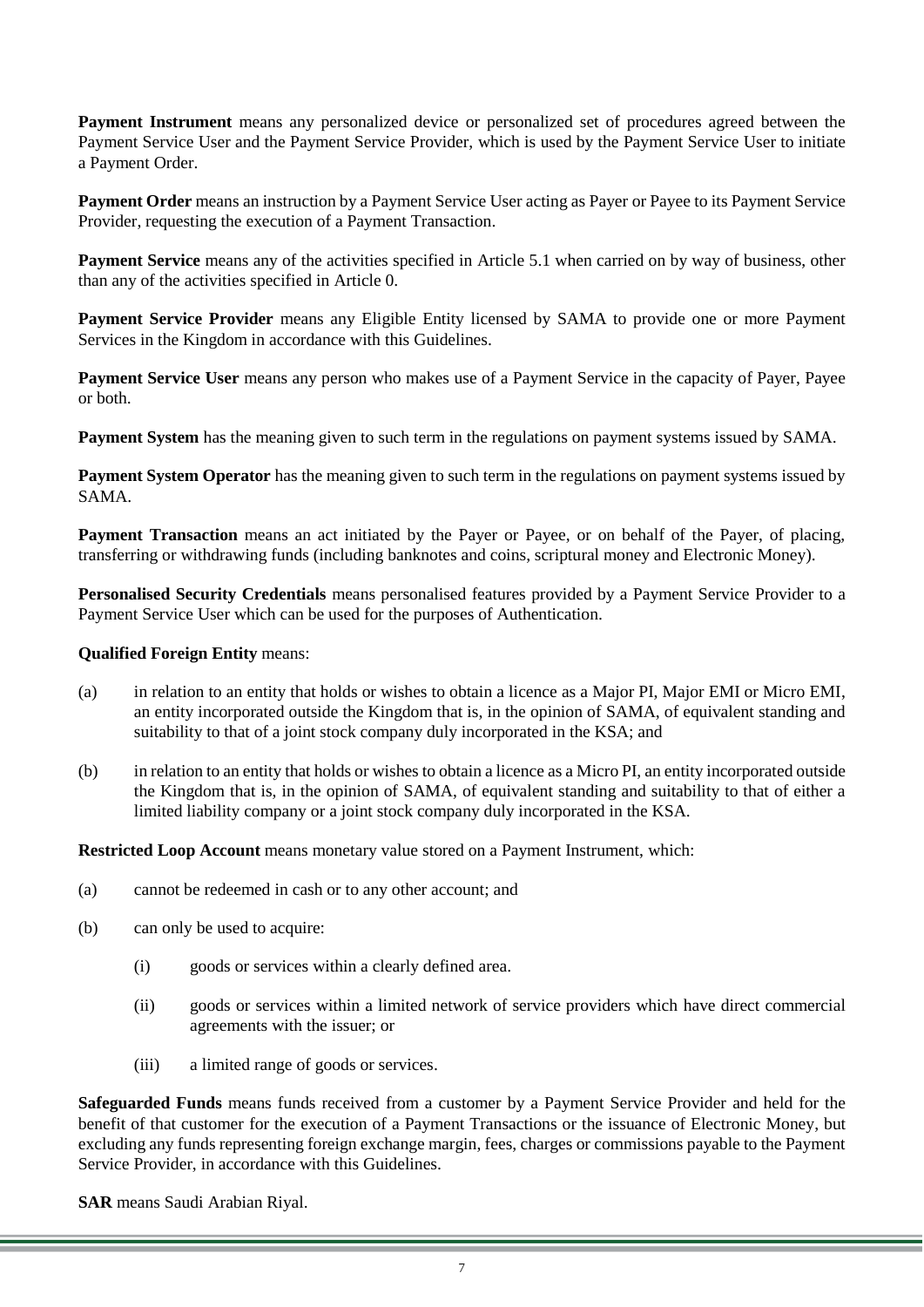**Senior Management** means the persons responsible for the day-to-day management, supervision or control of an entity, typically including the chief executive officer, each person directly reporting to that officer and each such person's immediate delegates.

**Single Payment Contract** means a contract for a single Payment Transaction not made under a Framework Contract.

**Standing Order** means a Payment Order given by a Payer to a Payment Account Service Provider to pay a fixed amount at regular intervals to a nominated Payee.

**Total Average Outstanding Electronic Money** means the arithmetic mean of the total amount of financial liabilities related to Electronic Money issued by the EMI at the end of each calendar day over the last 12 calendar months.

**Total Outstanding Electronic Money** means the total value of Electronic Money issued by an EMI from time to time, calculated on the first calendar day of each calendar month and applied for that calendar month.

- (a) In this Guidelines, unless a contrary intention appears, a reference to:
	- i. a provision of law, regulation (including this Guidelines), requirement or rule is a reference to such provision as amended, replaced or supplemented from time to time.
	- ii. a person includes any natural or legal person.
	- iii. an obligation to notify or report means an obligation to notify or report in writing, either physically or electronically.
	- iv. a day is, unless stated otherwise, a reference to a calendar day, subject to Article [\(b\).](#page-7-0)
	- v. a calendar year is a reference to a year of the Gregorian calendar and a calendar month is a reference to a month of the Gregorian calendar.
	- vi. a reference to the masculine gender includes the feminine.
	- vii. a reference to "include", "includes" or "including" does not indicate limitation and is to be construed as meaning "include without limitation", "includes without limitation" and "including without limitation" respectively.
- <span id="page-7-0"></span>(b) If an obligation falls on a calendar day which is a Friday or Saturday, other weekend day or an official State holiday in the Kingdom, the obligation shall be deemed to fall on the next calendar day which is a business day in the Kingdom.
- (c) The headings in these Guidelines shall not affect its interpretation.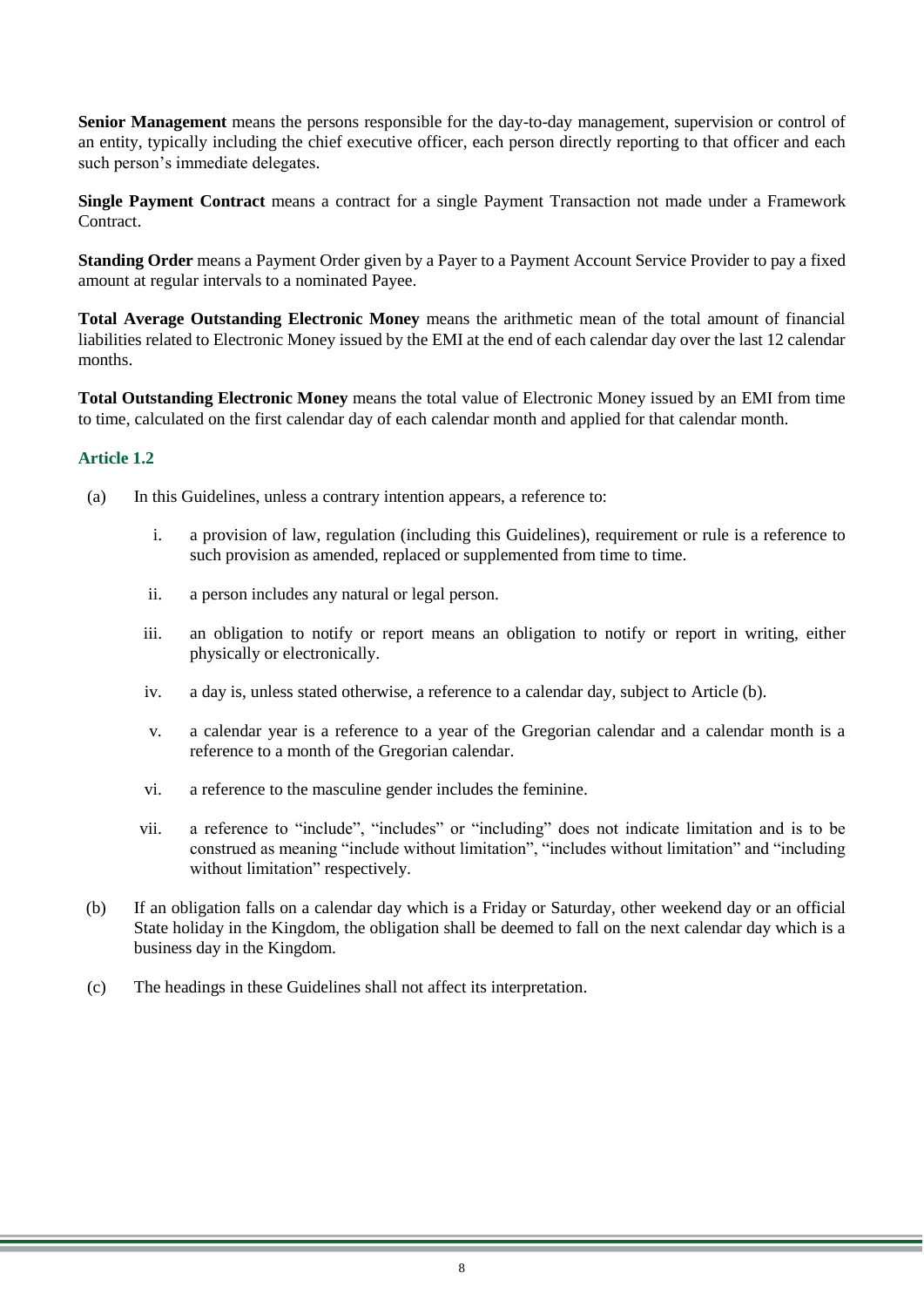#### **Article Two**

#### **General Provisions**

# **Article 2.1**

SAMA in discharging its powers and functions under this Guidelines, SAMA shall have regard to the following objectives:

- (a) maintaining the integrity and stability of the financial sector;
- (b) enhancing the safety and efficiency of the payment system infrastructure, financial markets and Payment Services in the Kingdom;
- (c) protecting Payment Service Users;
- (d) promoting fair and effective competition in the payments sector; and
- (e) promoting innovation in the Kingdom.

## **Article 2.2**

SAMA shall have the following powers and functions:

- (a) licensing entities to engage in one or more Payments Services in accordance with these Guidelines and applicable law.
- (b) issuing, updating, and amending regulations, rules and guidance relating to the provision of Payments Services and the payments sector.
- (c) supervising the compliance of Payment Service Providers with these Guidelines and related regulations, rules and guidance issued by SAMA.
- (d) working to ensure that licensed Payment Service Providers and their Senior Management adhere to high standards of corporate governance and accountability.
- (e) taking enforcement or remedial action in respect of contraventions of the provisions of these Guidelines and related regulations and rules issued by SAMA.
- (f) dealing with Complaints from Payment Service Users in respect of Payment Services in accordance with Article [0.](#page-31-0)
- (g) overseeing the provision, operation and use of Alternative Delivery Channels, and working to ensure access to Payment Accounts in accordance with Article [0](#page-46-0) and other applicable regulations and laws.
- (h) maintaining a public register of Payment Service Providers in accordance with Article **Error! Reference source not found.** .
- (i) suspending or revoking licences of Payment Service Providers in accordance with the powers of SAMA.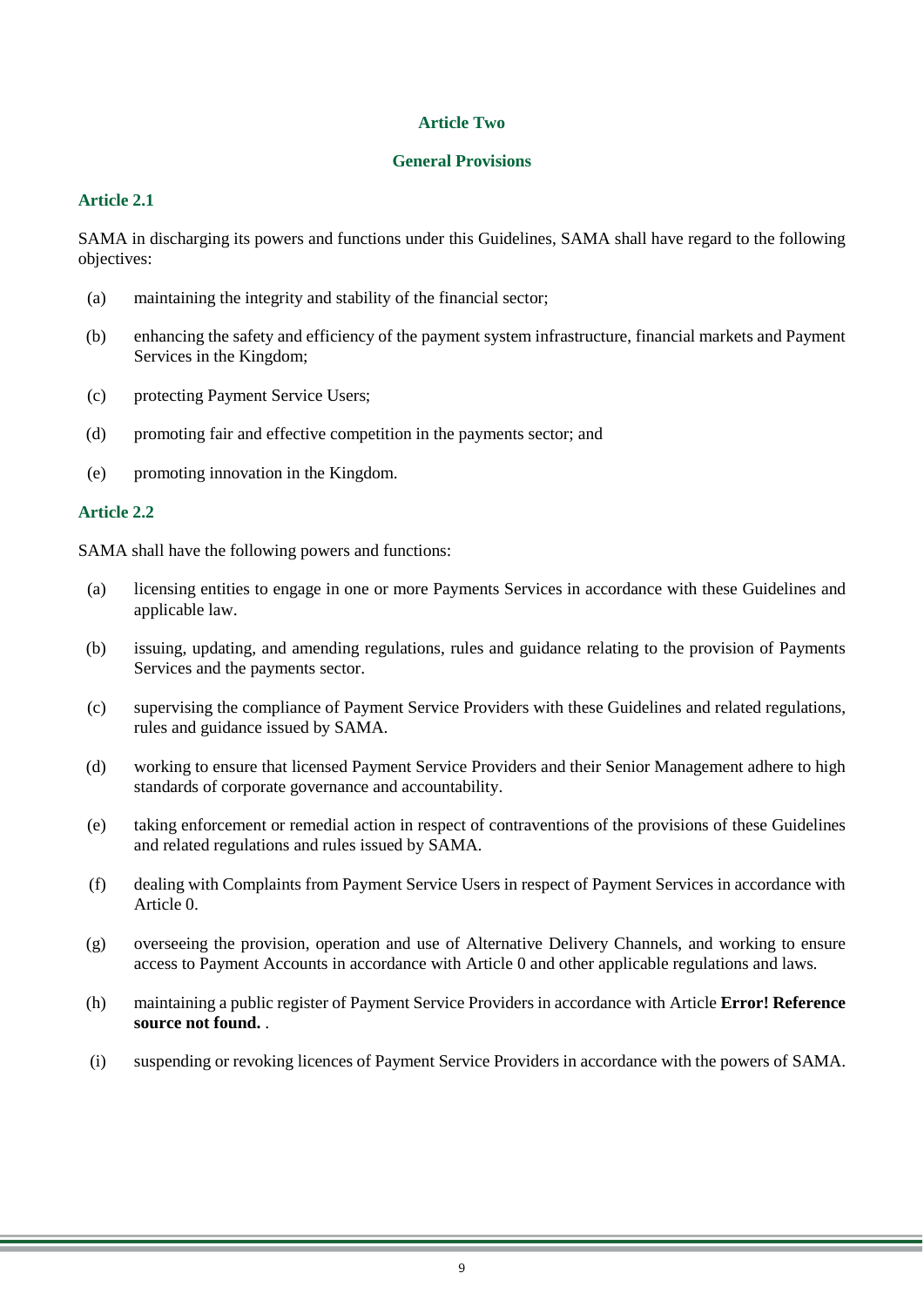## **Article 2.3**

Without prejudice to SAMA's powers under other applicable laws and regulations, a reference made in these Guidelines to the powers of SAMA includes a reference to its powers pursuant to the Banking Control Law, SAMA Charter, the AML Law, and in accordance with the Council of Ministers' Resolution No. 226 dated 2/5/1440 AH.

#### **Article 2.4**

SAMA may amend, replace or supplement the contents of these Guidelines as it sees fit.

#### **Part Three**

#### **Application**

- (a) These Guidelines applies to all persons that carry on one or more Payment Services in the Kingdom within the meaning of Article 3 (b).
- (b) A person is deemed to carry on a Payment Service in the Kingdom when it:
	- i. provides a Payment Service from an establishment in the Kingdom.
	- ii. holds itself out as providing a Payment Service in the Kingdom.
	- iii. invites or induces a person located in the Kingdom to enter into, or offer to enter into, an agreement in relation to a Payment Service.
	- iv. markets or otherwise promotes any Payment Service to one or more persons in the Kingdom; or
	- v. appoints an Agent operating from an establishment in the Kingdom where such Agent:
		- A. has a mandate to provide a Payment Service in the Kingdom on that person's behalf.
		- B. is required or accustomed to act in accordance with the instructions or directions of that person; and
		- C. either:
			- i. provides a Payment Service on its behalf without itself holding a Payment Service Provider licence; or
			- ii. invites or induces a person in the Kingdom to enter into, or offer to enter into, an agreement in relation to a Payment Service.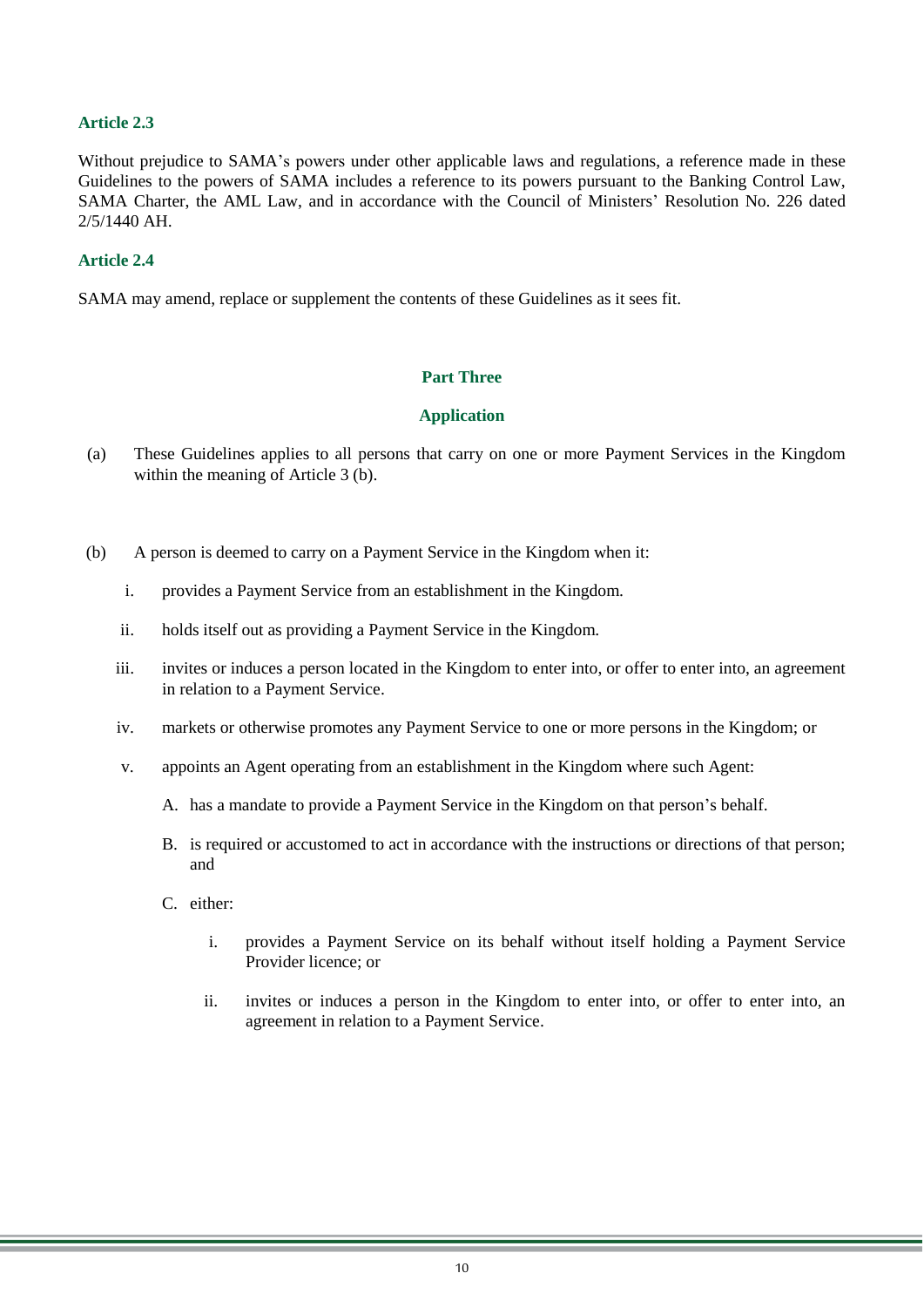#### **Article Four**

#### **Licensing Requirement**

- (a) No person is permitted to carry on a Payment Service by way of business unless that person is:
	- i. a Payment Service Provider; or
	- ii. a Licensed Bank, subject to Article [\(b\).](#page-10-0)
- <span id="page-10-1"></span><span id="page-10-0"></span>(b) A Licensed Bank that wishes to carry on a Payment Service:
	- i. must apply to SAMA for prior authorisation to carry on that Payment Service; and
	- ii. shall be subject to:
		- A. this Guidelines, except for the requirement to obtain a licence as a Payment Service Provider; references to "Payment Service Provider" shall be read as references to such Licensed Bank for this purpose; and
		- B. the other laws and regulations issued by SAMA that apply to the provision of Payment Services.
- (c) Where a Licensed Bank applying for authorisation in accordance with Article 4 (b)(i) intends to carry on business activities unrelated to the provision of Payment Services and SAMA considers that the carrying on of such other business activities will impair or is likely to impair its financial soundness or its effective supervision by SAMA, SAMA may require it to establish a separate body corporate in order to apply for a licence under Article [0.](#page-12-0)
- (d) A Licensed Bank carrying on a Payment Service on the date that these Guidelines comes into effect does not need to obtain an authorisation in accordance with Article [i4](#page-10-1) (b)(i) in respect of that Payment Service but must, if requested by SAMA, provide evidence satisfactory to SAMA of any prior authorization or licence granted to it by SAMA or equivalent regulatory body outside of the Kingdom.
- (e) A Payment Service Provider that decides to vary the Payment Services that it provides must obtain the prior approval of SAMA in accordance with Article 6.17(c)
- (f) A person that carries on a Payment Service in breach of Article 4 (a) or other provision of these Guidelines is considered to have contravened these Guidelines and will be subject to remedial action or penalties in accordance with Article 18.4 or otherwise in accordance with the powers of SAMA.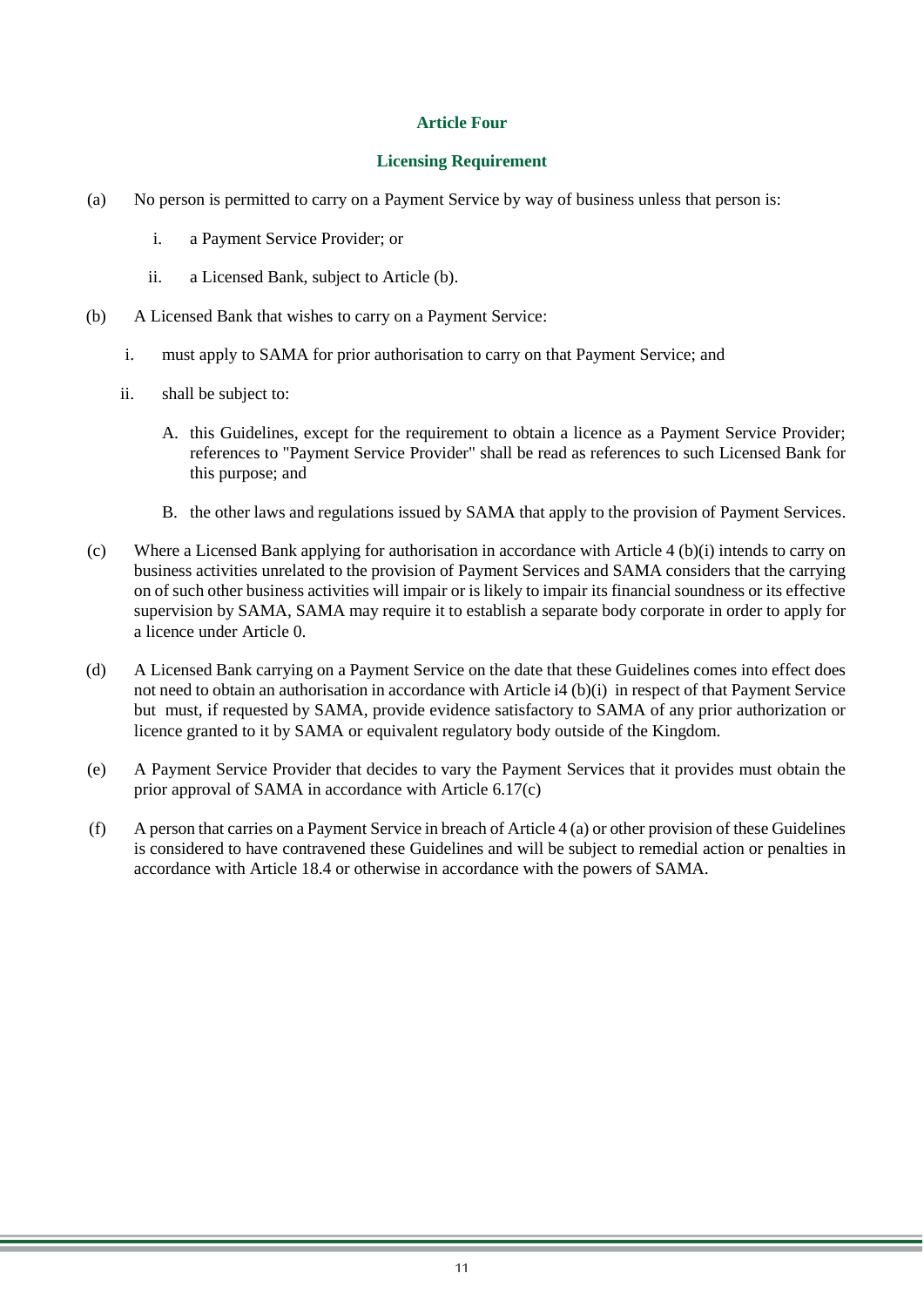# **Article Five**

#### **Payment Services**

## **Article 5.1**

Subject to Article 5.2 the following activities, when carried on by way of business, are Payment Services:

- (a) the execution of Payment Transactions, including (A) transfers of funds on a Payment Account with the Payment Service User's Payment Service Provider or with another Payment Service Provider and (B) where the funds are covered by a credit line, and:
	- i. the execution of Credit Transfers, including Standing Orders.
	- ii. the execution of Direct Debits, including one-off Direct Debits.
	- iii. the execution of Payment Transactions through a payment card or similar physical or digital device.
- (b) issuing Payment Instruments.
- (c) issuing Electronic Money.
- (d) Acquiring Payment Transactions.
- (e) Money Remittance.
- (f) services enabling cash to be placed on or withdrawn from a Payment Account and the operation of a Payment Account.
- (g) Payment Initiation Services.
- (h) Account Information Services.
- (i) any other activity designated by SAMA as a Payment Service from time to time.

#### <span id="page-11-0"></span>**Article 5.2**

The following activities do not constitute Payment Services:

- (a) banking business regulated pursuant to the Banking Control Law, the activities of finance companies regulated pursuant to the Finance Companies Control Law, and money changing business regulated pursuant to the Money Changing Rules.
- (b) Payment Transactions executed wholly in cash and directly between the Payer and the Payee, without any intermediary intervention.
- (c) Payment Transactions carried out within a Payment System or securities settlement system between Payment Service Providers and settlement agents, central counterparties, clearing houses, central banks or other participants in such system including central securities depositories.
- (d) Payment Transactions based on cheque, traveller's cheques, bankers' drafts, paper-based vouchers and paper postal orders.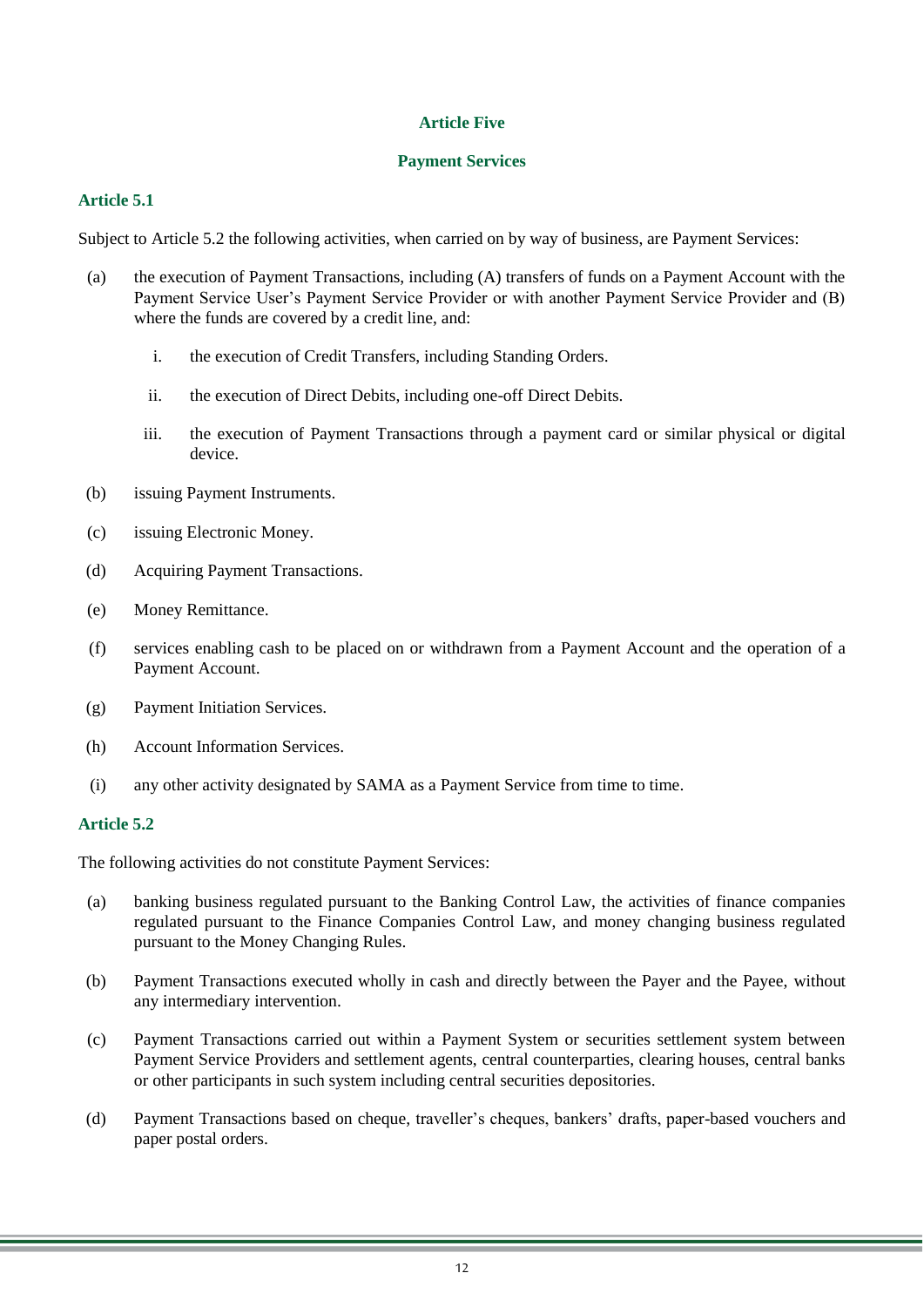- (e) Payment Transactions and related services between a parent undertaking and its subsidiary or between subsidiaries of the same parent undertaking, without any intermediary intervention by a Payment Service Provider other than an undertaking belonging to the same group.
- (f) the professional physical transport of banknotes and coins, including their collection, processing and delivery.
- (g) services provided by technical service providers which support the provision of Payment Services, where the provider does not at any time have possession or control over the funds of a Payment Service User, including:
	- i. processing and storing data.
	- ii. trust and privacy protection services.
	- iii. data and entity authentication services.
	- iv. provision and maintenance of terminals and devices used for payment services.
	- v. information technology.
	- vi. communication network provision.
- (h) cash withdrawal services provided either through Alternative Delivery Channels, where the provider is acting on behalf of one or more Payment Service Providers.
- <span id="page-12-0"></span>(i) the provision of a Limited Network Service.

# **Article Six**

# **Licensing**

- (a) SAMA will evaluate each application for a licence to carry on a Payment Service in accordance with these Guidelines and any related guidance issued by SAMA. Such evaluations will take into account both financial and non-financial parameters.
- (b) Nothing in this Article 6 shall exempt Applicants from obtaining such additional approvals from SAMA or other authorities in the Kingdom as required by applicable laws and regulations, including commercial or foreign licensing requirements imposed by the relevant competent authority in the Kingdom.
- (c) In addition to the requirements listed in this Article 6, SAMA may require an Applicant to meet additional requirements on a case-by-case basis, based on the risks posed by the Applicant. Similarly, SAMA may grant exemptions and exclusions to Applicants from requirements specified by SAMA on a case-by-case basis.
- (d) Upon grant of its licence under either of Articles6.2, 6.3, 6.4, 6.5 a Payment Service Provider must continue to meet the conditions as set out in the relevant Article. A Payment Service Provider must notify SAMA of any relevant changes to their Payment Services which may trigger a notification or approval requirement under Article 6.17.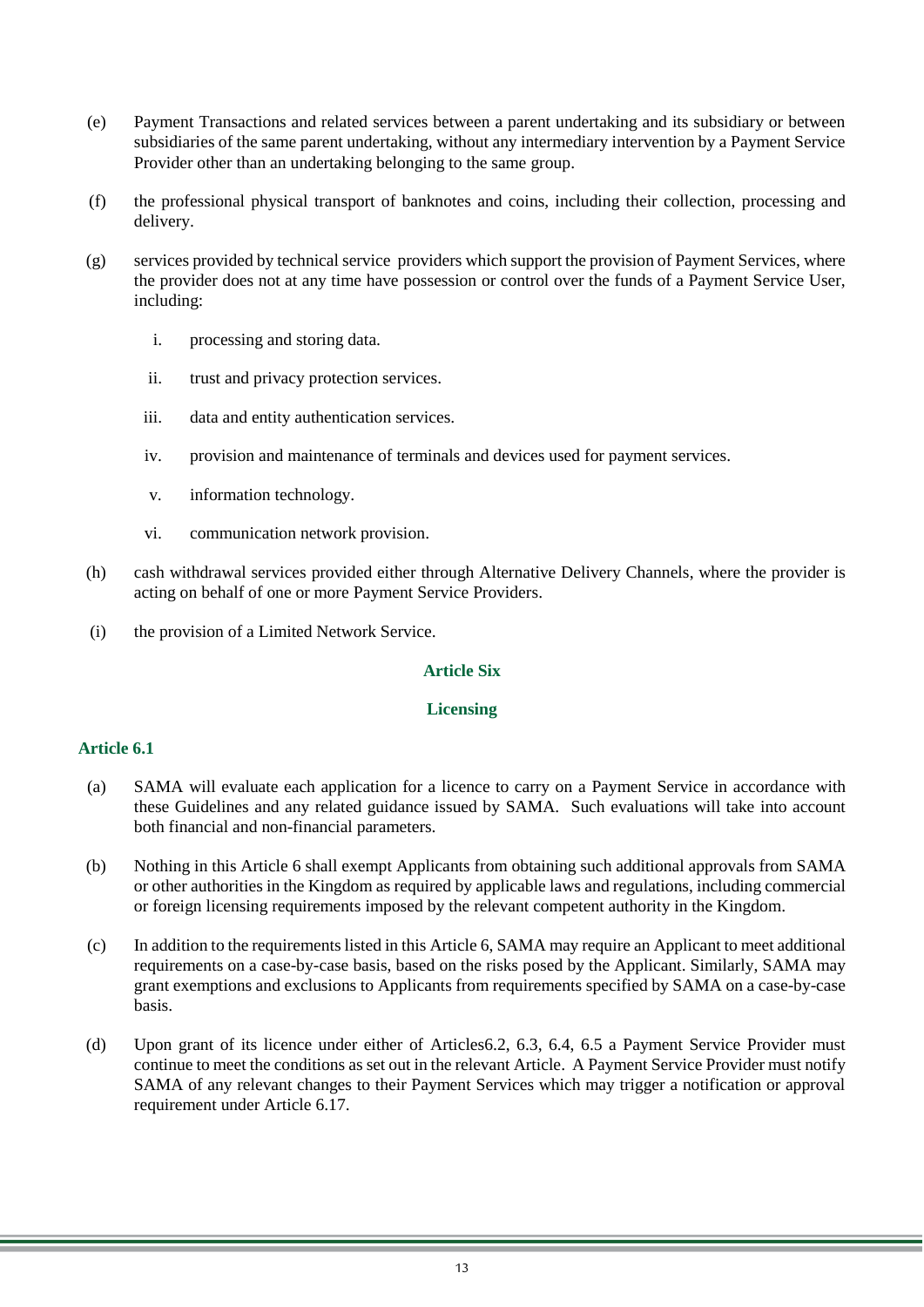- (a) A Micro PI must:
	- i. be an Eligible Entity.
	- ii. carry on one or more Payment Services, except:
		- A. issuing Electronic Money.
		- B. any other excepted Payment Service or activity, as may be determined by SAMA from time to time.
	- iii. not provide Payment Services cross-border to persons outside the Kingdom.
	- iv. not exceed the Average Monthly Payment Transaction Value of SAR10,000,000, subject to Article [\(b\).](#page-13-0)
	- v. meet the initial capital requirements set out in Article 7.
	- vi. meet the common licensing requirements for all Applicants set out in Article **Error! Reference source not found.** .
- <span id="page-13-0"></span>(b) A Micro PI or Applicant for such status that has yet to commence the provision of Payment Services, or has been providing Payment Services for fewer than 12 calendar months, must ensure that its projected Average Monthly Payment Transaction Value (based on the total projected amount of Payment Transactions for its initial 12-month period of operations) does not exceed SAR10,000,000.

# **Article 6.3**

#### A Major PI must:

- i. be an Eligible Entity.
- ii. carry on one or more Payment Services.
- iii. not issue Electronic Money.
- iv. meet the initial capital requirements set out in Article 7.
- v. meet the common licensing requirements for all Applicants set out in Article 6.6.

- (a) A Micro EMI must:
	- i. be an Eligible Entity.
	- ii. issue Electronic Money (and may, if it so chooses, carry on one or more of the Payment Services permitted for a Micro PI, as set out in Article 6
	- iii. ensure that its Total Average Outstanding Electronic Money does not exceed SAR10,000,000, subject to Article [i](#page-14-0) (b) (i) and Article 6.4 (c).
	- iv. not exceed an Average Monthly Payment Transaction Value of SAR10,000,000, subject to Article [i](#page-14-0) (b) (ii) and Article.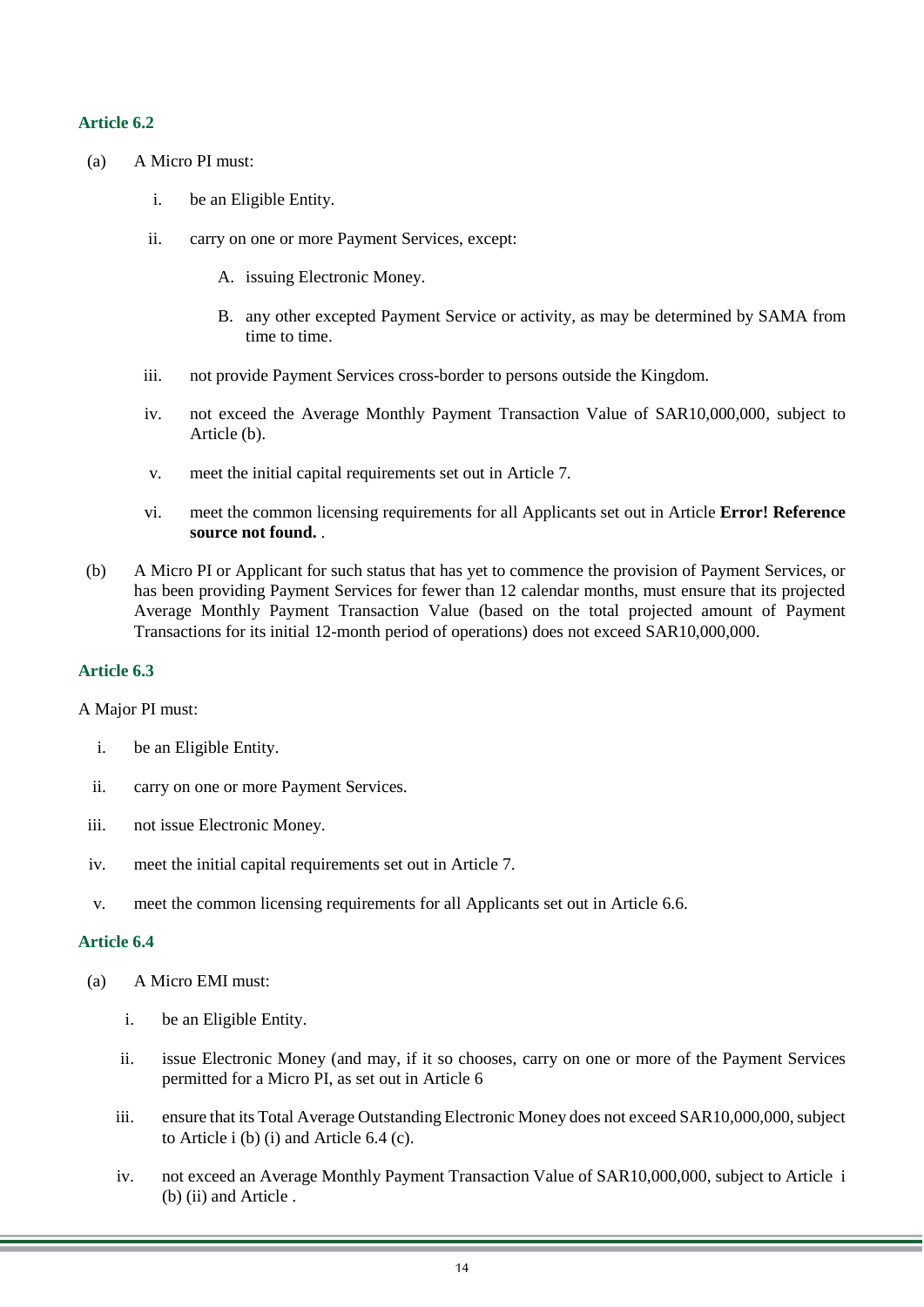- v. not permit any customer to hold more than SAR20,000 of Electronic Money in aggregate across all accounts held by that customer, subject to Article 6.4(c )
- vi. not permit any customer to execute Payment Transactions of more than SAR20,000 per calendar month in aggregate, including Cash-Out Transactions (but excluding those made in the event of the closure of an Electronic Money account), subject to Article 6.4(c )
- vii. meet the initial capital requirements set out in Article 7.
- viii. meet the common licensing requirements for all Applicants set out in Article **Error! Reference source not found.**.
- <span id="page-14-0"></span>(b) A Micro EMI that:
	- i. has yet to start issuing Electronic Money, or has been issuing Electronic Money for fewer than 12 calendar months, must ensure that its projected Total Average Outstanding Electronic Money for its initial 12-month period of operations does not exceed SAR10,000,000.
	- ii. has yet to commence the provision of Payment Services, or has been providing Payment Services for fewer than 12 calendar months, must ensure that its projected Average Monthly Payment Transaction Value (based on the total projected amount of Payment Transactions for its initial 12-month period of operations) does not exceed SAR10,000,000.
- (c) A Micro EMI that provides an Electronic Money account for or in connection with the business purposes of a customer may apply to SAMA in order to increase one or more of the numerical limits set out in Article 6.4 (a). If SAMA is satisfied that the Micro EMI has adequate cause for making its application and sufficient systems and controls to monitor those limits, it may notify the Micro EMI of its decision to increase the relevant limits and may impose such further conditions as it deems necessary.

#### A Major EMI must:

- (a) be an Eligible Entity;
- (b) issue Electronic Money (and may, if it so chooses, carry on one or more of the Payment Services permitted for a Major PI, as set out in Article 6.3).
- (c) not permit any customer to hold Electronic Money of more than SAR100,000 in aggregate across all accounts held by that customer.
- (d) not permit any customer to execute Payment Transactions of more than SAR100,000 per calendar month in aggregate, including Cash-Out Transactions (but excluding those made in the event of the closure of an Electronic Money account).
- (e) meet the initial capital requirements set out in Article 7.
- (f) meet the common licensing requirements for all Applicants set out in Article **Error! Reference source not found.**.

## **Article 6.6**

Each Applicant must submit the following in such form as is satisfactory to SAMA (subject to Article 6.12:

(a) a complete application form, accompanied by supporting documents specified by SAMA.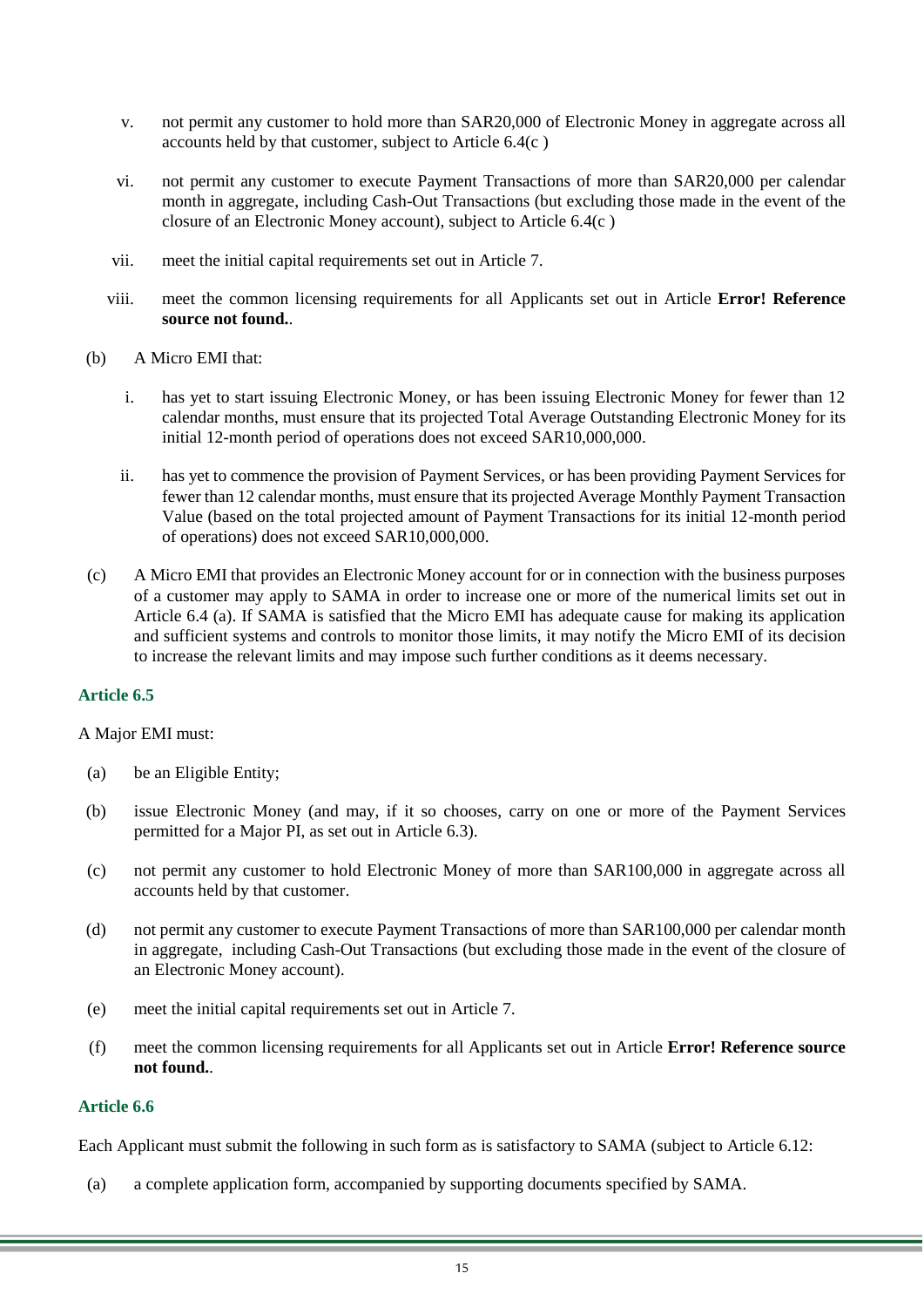- (b) a policy for setting risk-based customer transaction limits (and, if applicable, any limits on its Total Outstanding Electronic Money) in accordance with Article 15.2.
- (c) evidence that each of its Beneficial Owners, each member of its Governing Body and each member of its Senior Management is a fit and proper person for the carrying on of the relevant Payment Services.
- (d) evidence that it has a registered office in the Kingdom and a valid commercial registration from the relevant authorities in the Kingdom (or, in the case of entities established outside the Kingdom, equivalent documentation satisfactory to SAMA).
- (e) annual financial statements, at the individual and, where applicable, the consolidated and subconsolidated group levels, for the last three financial years, where the Applicant has been in operation for that period (or, if less than three years, the period for which the Applicant has been in operation and for which financial statements have been prepared), approved by the statutory auditor.
- (f) a business plan, including information in respect of each of the following:
	- i. a summary of the Applicant's strategy and value proposition.
	- ii. draft contracts between all the parties involved in the provision of the Payment Services.
	- iii. a description of the operating model for each Payment Service to be provided.
	- iv. key risks affecting the Applicant and the market it operates in.
	- v. a five-year financial plan (three -year plan, in the case of a Micro PSP), including an income statement and balance-sheet forecast, including projections demonstrating that it will meet the relevant reserve capital requirements specified in Article 7.
- (g) a detailed organisational chart, showing each division or department, including the name of each person responsible, in particular each person undertaking a Key Control Function, accompanied by descriptions of the functions and responsibilities of each division or department.
- (h) a policy and risk management framework demonstrating compliance with the governance arrangements and risk management requirements set out in Articles [08](#page-24-0) and 9.
- (i) a chart setting out the shareholder structure of the Applicant, including the name and the percentage holding (of the Applicant's capital or voting rights) of each Beneficial Owner and direct shareholder.
- (j) evidence in the form of a certificate issued by the competent licensing authority in the Kingdom (or in some other form specified by SAMA) that the Applicant meets the relevant initial capital requirements specified in Article 7.
- (k) an undertaking by the Applicant to adhere to the requirements of these Guidelines and other applicable regulations issued by SAMA.
- (l) a description of the Applicant's consumer protection measures, including in relation to:
	- a. Complaints, in accordance with Article 11.7.
	- b. if applicable, safeguarding measures satisfying the requirements of Article [0.](#page-37-0)
- (m) IT infrastructure and system architecture plans, including applications and systems, data centers, servers, networks and processes to be used by the Applicant (and, if applicable, each of its agents).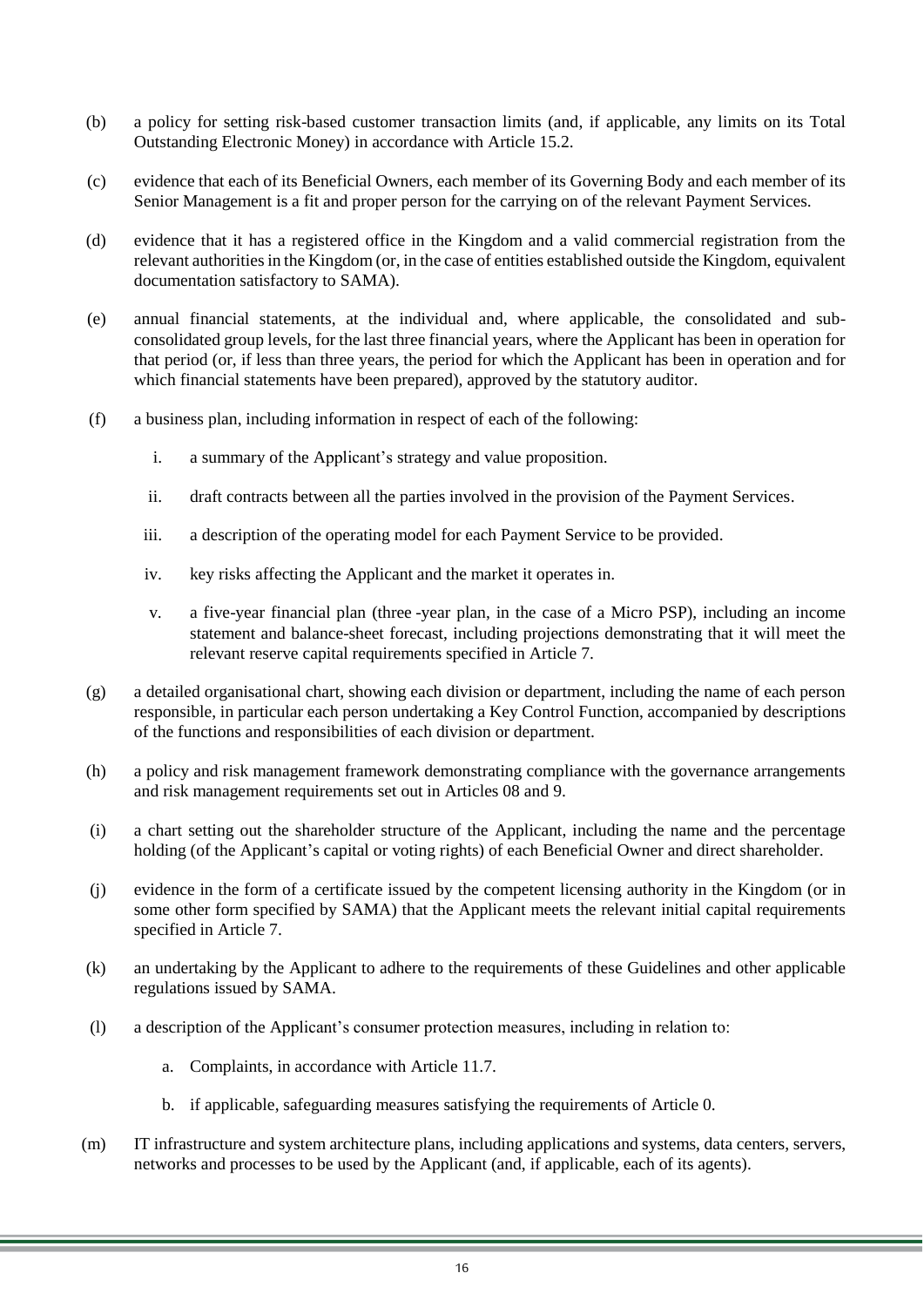- (a) SAMA shall accept receipt of an application for licensing provided that the Applicant has submitted all information and documentation necessary to satisfy the requirements stipulated in this Article 6.
- (b) SAMA may require the Applicant to provide additional information or evidence at any stage in the licensing process. The Applicant must provide SAMA with any additional information or evidence that it requests within 30 calendar days from the date of request, unless otherwise indicated by SAMA. SAMA may reject the licence application where an Applicant does not provide such evidence and information to the satisfaction of SAMA within that period.
- (c) SAMA may take such measures as it deems necessary to assess the extent to which the Applicant meets the requirements for licensing under this Article 6. , including conducting on-site inspections, interviews with the Governing Body, Senior Management or other personnel of the Applicant, and reviewing policies, procedures, systems, controls and records relating to the Applicant's proposed activities.
- (d) If SAMA is satisfied that an application for licensing meets the requirements in Article 6.6 and otherwise satisfies the general evaluation criteria in Articl[e0](#page-16-0) 6.8, it shall notify the Applicant that its application is complete.

#### <span id="page-16-0"></span>**Article 6.8**

- (a) To obtain a licence, the Applicant must demonstrate to SAMA's satisfaction that:
	- i. it has put in place:
		- (A) robust governance arrangements for its Payment Service business, including a clear organisational structure with well-defined, transparent and consistent lines of responsibility; and
		- (B) effective policies, procedures, systems and controls to identify, manage, monitor and report any risks to which it might be exposed, including sound administrative, risk management and accounting procedures,

which are comprehensive and proportionate to the nature, scale and complexity of the Payment Services to be provided;

- ii. its activities shall:
	- (C) generate economic value for the Kingdom;
	- (D) be in accordance with government policy; and
	- (E) further SAMA's objectives stated in Article 2.1; and
- iii. it has satisfied the specific licensing requirements set out in these Guidelines and any other criteria deemed relevant and notified to the Applicant by SAMA.
- (b) SAMA may prescribe specific actions to be undertaken by an Applicant before issuing a licence or may grant a licence subject to conditions.
- (c) Where SAMA considers it necessary to preserve the financial soundness of the Applicant or its effective supervision by SAMA (including where the Applicant provides services other than Payment Services), it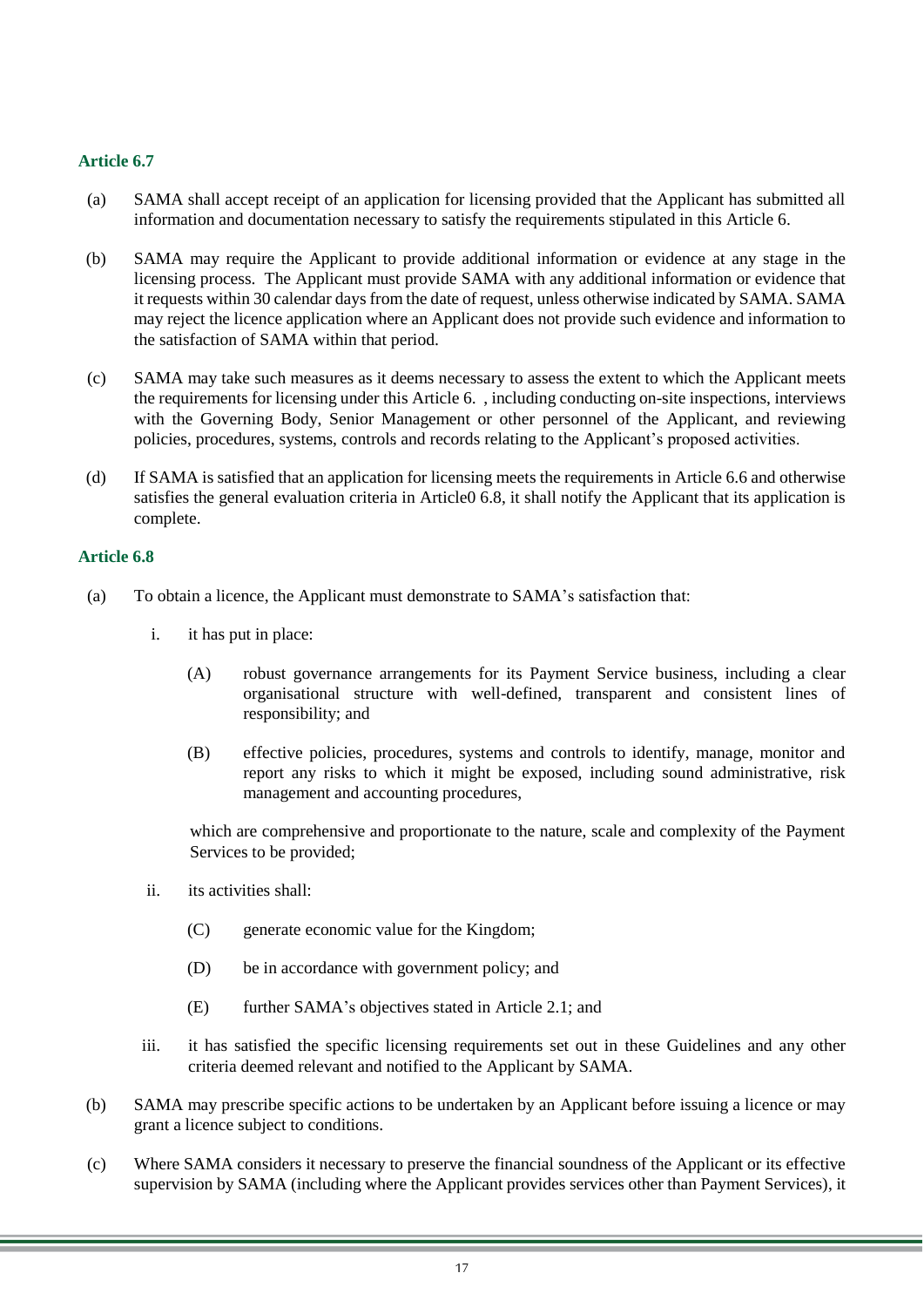may require the Applicant to establish a separate body corporate to carry on one or more the Payment **Services** 

# **Article 6.9**

- (a) SAMA shall endeavour to notify Applicants in writing of its decision within 90 calendar days from the date on which it notifies the Applicant that the application is complete in accordance with Article 6.7 (d)
- (b) If, owing to unforeseen circumstances, there is a delay beyond this period of 90 calendar days, SAMA will notify the Applicant of the adjusted timeline (and, if applicable, of any subsequent further adjustments).

#### **Article 6.10**

- (a) If the Applicant has a Linked Person, the Applicant must satisfy SAMA that:
	- i. the relationship with that person will not prevent SAMA's effective supervision of the Applicant.
	- ii. the laws and regulations in the jurisdiction of a Foreign Linked Person will not prevent SAMA from carrying out its effective supervision of the Applicant.
- (b) The Applicant may be required by SAMA to provide additional information or evidence demonstrating to its satisfaction that a Linked Person is capable of providing the relevant services and will not pose a risk or concern to the Kingdom. Such information may include:
	- i. evidence of appropriate licensing, in the case of a Foreign Linked Person.
	- ii. evidence that the Beneficial Owners, Senior Management and persons undertaking Key Control Functions have each satisfied the Fit and Proper Requirements, in the case of a Linked Entity (or equivalent foreign criteria acceptable to SAMA, in the case of a Foreign Linked Person).
	- iii. audited financial statements of the Linked Person.

# **Article 6.11**

- (a) SAMA may refuse an application when the information and evidence provided to it do not satisfy the requirements stipulated in the regulation (or requested under Article 6.7 (b) In such cases, SAMA will provide the Applicant with a written notice explaining the reason for refusal and allowing the Applicant 30 calendar days to appeal the decision.
- <span id="page-17-0"></span>(b) If SAMA chooses to refuse the application following appeal, it will issue a decision notice in writing.

- (a) For Applicants that have not yet established a legal vehicle for the provision of Payment Services, SAMA may:
	- i. temporarily waive the requirement for such information and evidence specified in Article 6.6 as it notifies to the Applicant.
	- ii. issue an in-principle approval subject to the conditions in this Article [0.](#page-17-0)
- (b) The in-principle approval shall enable the Applicant to complete remaining requirements for licensing pursuant to this Guidelines, which may include: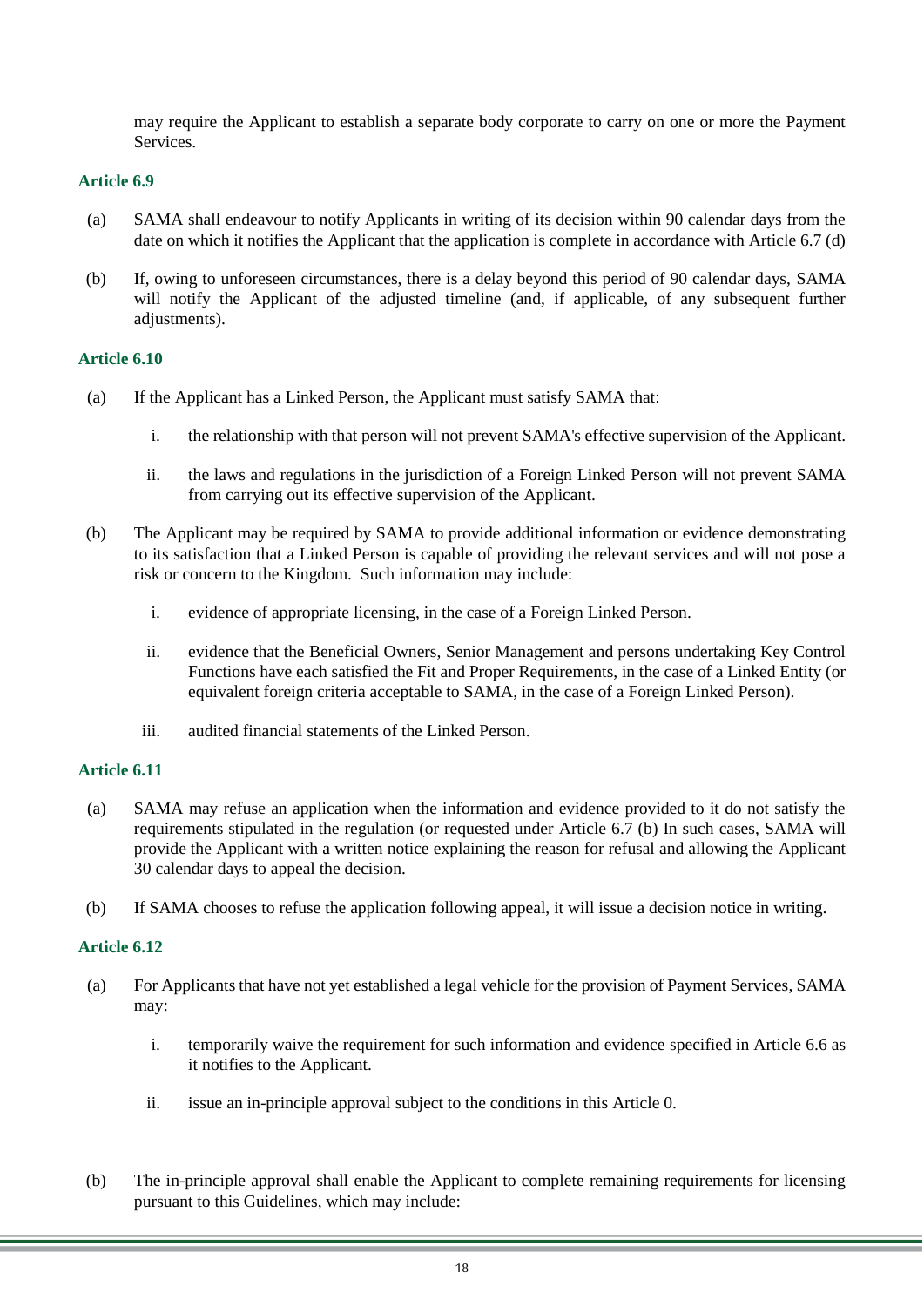- i. legal incorporation or establishment of a branch within the Kingdom (including the requirement for a commercial registration set out in Article 6.6(d)
- ii. evidencing satisfaction of the initial capital requirements set out in Article [0.](#page-22-0)
- iii. evidencing the policies, procedures, systems and controls set out in these Guidelines to the satisfaction of SAMA.
- (c) The in-principle approval shall not constitute a licence to carry on a Payment Service.
- <span id="page-18-0"></span>(d) The in-principle approval shall apply for a period of 180 calendar days from the date of its issue by SAMA, unless SAMA specifies otherwise. At least 30 calendar days before the expiry of that period, the Applicant may submit a written request to SAMA to extend that period for a maximum of a further 180 calendar days, to which SAMA will endeavour to respond promptly.
- (e) If the Applicant does not satisfy the outstanding licensing requirements pursuant to these Guidelines within the period (or, where applicable, the extended period) specified in Article [\(d\),](#page-18-0) the application will be deemed refused. The Applicant may then re-apply for a licence in accordance with this Article [0.](#page-12-0)
- (f) SAMA reserves the right to deny an application even after providing an in-principle approval. SAMA may request any further information from the Applicant or take other measures it deems necessary in accordance with Article **Error! Reference source not found.**6.7.

Once an entity is licensed, SAMA will enter in an online registry accessible to the public such information relating to the Payment Service Provider as SAMA deems appropriate, including the Payment Services for which it has been licensed.

# **Article 6.14**

- (a) An entity carrying on a Payment Service in the Kingdom on the date that these Guidelines comes into effect must apply for a licence in accordance with this Article [0](#page-12-0) within a period of 180 calendar days from such effective date.
- (b) Without prejudice to SAMA's powers under these Guidelines or other applicable laws and regulations, until that entity is granted a licence as a Payment Service Provider by SAMA, it may only continue to carry on the Payment Services that it is then carrying on for such period as is specified by SAMA and subject to such conditions as are specified by SAMA.

- <span id="page-18-2"></span><span id="page-18-1"></span>(a) Licenses granted to Payment Service Providers under these Guidelines shall remain valid for a period of three calendar years from the date of issue, subject to SAMA's power to suspend or revoke a licence of a Payment Service Provider that fails to comply with the requirements of these Guidelines or other applicable laws and regulations.
- (b) Without prejudice to SAMA's powers under other applicable laws and regulations, SAMA may revoke or suspend a licence in any one of the following circumstances:
	- i. a Payment Service Provider has not carried out any payments activity in the Kingdom for a period of at least 12 consecutive months.
	- ii. a Payment Service Provider notifies SAMA that it intends to cease carrying on the Payment Services for which it is licensed.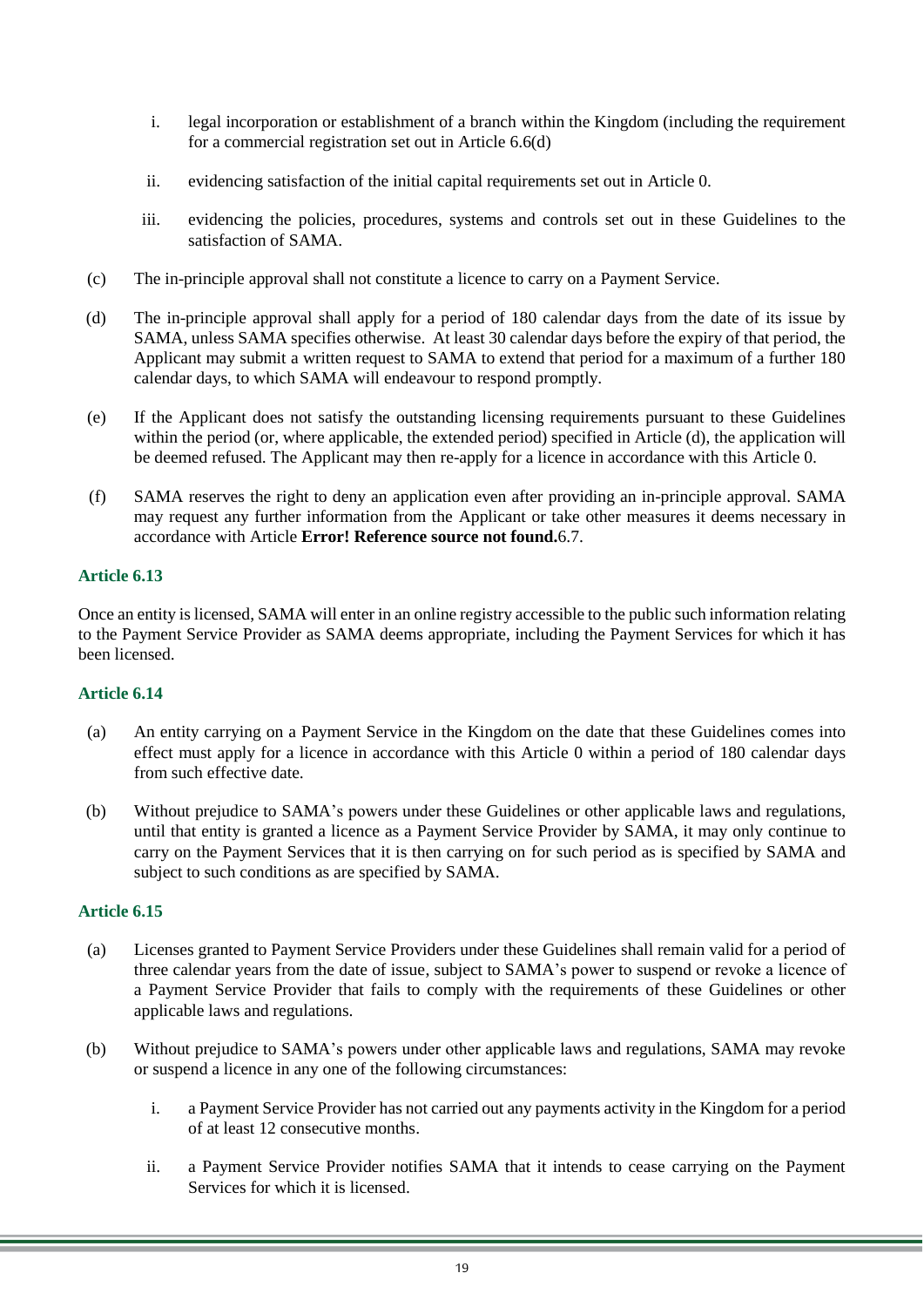- <span id="page-19-0"></span>iii. a Payment Service Provider no longer meets or, in the opinion of SAMA, is unlikely to meet any of the requirements of these Guidelines(including capital requirements).
- iv. a Payment Service Provider fails to inform SAMA, in accordance with Article 6.17 of a change in circumstances which SAMA considers to be materially relevant to its compliance with any of the requirements of these Guidelines(including capital requirements).
- v. a Payment Service Provider has, in the opinion of SAMA, committed a material breach of a provision of this Guidelines.
- <span id="page-19-1"></span>vi. a Payment Service Provider constitutes, in the opinion of SAMA, a threat to the stability of or trust in a Payment System.
- vii. SAMA considers that revocation is otherwise desirable in order to protect the interests of consumers or is in the public interest.
- (c) Depending on the severity of the circumstances, SAMA may determine whether a licence is to be suspended or revoked.
- (d) Subject to Article 6.15(e), before suspending or revoking a licence, SAMA will notify the Payment Service Provider of the reason for the suspension or revocation and allow it 30 calendar days to appeal the decision.
- (e) Where SAMA considers that consumers, payment systems or the financial stability of the Kingdom is at risk, particularly in relation to Article [iii](#page-19-0) (b)(iii), 6.15 (b) (v) and [vi](#page-19-1) (b)(vi) above, SAMA may immediately suspend the Payment Service Provider's licence, pending a formal investigation to be carried out by SAMA in accordance with its powers.
- (f) Where SAMA decides to revoke a licence, it may also require that the Payment Service Provider's presence in the Kingdom be closed or liquidated.
- (g) Where SAMA decides to suspend a licence, it may prescribe a certain period for the suspension or notify the Payment Service Provider that the suspension will continue indefinitely until it is able to demonstrate compliance with conditions or completion of actions prescribed by SAMA.
- (h) Entities may choose to dispute SAMA's decisions under this Article [0](#page-18-1) in accordance with the procedures set out in Article [0.](#page-51-0)

- (a) Upon approval of the application, before SAMA issues the licence, each Applicant shall pay SAMA the following licence issuance fee:
	- i. twenty thousand Saudi Riyals (SAR20,000) for a Micro PI licence.
	- ii. fifty thousand Saudi Riyals (SAR50,000) for a Major PI licence.
	- iii. twenty thousand Saudi Riyals (SAR20,000) for a Micro EMI licence.
	- iv. fifty thousand Saudi Riyals (SAR50,000) for a Major EMI licence.
- (b) In addition to the licence issuance fee, each Payment Service Provider wishing to renew a licence at the end of the three-year period mentioned in Article [\(a\)1](#page-18-2)5 (a) is required to pay a renewal fee equal to the licence issuance fee applicable to the Payment Service Provider type that the licensee holds.
- (c) SAMA may adjust the fees mentioned in this Article as it deems necessary.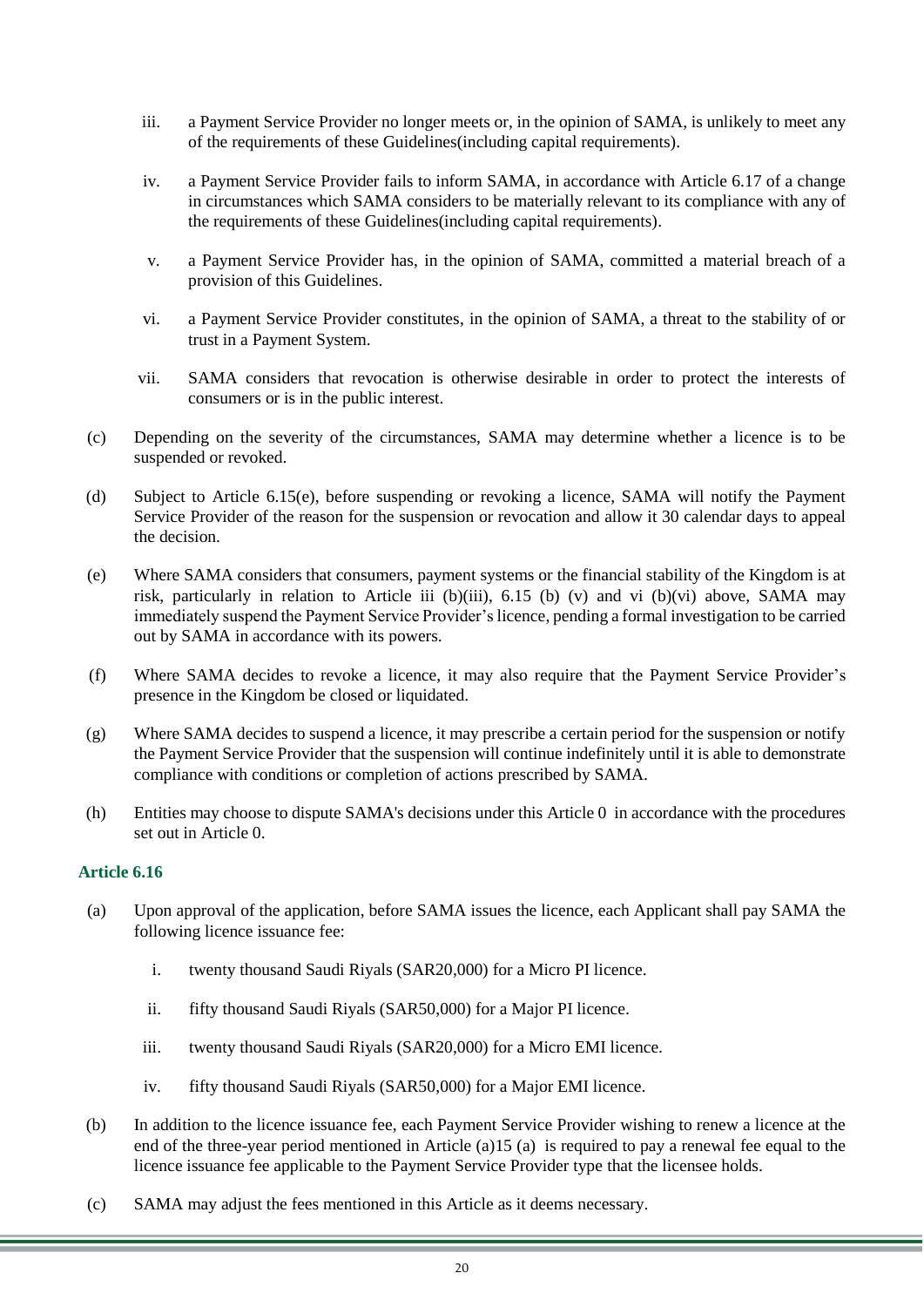(d) In the event of a variation to the terms of a licence pursuant to Articles 6.17 (c ) and 6.17 (d) a Payment Service Provider will be subject to re-evaluation and payment of the corresponding licence issuing fee set out at Article 6.17 (c ) . In such circumstances, the period of validity of the licence will re-commence from the revised issuing date of such new licence.

- <span id="page-20-1"></span>(a) Before making any of the changes set out in Article [\(b\)](#page-20-0) (b), a Payment Service Provider must:
	- i. notify SAMA in writing of its intention to carry out such changes, providing details of the proposed date on which each change is intended to come into effect and the reasons for making the changes, to the satisfaction of SAMA.
	- ii. obtain a letter from SAMA stating that it has no objection to such changes.
- <span id="page-20-0"></span>(b) The changes for which a non-objection letter are required by Article 6.17 (a) are any changes to:
	- i. details of the Payment Service Provider, including:
		- A. legal name (as shown on the public register).
		- B. trading name (if applicable).
		- C. principal place of business.
		- D. address in the Kingdom of the registered office.
		- E. opening/closure of branches (if any).
		- F. the contact details of the member of the Senior Management that is the primary contact for communications with SAMA.
		- G. its website;.
		- H. details of any commercial registration in the Kingdom (or equivalent registration details, in the case of Payment Service Providers established outside the Kingdom).
	- ii. changes to the operation of the Payment Service Provider's business, including:
		- A. any proposed restructuring, reorganization or business expansion, with a detailed explanation of any foreseeable resulting changes to the Payment Service Provider's risk profile.
		- B. any action that would result in a material change to the Payment Service Provider's financial resources.
		- C. changes to material outsourcing arrangements or material new agreements with service providers for outsourcing.
	- iii. changes to the policy documenting the methods adopted for Safeguarded Funds, in accordance with Article 14.1(d)
	- iv. changes in control, including:
		- A. any changes to the persons listed as Beneficial Owners of a Payment Service Provider.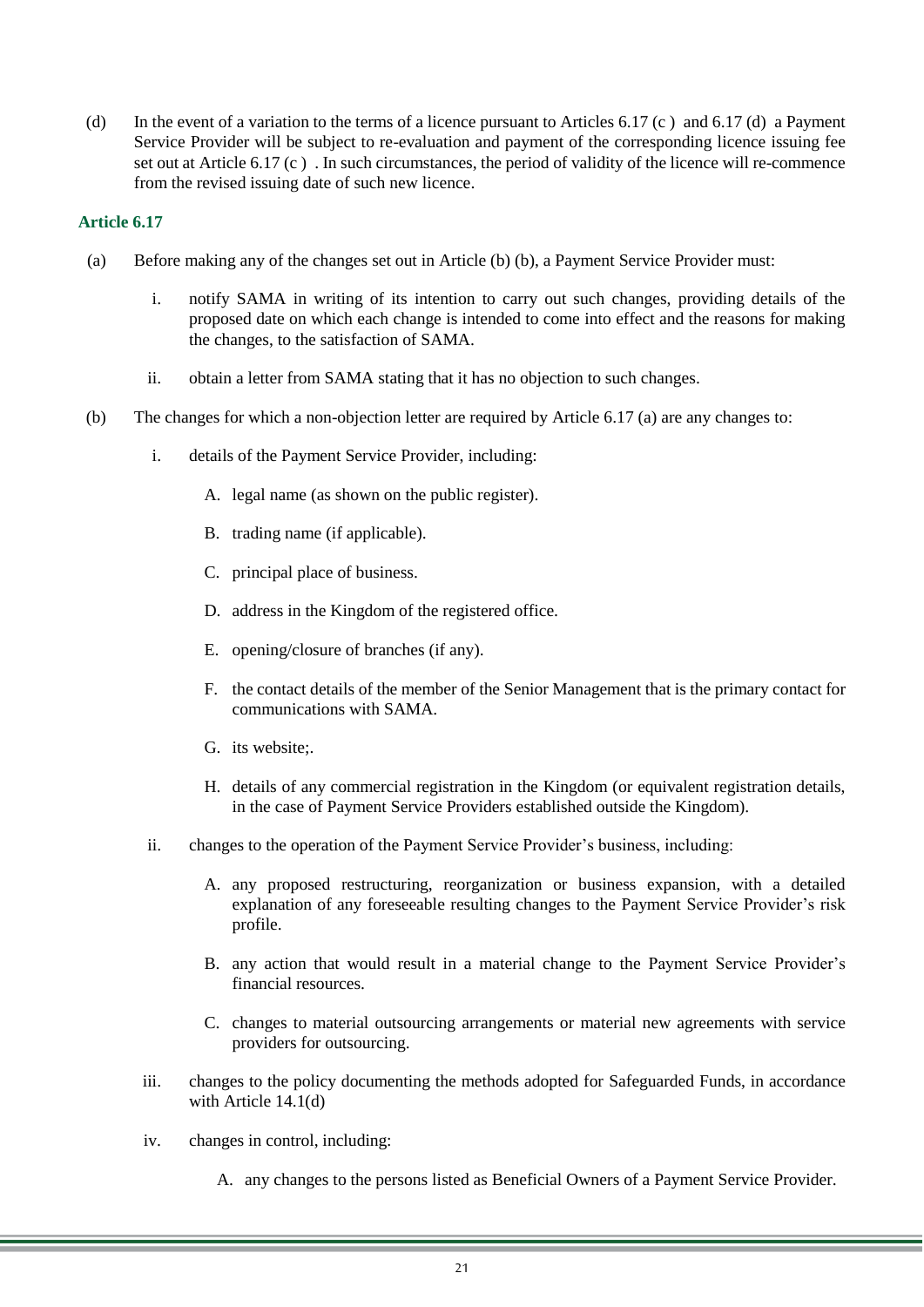- B. any changes to the persons making up the Senior Management of a Payment Service Provider.
- C. changes affecting the fitness and propriety of any Beneficial Owner member of Senior Management, member of the Governing Body or persons undertaking a Key Control Function.
- v. changes to policy for setting transaction or other limits required by Article 15.2
- vi. any other changes that SAMA specifies for the purposes of this Article [0](#page-20-1) from time to time.
- (c) Where a Payment Service Provider wishes to add to or vary any of the Payment Services for which it is licensed (or any of the terms of its licence), it must apply to and obtain the approval of SAMA to amend the terms of its licence before it carries on any Payment Services that are different from those for which it is then licensed or otherwise acts outside the scope of its issued licence, subject to Article [\(d\)](#page-21-0) (d) .
- <span id="page-21-0"></span>(d) A Micro PSP must immediately notify SAMA if it becomes aware, or has reason to believe, that it is noncompliant with the conditions set out in this Article 6 in relation to thresholds applicable to Micro PSPs. If the Micro PSP anticipates that its activities will breach those conditions for a period of at least three consecutive calendar months, the Micro PSP must immediately notify SAMA. If SAMA considers that the Micro PSP will continue to be in material breach such conditions, it may direct the Micro PSP to apply for a licence as either a Major PI or a Major EMI within 90 calendar days of that notification or such other period specified by SAMA. During the application period, SAMA may restrict the Micro PSP from exceeding the thresholds or breaching the conditions set out in this Article [0](#page-12-0) or impose such other requirement as SAMA deems necessary.
- (e) A Payment Service Provider that intends to list any of its shares on a market licensed in the Kingdom or a market outside the Kingdom may not do so before obtaining the prior written approval of SAMA.
- (f) For any of the changes set out in this Article 6.17 SAMA reserves the right to request more information from the Payment Service Provider and interview its personnel before communicating a decision or prescribing a course of action.
- (g) Upon reviewing any notifications and information provided to SAMA in accordance with this Article [0,](#page-20-1) SAMA may require a Payment Service Provider to vary its licensing category.

- (a) A Payment Service Provider must notify SAMA as soon as possible, and within 14 calendar days in any event, if it becomes aware that any of the following events have occurred or are likely to occur:
	- i. any event that prevents access to or disrupts the operations of one or more of its Payment Services.
	- ii. any breach of its obligations under these Guidelines or under other applicable laws and regulations.
	- iii. any civil or criminal proceeding against it either in the Kingdom or outside.
	- iv. the commencement of any insolvency, winding up or other liquidation proceedings, or the appointment of any receiver, administrator or provisional liquidator under the law of any country.
	- v. any disciplinary measure or sanction taken against it or imposed on it by a regulatory body other than SAMA, whether in the Kingdom or outside.
	- vi. any change in regulatory requirements to which it is subject beyond those of SAMA, whether in the Kingdom or outside.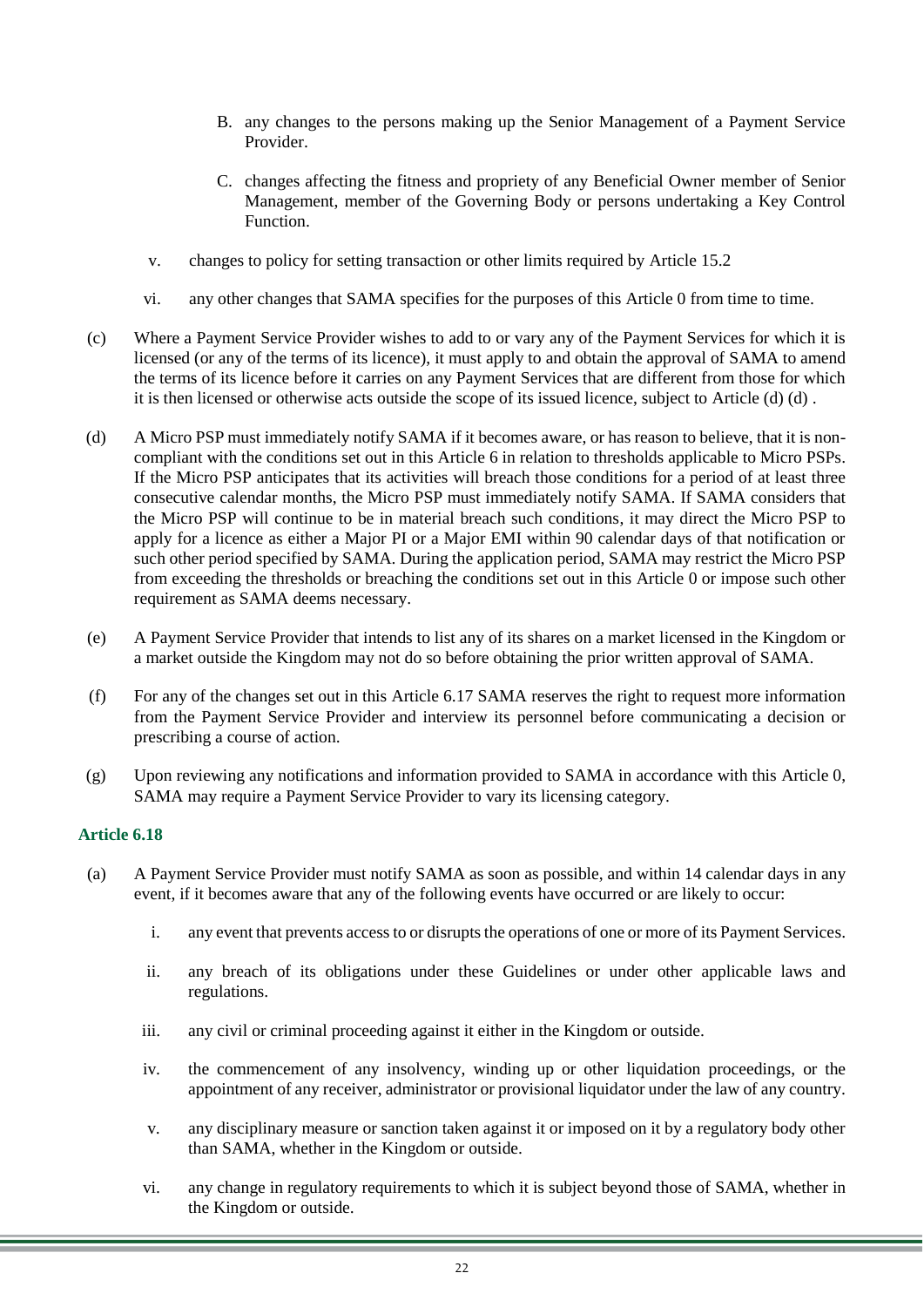- vii. fraud reporting in accordance with the requirements of Article 8 (f).
- viii. any other event specified by SAMA.

unless any other applicable law or regulation specifies a shorter timeframe, in which case the notification must be made within that shorter timeframe.

#### **Article 6.19**

- (a) If a Payment Service Provider or Applicant carries on or intends to carry on an activity falling outside the scope of its licence, SAMA may require it to create a stand-alone entity solely to carry on Payment Services when it believes that the carrying on of other business activities could have a detrimental impact on:
	- i. its ability to comply with these Guidelines or other applicable laws or regulations issued by SAMA; or
	- ii. the ability of SAMA to effectively supervise it.
- (b) SAMA will decide on this matter based on the Payment Service Provider's business model and circumstances.

#### **Article Seven**

#### **Capital Requirements**

#### <span id="page-22-0"></span>**Article 7.1**

- (a) A Payment Service Provider, when providing its services, must ensure that it remains in compliance with the capital requirements of these Guidelines and other applicable laws and regulations.
- (b) SAMA reserves the right to amend the capital requirements for Payment Service Providers as it sees fit.

## **Article 7.2**

- (a) Capital requirements for a Micro PI:
	- i. *Initial –* An Applicant for a Micro PI licence must provide evidence satisfactory to SAMA of at least SR1,000,000 in paid-up equity, and
	- ii. *Reserve –* As a reserve capital requirement, a Micro PI must maintain an amount equal to the initial capital requirement stated in Article 7.2 (a)(i)
- (b) Capital requirements for a Major PI:
	- i. *Initial –* An Applicant for a Major PI licence must provide evidence satisfactory to SAMA of at least SR3,000,000 in paid-up equity; and
	- ii. *Reserve –* As a reserve capital requirement, a Major PI must maintain an amount equal to whichever is the higher of:
		- A. the initial capital requirement stated in Article 7.2 (b)(i) and
		- B. 1% of the Major PI's Average Monthly Payment Transaction Value.
- (c) Capital requirements for a Micro EMI: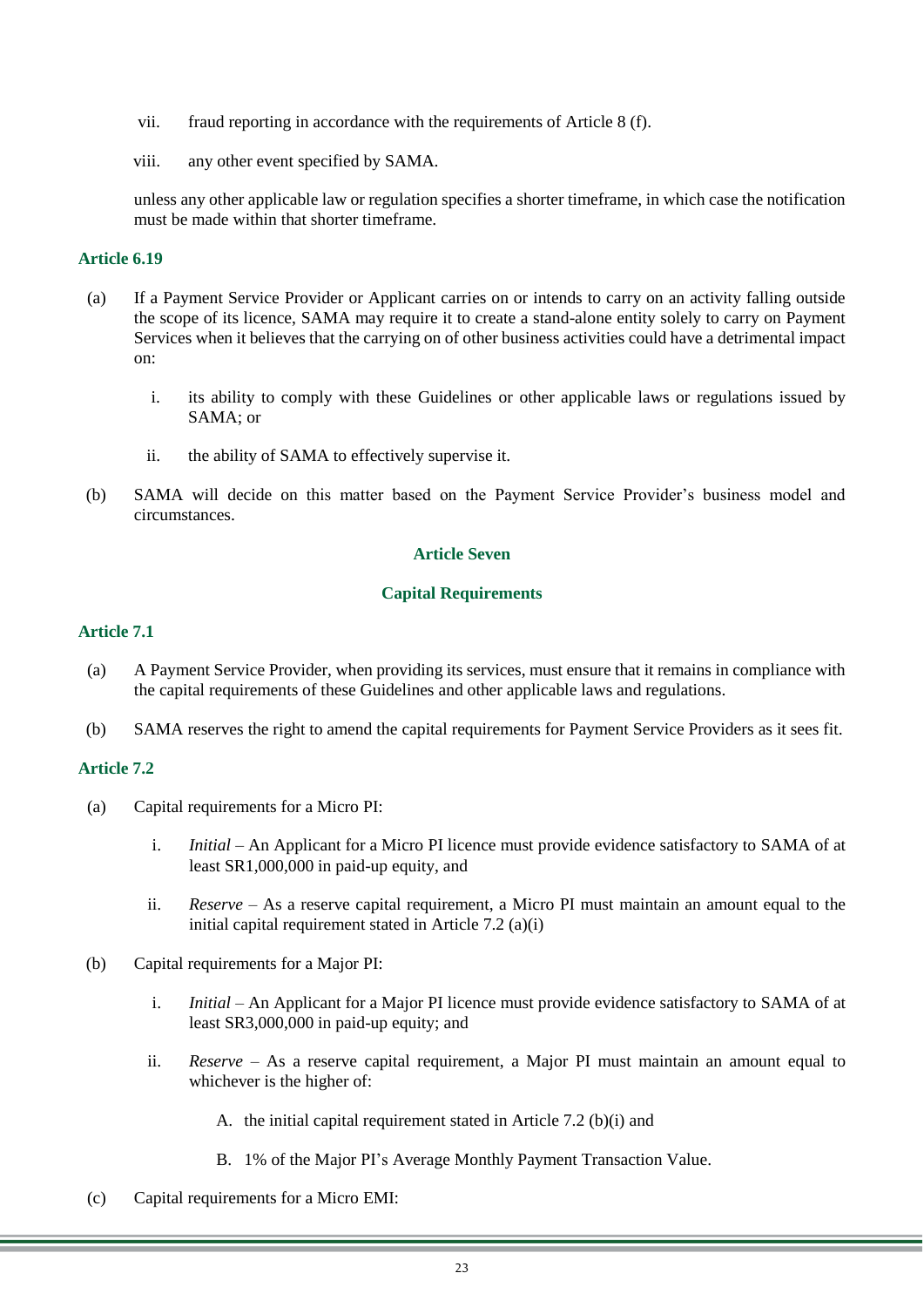- i. *Initial –* An Applicant for a Micro EMI licence must provide evidence satisfactory to SAMA of at least SR2,000,000 in paid-up equity; and
- ii. *Reserve –* As a reserve capital requirement, a Micro EMI must maintain an amount equal to the initial capital requirement set out in Article 7.2 (c) (i)
- (d) Capital requirements for a Major EMI:
	- i. *Initial –* An Applicant for a Major EMI licence must provide evidence satisfactory to SAMA of at least SR10,000,000 in paid-up equity; and
	- ii. *Reserve –* As a reserve capital requirement, a Major EMI must maintain an amount equal to whichever is the higher of:
		- A. the initial capital requirement stated in Article 7.2 (d) (i); and
		- B. 2% of the Total Average Outstanding Electronic Money.

## **Article 7.3**

The capital requirements set out in this Article 7 can be met by demonstrating the existence of the following to the satisfaction of SAMA:

- i. capital instruments (including paid-up ordinary shares of the Payment Service Provider or Applicant).
- ii. retained earnings; or
- iii. other reserves.

#### <span id="page-23-0"></span>**Article 7.4**

- (a) A Payment Service Provider must:
	- i. before SAMA issues a licence to it under this Guidelines:
		- A. put in place an amount equal to at least 5% of the capital required on a reserve basis pursuant to this Article [0](#page-22-0) as a security deposit at SAMA; or
		- B. obtain and hold investments in secure and liquid assets (of a kind acceptable to SAMA) that are of a value equal to at least 5% of the capital required on a reserve basis pursuant to this Article 7 and are held under lien at  $SAMA$ ; and
	- ii. maintain such amounts and investments for the whole period during which it holds a licence issued under this Guidelines.
- (b) A Payment Service Provider must recalculate on an annual basis the amounts set out in Article [\(a\)](#page-23-0) (a) and ensure that the security deposit or investments held are of an adequate amount or value for meeting the requirements of Article [\(a\)\(a\)](#page-23-0) (a).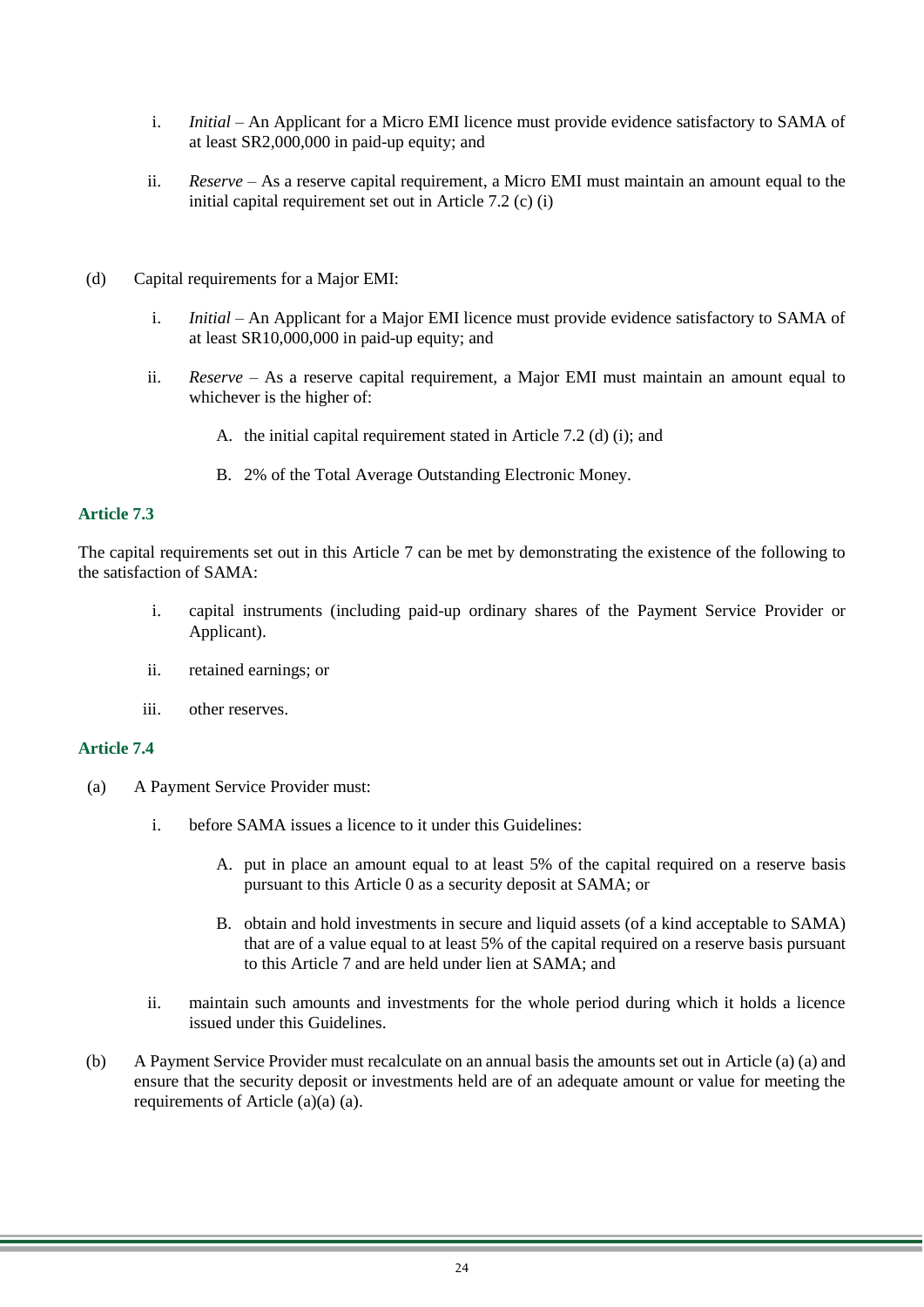## **Article 7.5**

An Applicant and a Payment Service Provider may evidence its compliance with initial and reserve capital requirements by providing the following in a form satisfactory to SAMA:

- i. a certified copy of a licence issued by the competent licensing authority in the Kingdom showing its paid-up capital.
- ii. audited financial statements by a certified public accountant who is a member of the Saudi Organization for Certified Public Accountants; or
- iii. any other method deemed acceptable by SAMA.

#### **Article 7.6**

<span id="page-24-0"></span>Except where this Article [0](#page-22-0) provides otherwise, whenever a provision in this Article [0](#page-22-0) refers to an asset, liability, equity or income statement item, a Payment Service Provider must, for the purpose of that provision, recognise and measure its value in accordance with the relevant accounting standards applicable in the Kingdom.

#### **Article 8**

#### **Risk Management**

- (a) A Payment Service Provider must put in place risk management policies, procedures, systems and controls for the Payment Services for which it is licensed in accordance with this Article 8.
- (b) A Payment Service Provider must ensure that its risk management policies, procedures, systems and controls are kept up-to-date and must review them at least once per year, submitting copies of the updated procedures to SAMA. SAMA may request additional information or changes to be made.
- (c) The policies, procedures, systems and controls must take into account the types of activities performed by the Payment Service Provider, the nature, scale and complexity of its business model, any operational challenges and the degree of risk associated with its operations.
- (d) The policies, procedures, systems and controls must explain how the Payment Service Provider will identify, monitor, manage and report risks to which it can reasonably expect to be exposed. These risks include:
	- i. operational risk.
	- ii. fraud risk.
	- iii. money laundering, terrorism financing and financial crime risk.
	- iv. cyber security risk.
	- v. reputational and legal risks.
	- vi. liquidity risk.
	- vii. credit risk.
	- viii. counterparty risk.
	- ix. market risk.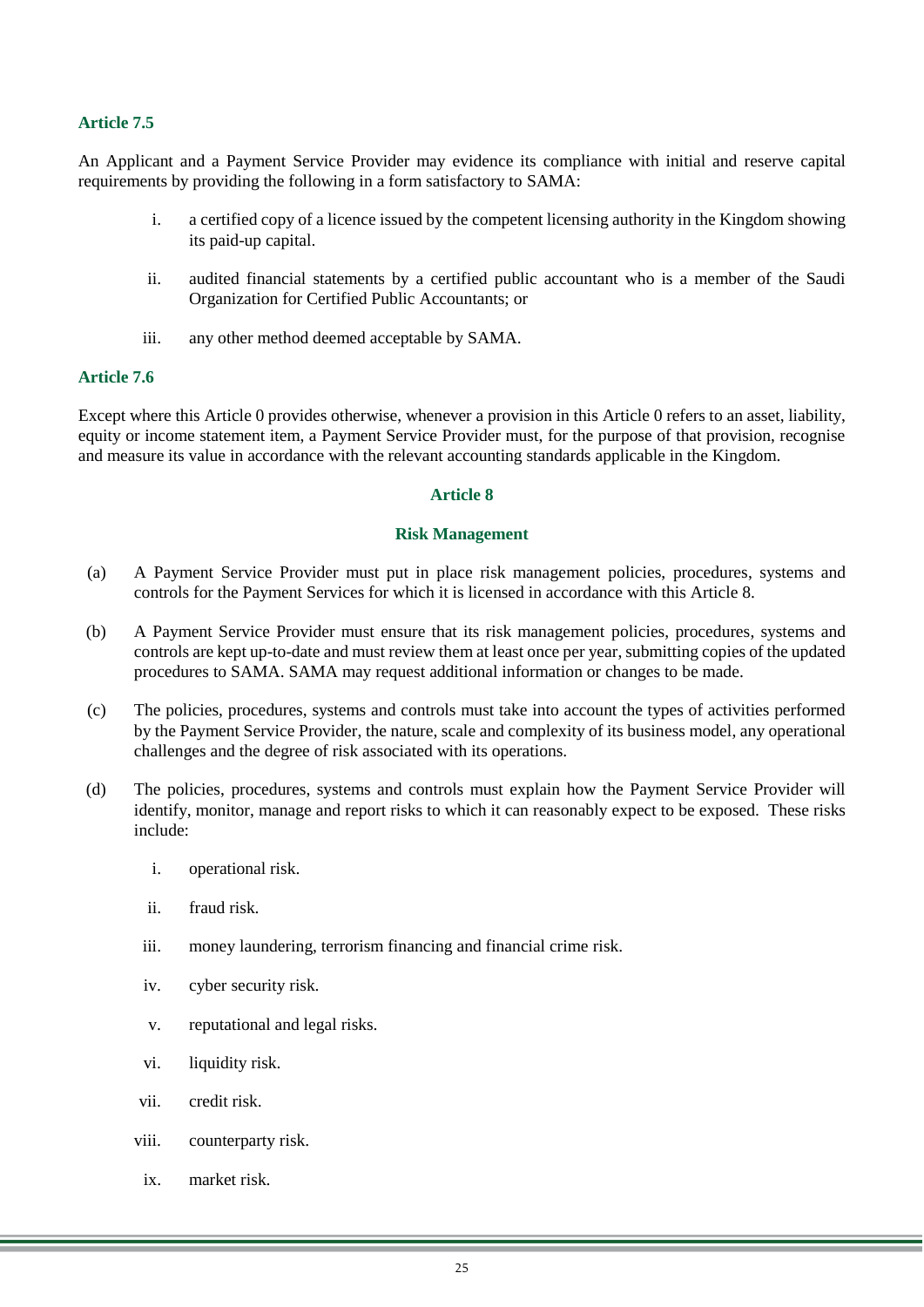- x. foreign exchange risk.
- xi. business continuity risk.
- xii. data protection and privacy risk.
- xiii. any other commercial, financial or business risk relevant to the activities of the Payment Service Provider.
- (e) A Payment Service Provider must demonstrate to SAMA that it has implemented sound risk-management controls, including:
	- i. establishment of a risk management function, internal audit function and compliance function, with the heads of such functions being provided with sufficient independence and resources to carry out their duties.
	- ii. establishment of an integrated control framework between the internal audit, risk management, and compliance functions, and external audits.
	- iii. effective procedures for identifying, managing, monitoring and reporting any risks the entity may be exposed to.
	- iv. adequate internal control mechanisms, including sound administrative, risk management and accounting procedures.
- (f) A Payment Service Provider must:
	- i. put in place and maintain fraud detection and handling policies, procedures, systems and controls, which may be updated at the direction of SAMA.
	- ii. inform the financial investigation department at the department for state security in the Kingdom, notify SAMA on an on-going basis about the fraud incidents and reports in the frequency and format specified by SAMA.

#### **Corporate Governance**

- <span id="page-25-0"></span>(a) A Payment Service Provider must comply with the following corporate governance requirements, as amended, replaced or supplemented by SAMA from time to time.
- (b) At a minimum, a Payment Service Provider must implement and keep up-to-date the following arrangements:
	- i. an organisational structure chart showing each division or department, including the name of each person responsible, in particular the Senior Management and each person undertaking a Key Control Function, accompanied by descriptions of the functions and responsibilities of each division, department and function.
	- ii. policies, procedures and controls to ensure that the roles and responsibilities assigned to its Governing Body and the members of that body, Senior Management and each person undertaking a Key Control Function are clearly defined.
	- iii. policies, procedures and controls for the independence of each function managed by a person undertaking a Key Control Function, as well as segregation of the associated duties and reporting lines.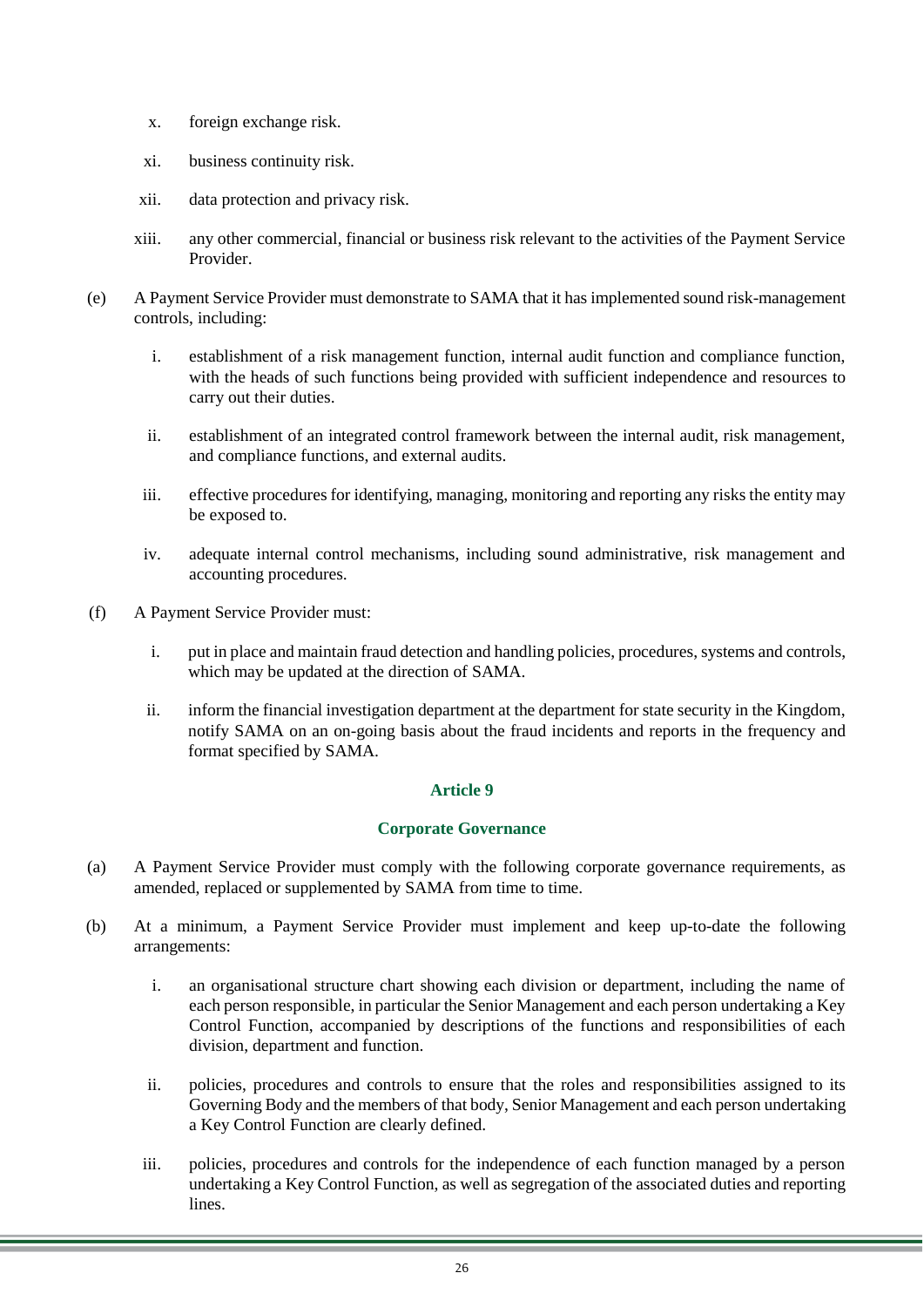- iv. policies and procedures on remuneration and compensation.
- v. controls on conflicts of interest.
- vi. controls on the integrity and transparency of the Payment Service Provider's operations.
- vii. controls to ensure compliance with applicable laws and regulations.
- viii. methods for maintaining confidentiality of information.
- ix. controls for ensuring fairness of transactions, including all the requirements in relation to customer protection pursuant to Article 11 .
- x. arrangements for regular monitoring and auditing of all governance policies, procedures, systems and controls.
- (c) A Payment Service Provider must:
	- i. document the arrangements required by this Article [0,](#page-25-0) ensure that its Governing Body has approved them and provide SAMA with a copy of such documentation following that approval; and
	- ii. ensure that such documentation and arrangements are updated at least on an annual basis and provide evidence of such update to SAMA, which may request additional information or changes to the relevant arrangement.
- (c) A Payment Service Provider must:
	- i. establish specialised committees in order to ensure its compliance with the requirements of this Article [0,](#page-25-0) including at least an audit committee and a risk committee.
	- ii. grant those committees the necessary powers to perform their work.
	- iii. monitor their performance.
- (d) SAMA may issue directions to Payment Service Providers to carry out specific actions with regard to its governance arrangements. Failure to address the directions from SAMA may result in SAMA taking remedial or enforcement action in accordance with its powers.

# **AML / CTF**

Payment Service Providers are required to comply with the AML Law and the applicable rules and regulations on anti-money laundering and counter-terrorism financing issued by SAMA.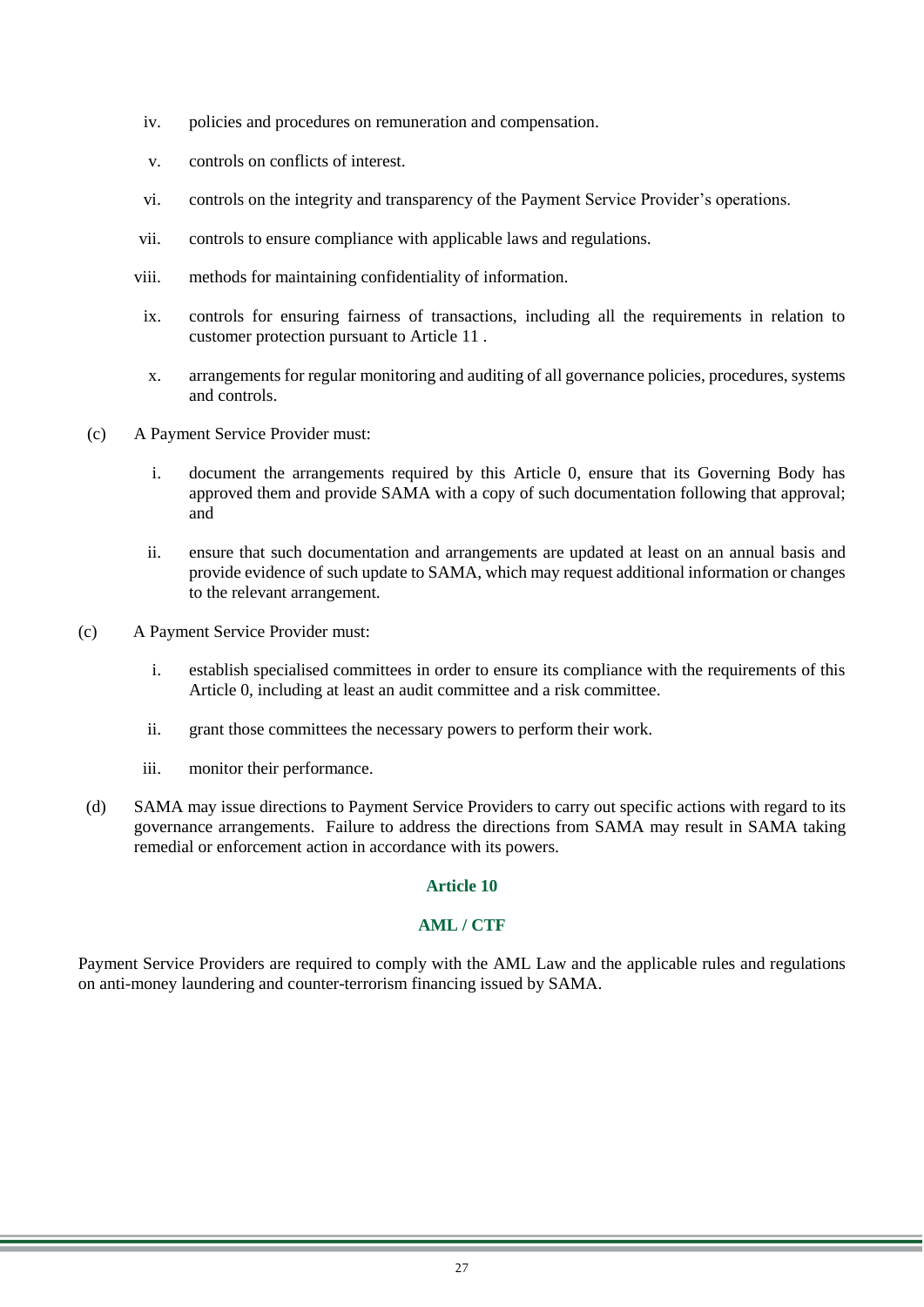## **Customer Protection**

# <span id="page-27-2"></span>**Article 11.1**

- (a) A Payment Service Provider must supply a document detailing the terms and conditions of the Payment Services it provides to:
	- i. each of its new customers, in good time before the commencement of the provision of a Payment Service to that customer, so that the customer may make an informed decision as to whether or not to proceed; and
	- ii. each of its existing customers, at their request.

in writing and delivered in accordance with the customer's preference.

- (b) A Payment Service Provider must communicate any changes in terms and conditions at least 30 calendar days in advance of any such changes being implemented. In the event that a customer does not wish to agree to the revised terms and conditions, the customer must have the right to end the contractual relationship at no charge.
- (c) Information on the terms and conditions may be provided by mail or electronically (including by means of a website, mobile application, or email).
- (d) All terms and conditions should be written in clear and understandable language, in a manner that is not misleading and provided or made available to the customer in Arabic (or other language agreed between the Payment Service Provider and its customer, with a translation available in English, if requested).

- <span id="page-27-1"></span><span id="page-27-0"></span>(a) In relation to transactions conducted under a Framework Contract, a Payment Service Provider must have provided or made available to each of its customers the following information before the customer consents to a Payment Transaction (subject to Article 11.2 (c )and must provide or make available such information at any other time requested by the customer (within 3 business days of such request):
	- i. the schedule of fees, charges and commissions, including currency and conversion rates and withdrawal charges, where applicable, that apply to that Payment Transaction under the terms of the Framework Contract.
	- ii. the legal name, registered address and relevant contact details for the Payment Service Provider.
	- iii. the form and procedure for giving consent to the initiation of a Payment Order or execution of a Payment Transaction and for the withdrawal of consent.
	- iv. the agreed methods of communication between the Payment Service Provider and the customer.
	- v. the agreed safeguarding methods, in accordance with Article [0.](#page-37-0)
	- vi. how and within what period of time the Payment Service User is to notify the Payment Service Provider of any unauthorised or incorrectly initiated or executed Payment Transaction and the Payment Service Provider's liability for unauthorised Payment Transactions.
	- vii. information relating to terms under which a Payment Service User may be deemed to have accepted changes to the terms and conditions, the duration of the contract and the rights of the parties to terminate a Framework Contract; and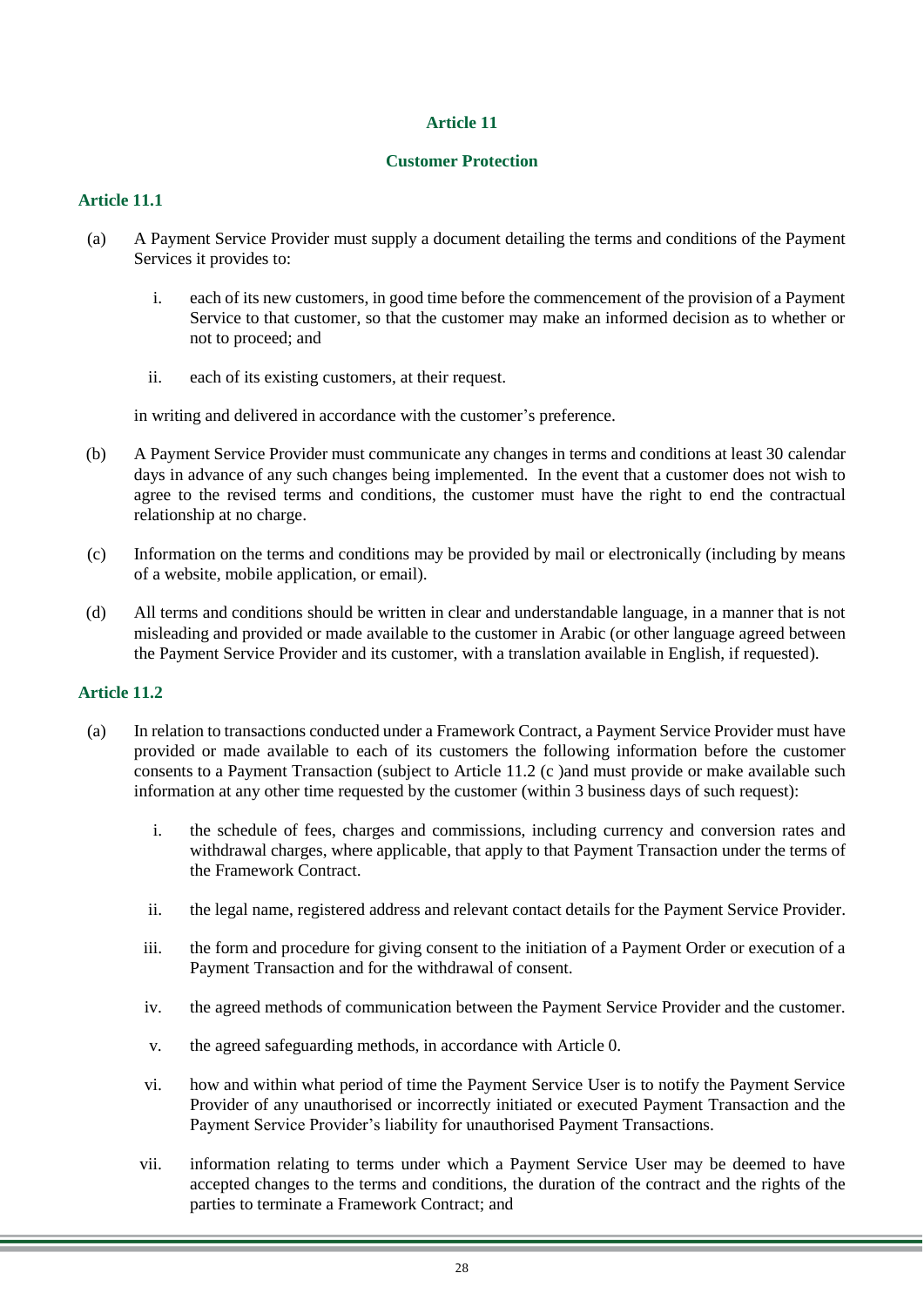- viii. the maximum time in which the Payment Service will be executed.
- <span id="page-28-1"></span>(b) In relation to transactions conducted under a Single Payment Contract, a Payment Service Provider must provide each of its customers the information set out at Article [\(a\)2](#page-27-0) (a) (except for the information specified at [vii\)](#page-27-1) before the customer consents to a transaction (subject to Article  $(c)(a)2$  (c).
- <span id="page-28-0"></span>(c) The information required to be provided under Article [\(a\)\(a\)2](#page-27-0) (a) and [\(b\)\(a\)2](#page-28-1) (b) may be provided immediately after the execution of the Payment Transaction, where it is concluded at a Payment Service User's request using a means of distance communication (such as telephone) which does not enable the provision of such information in accordance with those paragraphs.
- (d) Immediately after the receipt of an order for a Payment Transaction, the Payment Service Provider of the Payer must provide each of its customers with:
	- i. a confirmation of the successful or unsuccessful initiation and execution of the Payment Transaction.
	- ii. a reference number to track the status of the Payment Transaction, including:
		- A. the date and amount of the Payment Transaction; and
		- B. information relating to the Payee.
	- iii. the amount of the Payment Transaction, any related fees or charges, including the actual currency and conversion rates used, and withdrawal charges, where applicable; and
	- iv. the date on which the Payment Service Provider received the Payment Order.
- (e) The Payee's Payment Service Provider must, immediately after the execution of the Payment Transaction, provide to the Payee the following information:
	- i. a reference enabling the Payee to identify the Payment Transaction and, where appropriate, the Payer and any information transferred with the Payment Transaction.
	- ii. the amount of the Payment Transaction in the currency in which the funds are at the Payee's disposal.
	- iii. the amount of any fees or charges for the Payment Transaction payable by the Payee.
	- iv. where applicable, the exchange rate used in the Payment Transaction by the Payee's Payment Service Provider; and
	- v. the date on which the amount of a Payment Transaction is credited to a Payee's Payment Account.
- <span id="page-28-3"></span><span id="page-28-2"></span>(f) The Payer's Payment Service Provider must ensure that Payment Orders are accompanied by the following information:
	- i. name of the Payer.
	- ii. name of Payer's Payment Account Service Provider, if applicable.
	- iii. Payer's Payment Account number, if applicable.
	- iv. Payer's Official ID Number and customer identification number.
	- v. name of the Payee.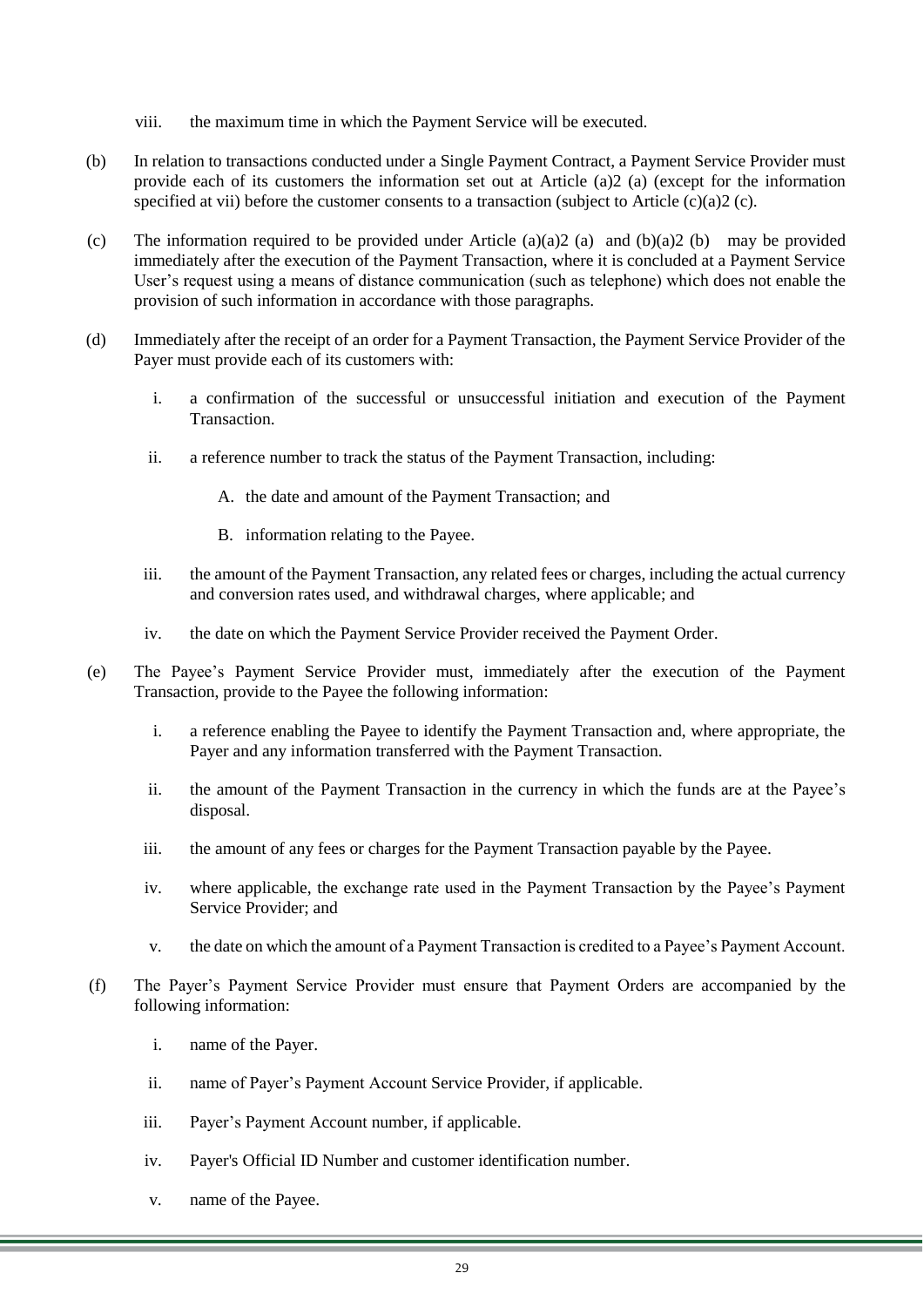- vi. name of Payee's Payment Account Service Provider, if applicable.
- vii. Payee's Payment Account number, if applicable.
- viii. unique identifier for the Payment Transaction.
- ix. date and time of the Payment Transaction.
- x. amount of the Payment Transaction; and
- xi. any other item of information separately required by SAMA.
- (g) The Payee's Payment Service Provider must implement procedures to detect when any information set out in Article [\(f\)](#page-28-2) (f) is missing or inaccurate for a Payment Transaction (except for the requirement of Article [iv\(f\)](#page-28-3) (f) (iv) in the case of a Payment Transaction originating outside the Kingdom). If any of the information is missing or inaccurate, the Payee's Payment Service Provider must either:
	- i. reject the Payment Order.
	- ii. obtain the missing or corrected information from the Payer's Payment Service Provider before crediting the Payee's Payment Account or making the funds available to the Payee; or
	- iii. on a risk-sensitive basis, request the required information from the Payer's Payment Service Provider after crediting the Payee's account or making the funds available to the Payee.
- (h) A Payment Service Provider must provide each of its customers with a history of the Payment Transactions under a Framework Contract at least once per month free of charge, including details of the amounts, the fees, charges and commissions, the dates and times of execution and the reference numbers for each Payment Transaction.

- (a) A customer may terminate a Framework Contract at any time, unless the parties have agreed on a notice period for termination. Such notice period must not exceed 30 calendar days.
- (b) The terms of a Framework Contract, including fees and charges, cannot be altered unless conditions for such changes are specified in the Framework Contract.
- (c) A Payment Service Provider must provide each of its customers with at least 30 calendar days of notice for any changes to the terms of a Framework Contract (other than in relation to fees and charges, as specified in Article 11.3 (d)
- (d) Where a Framework Contract permits that the Payment Service Provider's fees or charges may change, the Payment Service Provider must inform the affected customers of any changes in fees and charges, including any imposed by a third party, at least 30 calendar days in advance of any such changes coming into effect and give customers the right to refuse and end the relationship at no cost, unless a termination fee is agreed upon in the Framework Contract.
- (e) Fees and charges that are linked to floating rates, such as exchange rates, may be changed in accordance with Article 11.3 (d), provided that this is stipulated in the Framework Contract and based on a reference rate agreed upon and available to the customer.
- (f) A Payment Service Provider may not charge a customer for the information required to be provided by this Guidelines.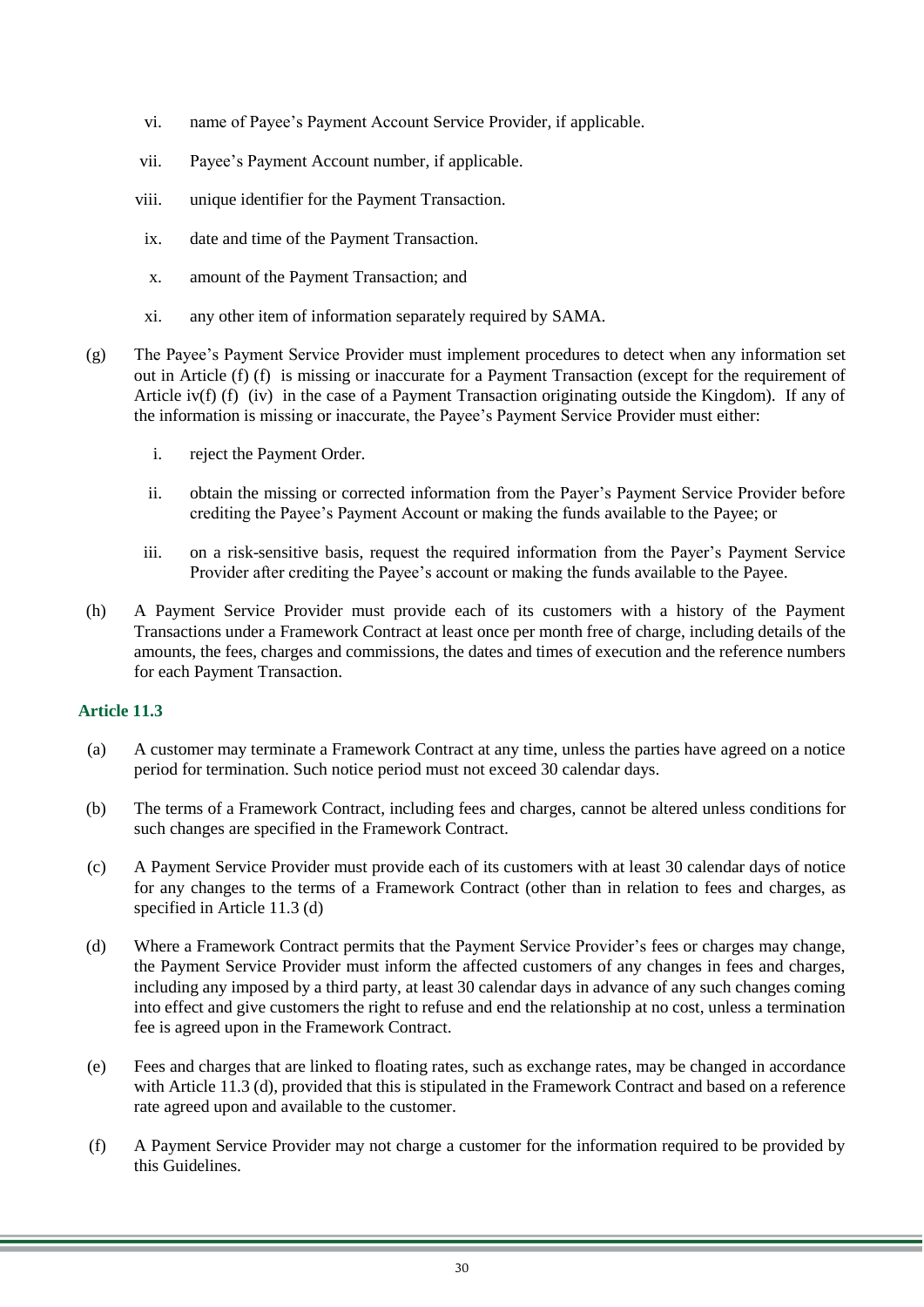- (g) A customer is not liable to pay any fees and charges for a Payment Transaction if it was not informed of them prior to that Payment Transaction. Where a Payment Service Provider is alleged to have failed to provide information on fees and charges, the Payment Service Provider must provide evidence to the customer that it provided such information prior to the Payment Transaction.
- (h) All information supplied by a Payment Service Provider must be provided or made available in an easily accessible manner (including by physical mail or electronically via email, website or mobile application), in clear and understandable words and in Arabic (or other language agreed to between the Payment Service Provider and its customer, with a translation available in English, if requested).

- (a) Where a term of a Framework Contract or Single Payment Contract contravenes any provision of this Guidelines:
	- i. a Payment Service User that is party to that contract has a right to rescind the contract and recover its money or other of its property paid or transferred thereunder; and
	- ii. a Payment Service Provider that is party to that contract is not entitled to enforce the contract against any other party to it.
- (b) Where a person that is not a Payment Service Provider enters into a Framework Contract or Single Payment Contract for the provision of Payment Services, the contract is deemed void. Any Payment Service User that is party to that contract may recover its money or other of its property paid or transferred under the contract.

# **Article 11.5**

- (a) A Payment Service Provider must ensure that any advertising or promotional material for its Payment Services is not deceptive, misleading or exaggerative. All text and numbers stated in such material should be clearly visible and understandable, with a legible font size used for all text (including footnotes).
- (b) A Payment Service Provider should ensure that advertising and promotional material is designed and presented so that any customer can reasonably be expected to understand that it is an advertisement and that the availability of the product or service may require the customer to meet certain criteria.
- (c) All advertising and promotional material must be approved in writing by the compliance function of a Payment Service Provider.
- (d) A Payment Service Provider must not send promotional material to any person under the age of 18 years, where such material presents unsuitable risk to such customers.

- (a) A Payment Service Provider must protect Customer Data and maintain the confidentiality of that data, including when it is held by a third party or Agent of the Payment Service Provider. The personal information of customers may be accessed and used by personnel authorized by the Payment Service Provider only for the purpose of complying with regulatory requirements applicable in the Kingdom, including in relation to anti-money laundering reporting, fraud and financial crime reporting.
- (b) A Payment Service Provider must not disclose Customer Data except where:
	- i. required, pursuant to applicable laws and regulations, by SAMA or other competent authority in the Kingdom; or
	- ii. the disclosure is made with the prior written consent of the customer.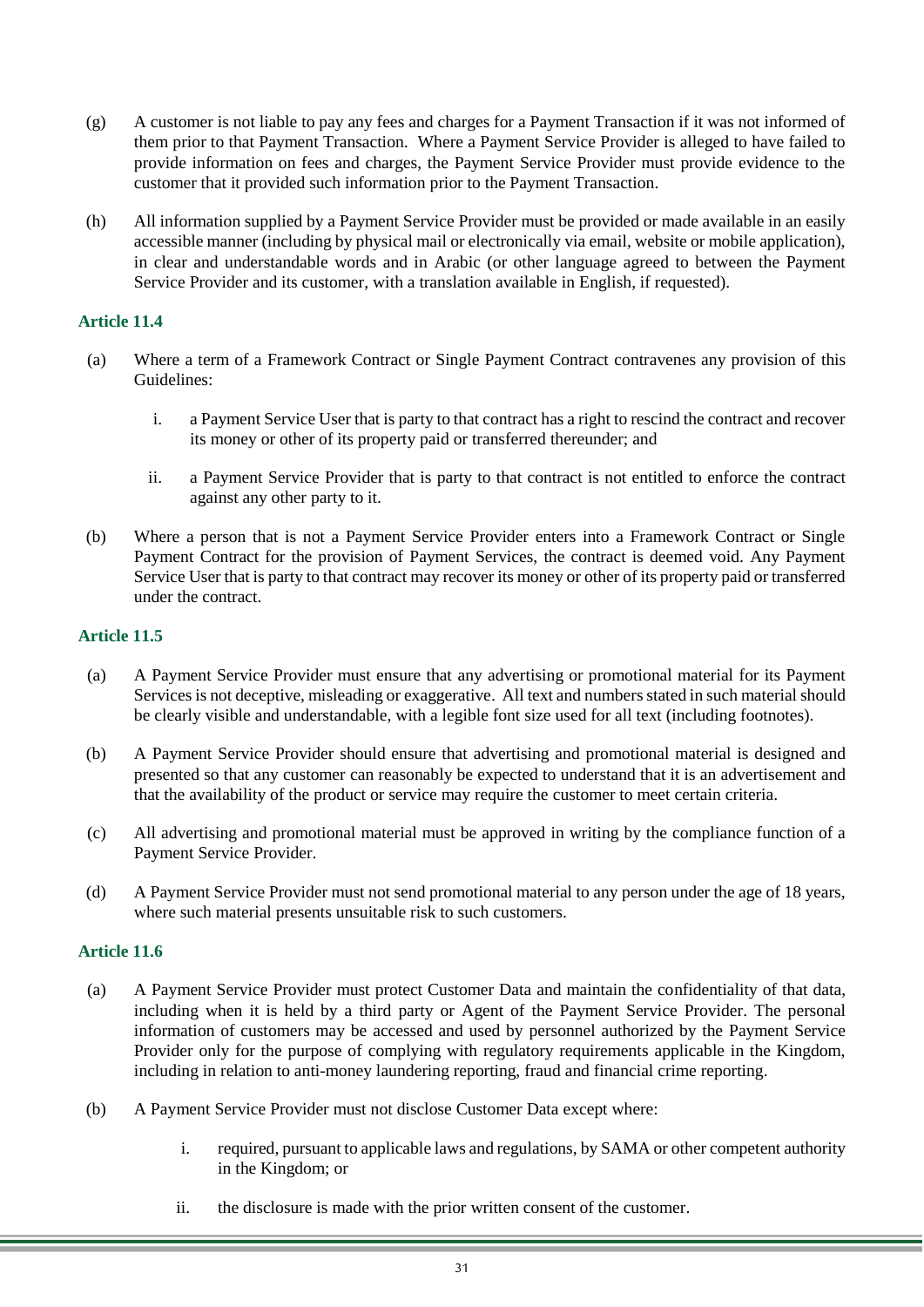- (c) A Payment Service Provider must put in place and maintain adequate policies, procedures and controls, as well as employee awareness training, to protect Customer Data and to identify, act to prevent and resolve any information security breaches.
- <span id="page-31-0"></span>(d) In addition, a Payment Service Provider must put in place and maintain data protection controls in accordance with SAMA's cyber security framework, as required by Article 15.6

- (a) A Payment Service Provider must ensure that Complaints are handled and addressed in a fair and timely manner.
- (b) On receiving a Complaint, the Payment Service Provider must make every effort to address all points raised in its reply to the customer making the Complaint.
- <span id="page-31-1"></span>(c) A Payment Service Provider must at a minimum:
	- i. have a role or function that handles customer complaints and operates a complaints handling system that facilitates the recording, tracking, categorization and status for Complaints and provides access to the central database or platform designated from time to time by SAMA in relation to complaints handling.
	- ii. ensure that the role or function specified in Article [\(c\)](#page-31-1) (c ) prepares Complaints handling procedures which adhere to any directions given by SAMA that regulate the relationships between a Payment Service Provider and its customers, as well as develop policies, systems and controls in this regard.
	- iii. provide or make available business phone numbers (landline and mobile) for customers to contact free of charge from inside the Kingdom to report Complaints or raise other enquiries. A Payment Service Provider must publish those phone numbers and services on all channels it makes available to customers.
	- iv. provide or make available additional online communication channels, such as online live chat or the option for customers to register their phone numbers online for Payment Service Provider representatives to contact them.
	- v. provide or make available its Complaint handling procedures (including how to make a Complaint and the documentation required, as well as the customer's right to make a Complaint through the Payment Service Provider's available channels).
	- vi. provide or make available all necessary details to be used by the customer for following up on a Complaint.
	- vii. communicate with the customer regarding the Complaint within a period of seven calendar days from the date of receipt of the Complaint (unless the customer has confirmed that the Complaint has been resolved before the end of this period).
	- viii. respond to the customer with a decision on the complaint within 14 calendar days from the date of receipt.
	- ix. document the channel used to communicate with a customer in relation to Complaints and retain details of each Complaint; and
	- x. provide the information required by a customer who wishes to escalate its Complaint within the Payment Service Provider or to SAMA as a result of being dissatisfied with the result of the resolution of their Complaint and direct the customer to the relevant party.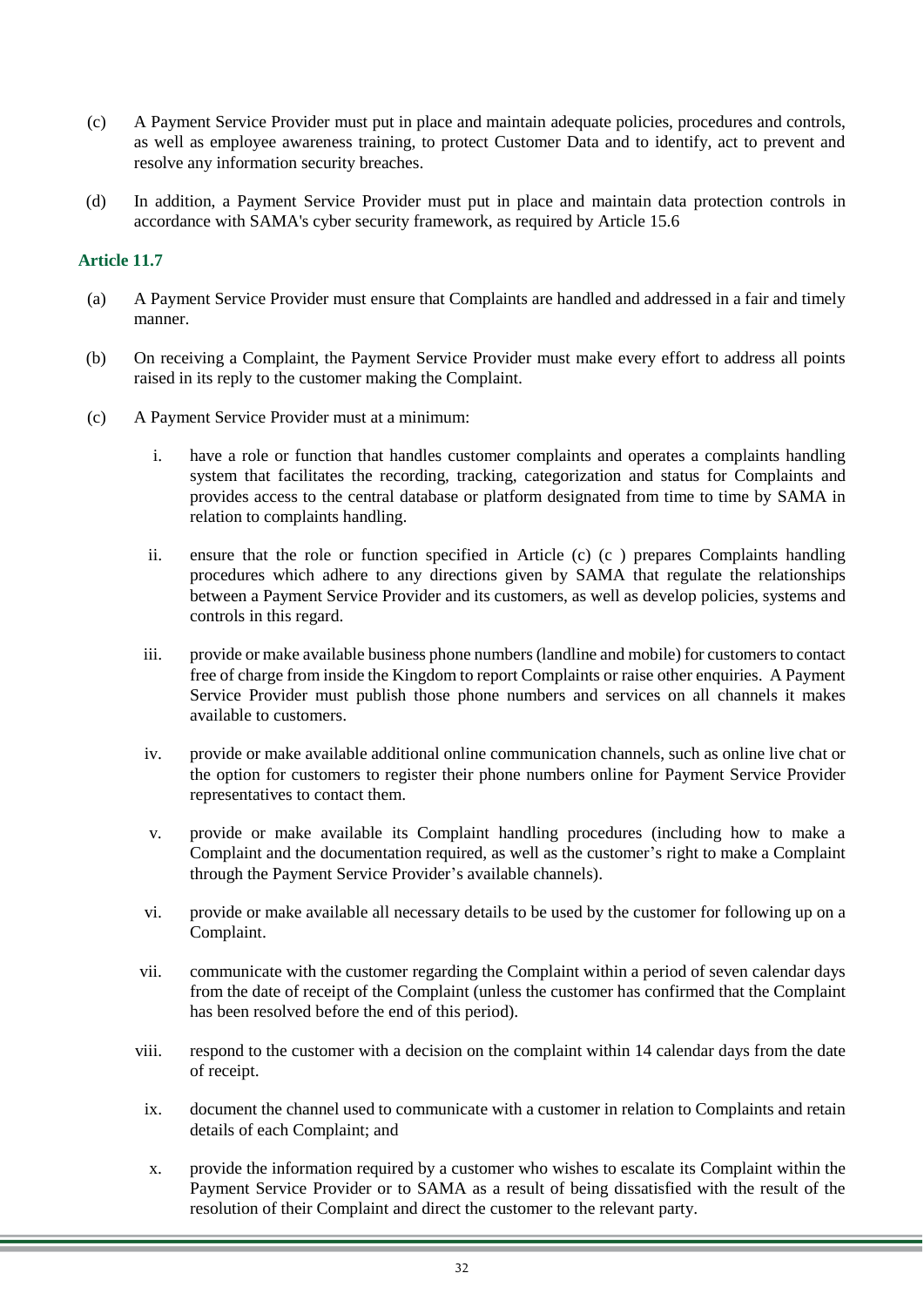- (d) A Payment Service Provider must submit details of its Complaints handling procedures to SAMA. SAMA may review these procedures and direct it to alter or amend the complaints handling procedures in accordance with the requirements of applicable laws and regulations, failing which SAMA may take enforcement or remedial action in accordance with its powers.
- (e) A Payment Service Provider must report to SAMA on an annual basis the Complaints that it has received from its customers in such form as SAMA may direct.
- (f) In addition to the Payment Service Provider's Complaints handling procedures, SAMA will maintain arrangements to receive customer Complaints. SAMA will consider such Complaints and may follow them up with a Payment Service Provider to determine any corrective actions to be taken. Further, where it deems it appropriate, SAMA may refer the customer to other competent authorities or entities for addressing their Complaints.

## **Execution of Payment Transactions**

# <span id="page-32-1"></span><span id="page-32-0"></span>**Article 12.1**

- (a) A Payment Service Provider must not debit a Payment Account unless it has received a Payment Order.
- (b) If a Payment Order does not fall on a business day of the Payment Service Provider within the business hours specified by the Payment Service Provider, the Payment Order is considered received at the beginning of the Payment Service Provider's next business day.
- (c) The execution of the Payment Order may be scheduled to be executed at a future date or time agreed between the Payer and the Payment Service Provider (or on the date on which the Payer has put funds at the disposal of its Payment Service Provider).

# **Article 12.2**

- (a) A Payment Service Provider may refuse a Payment Order only if:
	- i. the conditions for refusing Payment Orders are set out in a contract between the Payment Service User and the Payment Service Provider and such conditions have not been met.
	- ii. the Payment Service Provider has grounds to suspect the Payment Transaction is fraudulent or poses an money-laundering or terrorism-financing risk; or
	- iii. the Payment Transaction would breach any of the Payment Service Provider's obligations under applicable regulations or laws.
- (b) When a Payment Order is refused, the Payment Service Provider must (to the extent permitted by applicable law) notify the Payment Service User in a timely manner of the refusal and be provided with objectively justifiable reasons for the refusal, as well as details on how to rectify the problem.
- (c) A Payment Service User may only be charged for a refusal if such charge is stipulated in the contract with the Payment Service Provider.

#### **Article 12.3**

(a) A Payer may withdraw Consent and revoke a Payment Order at any time before the Payment Transaction is initiated by the Payment Service Provider, except where the Payer provided Consent for a Payment Transaction to be initiated by or through the Payee, in which case the Payer may not withdraw Consent and revoke the Payment Order without an agreement between the Payer and Payee.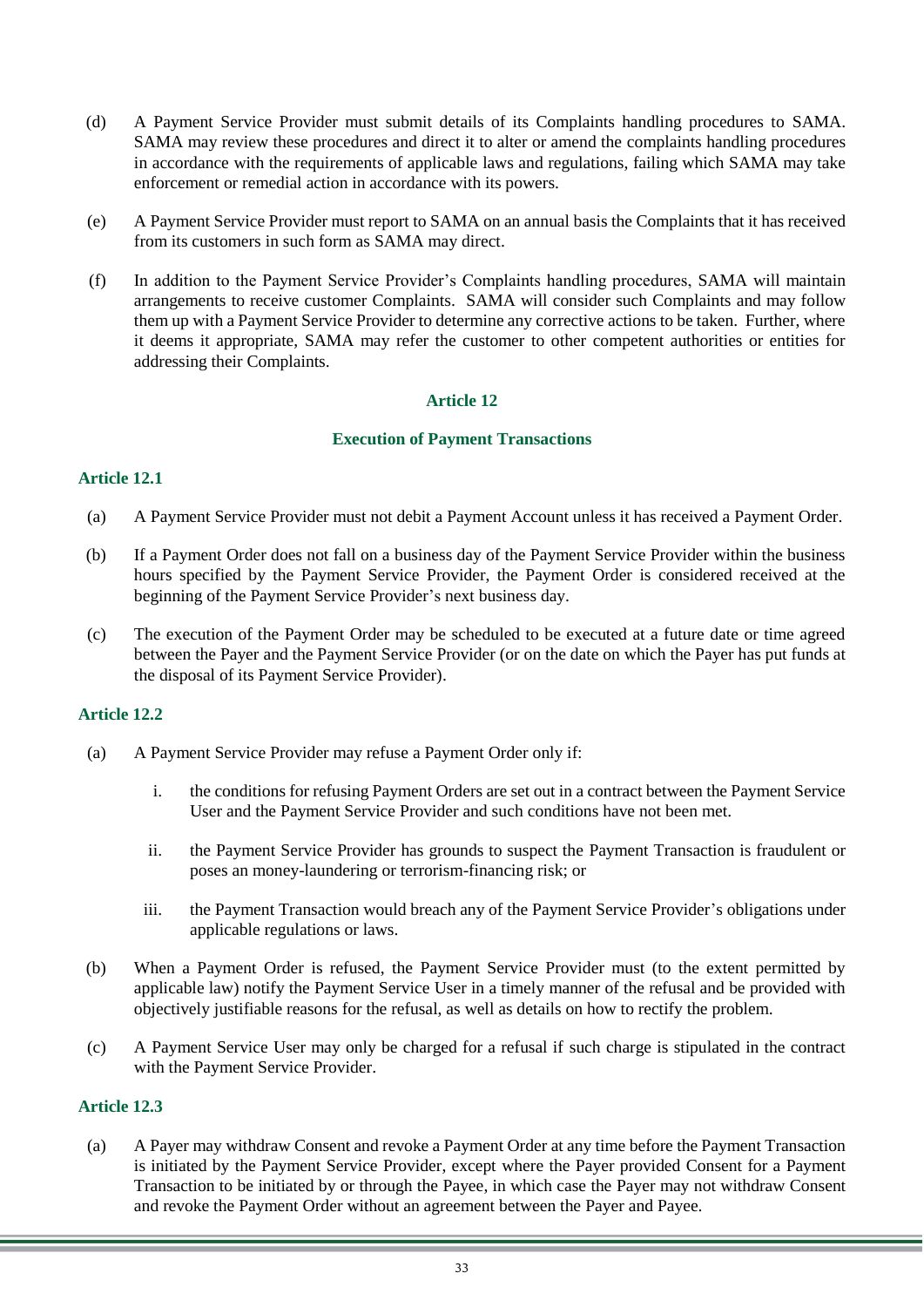- (b) In the case of a Direct Debit, the Payer may revoke the payment so long as it does so during the business hours of the Payment Service Provider on the business day before the agreed date of payment (or before the start of such business day).
- (c) The Payment Service User may only be charged for a revoked Payment Order if the charge is stipulated in the contract.

- (a) Subject to Article [0,](#page-32-0) the Payment Service Provider of the Payer and the Payment Service Provider of the Payee must ensure that the full amount of the Payment Transaction is transferred to the Payee.
- (b) Where a Payment Service Provider and a Payer have agreed on a fee or charge for a Payment Transaction, any such fee or charge must be clearly communicated to the Payer and shown in the transaction history provided in accordance with Article 11.2 (h)
- <span id="page-33-0"></span>(c) Where the Payee and its Payment Service Provider have agreed upon a fee or charge, the amount may be deducted from the amount transferred before crediting it to the Payee's Payment Account, provided that the fee or charge must be clearly communicated to the Payee, and shown in the transaction history provided in accordance with Article 11.2 (h)
- (d) If charges other than those provided for by Article [\(c\)1](#page-33-0)2.4(h) are deducted from the amount transferred:
	- i. in the case of a Payment Transaction initiated by the Payer, the Payer's Payment Service Provider must ensure that the Payee receives the full amount of the Payment Transaction; and
	- ii. in the case of a Payment Transaction initiated by the Payee, the Payee's Payment Service Provider must ensure that the Payee receives the full amount of the Payment Transaction.

- <span id="page-33-2"></span><span id="page-33-1"></span>(a) A Payment Transaction (or series of Payment Transactions) is considered authorized by the Payer if the Payer has given consent to its execution. For future-dated Payment Transactions scheduled to be executed in accordance with Article 12.1 the Payer may withdraw its consent at any time, subject to Article 12.3
- (b) If a Payer denies having authorized an executed Payment Transaction or claims that a Payment Transaction has not been correctly executed by a Payment Service Provider, that Payment Service Provider must prove that the Payment Transaction was Authenticated, accurately recorded, entered in the Payment Service Provider's accounts and not otherwise affected by a deficiency in the service provided.
- (c) If a Payment Service Provider claims that a Payer acted fraudulently, the onus is on the Payment Service Provider to furnish supporting evidence during the dispute settlement process laid out in Article [0.](#page-51-0)
- <span id="page-33-3"></span>(d) If a Payment Transaction was initiated through a Payment Initiation Service Provider, it is for the Payment Initiation Service Provider to prove that, within its sphere of competence, the Payment Transaction was Authenticated, accurately recorded and not affected by a technical breakdown or other deficiency linked to the Payment Initiation Service.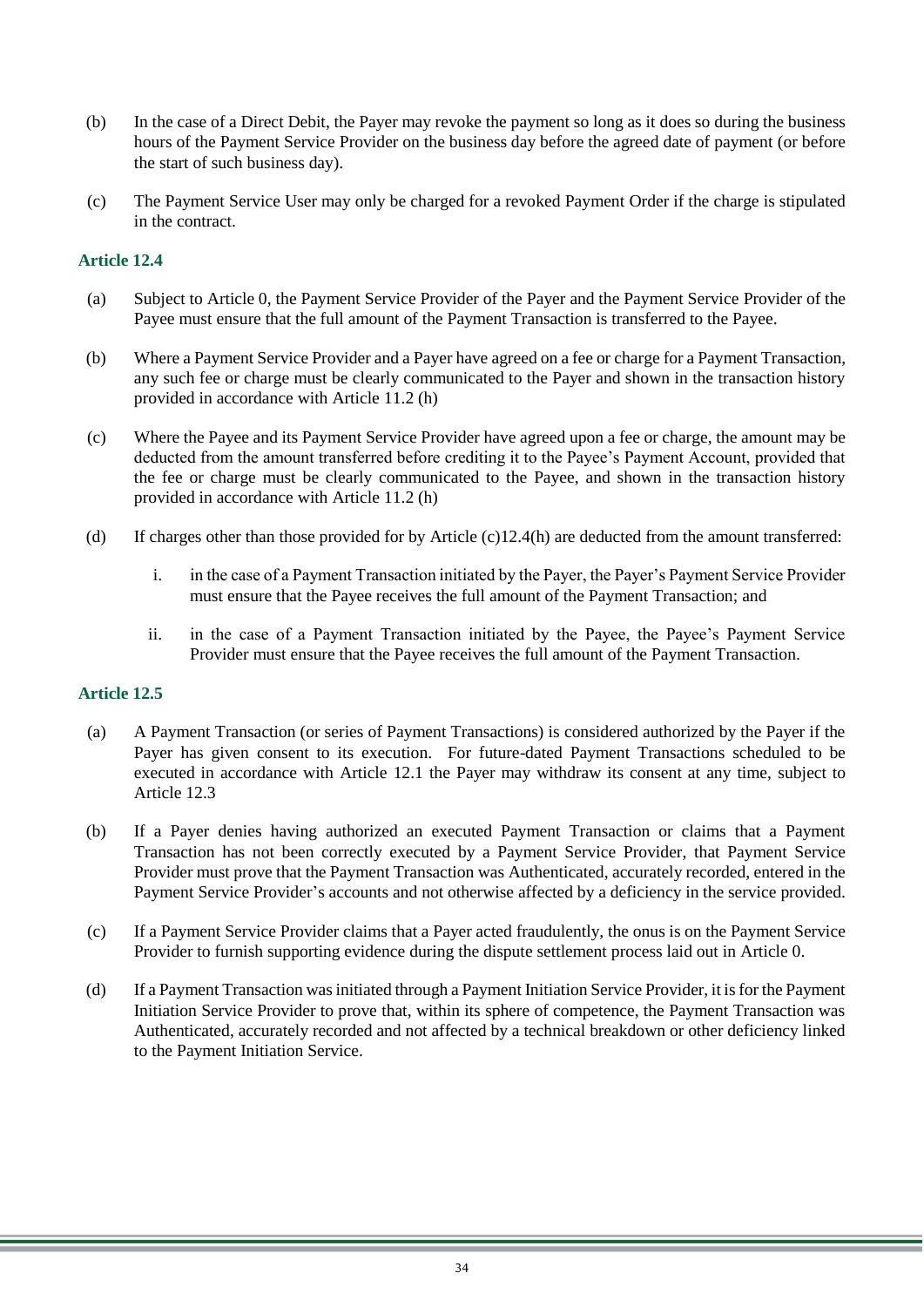## **Errors, Delays and Refunds**

# <span id="page-34-0"></span>**Article 13.1**

- (a) The Payer's Payment Service Provider shall be liable to the Payer for the correct execution of the Payment Transaction unless it can prove to the Payer and, where relevant, to the Payee's Payment Service Provider, that the Payee's Payment Service Provider received the amount of the Payment Transaction.
- (b) Where the Payer's Payment Service Provider is liable under Article [\(a\)](#page-34-0) (a) , it must without undue delay refund to the Payer the amount of the non-executed or defective Payment Transaction and, where applicable, restore the debited Payment Account to the state in which it would have been had the defective Payment Transaction not taken place.
- (c) Where a Payment Transaction is executed late, the Payee's Payment Service Provider must, on receipt of a request from the Payer's Payment Service Provider on behalf of the Payer, ensure that the date on which the amount of a Payment Transaction is credited to a Payee's Payment Account is no later than the date the amount would have been value dated if the Payment Transaction had been executed correctly.
- (d) Regardless of liability under this Guidelines, the Payer's Payment Service Provider must, on request by the Payer, immediately and without charge:
	- i. make efforts to trace any non-executed or defectively executed Payment Transaction; and
	- ii. notify the Payer of the outcome.

- <span id="page-34-1"></span>(a) The Payee's Payment Service Provider is liable to the Payee for the correct transmission of the Payment Order to the Payer's Payment Service Provider in accordance with the time limits agreed between the Payee and its Payment Service Provider.
- (b) Where the Payee's Payment Service Provider is liable under paragraph Article 13.2 (a) it must immediately re-transmit the Payment Order in question to the Payer's Payment Service Provider.
- (c) The Payee's Payment Service Provider must ensure that the Payment Transaction is handled such that the amount of the Payment Transaction is:
	- i. at the Payee's disposal immediately after it is credited to the Payee's Payment Service Provider's account; and
	- ii. is value dated on the Payee's Payment Account no later than the date the amount would have been value dated if the transaction had been executed correctly.
- (d) The Payee's Payment Service Provider must, on request by the Payee and free of charge, make immediate efforts to trace the Payment Transaction and notify the Payee of the outcome.
- <span id="page-34-2"></span>(e) Subject to Article 13.2 (g) if the Payee's Payment Service Provider proves to the Payee and, where relevant, to the Payer's Payment Service Provider, that it is not liable under Article [\(a\)1](#page-34-1)3.2 (a) in respect of a non-executed or defectively executed Payment Transaction, the Payer's Payment Service Provider is liable to the Payer and must, as appropriate, and immediately:
	- i. refund to the Payer the amount of the Payment Transaction; and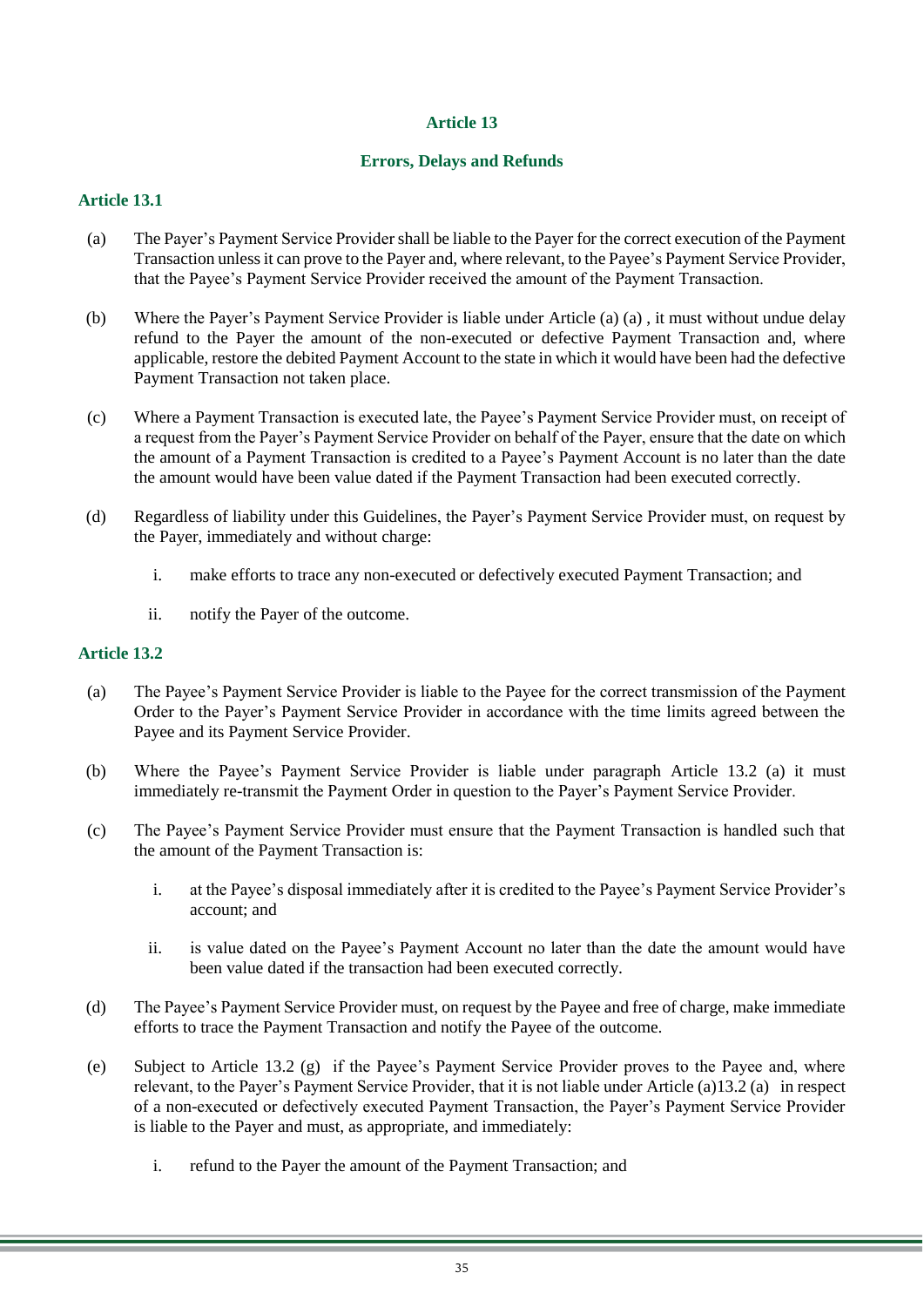- ii. restore the debited Payment Account to the state in which it would have been had the defective Payment Transaction not taken place.
- (f) The date on which the amount of a Payment Transaction is credited to a Payee's Payment Account for a credit under Article [\(e\)](#page-34-2) (e) must be no later than the date on which the amount was debited.
- (g) If the Payer's Payment Service Provider proves that the Payee's Payment Service Provider has received the amount of the Payment Transaction, Article [\(e\)\(e\)](#page-34-2) (e) does not apply and the Payee's Payment Service Provider must value date the amount on the Payee's Payment Account no later than the date the amount would have been value dated if the transaction had been executed correctly.

- <span id="page-35-0"></span>(a) This Article [0](#page-35-0) applies where a Payment Order is initiated by the Payer through a Payment Initiation Service.
- (b) The Payment Account Service Provider must refund to the Payer the amount of the non-executed or defective Payment Transaction and, where applicable, restore the debited Payment Account to the state in which it would have been had the defective Payment Transaction not taken place.
- (c) Article [\(d\)](#page-35-1) (d) applies if the Payment Initiation Service Provider cannot prove to the Payment Account Service Provider that:
	- i. the Payment Order was received by the Payer's Payment Account Service Provider in accordance with Article [0;](#page-32-1) and
	- ii. within the Payment Initiation Service Provider's sphere of influence, the Payment Transaction was Authenticated, accurately recorded and not affected by a technical breakdown or other deficiency linked to the non-execution, defective or late execution of the Payment Transaction.
- <span id="page-35-1"></span>(d) On request from the Payment Account Service Provider, the Payment Initiation Service Provider must immediately compensate the Payment Account Service Provider for the losses incurred or sums paid as a result of the refund to the Payer.

### **Article 13.4**

- (a) When a Payment Service Provider discovers or is made aware of a systemic error, malfunction or breakdown, it must investigate and, where appropriate, refund all customers who are affected by such error within 30 calendar days of discovering the error.
- (b) The Payment Service Provider should, as soon as practical, issue a communication to all affected customers, advising them of the systemic error and the steps being taken to correct it, including the amount of any refund to the customers' accounts.

#### **Article 13.5**

Subject to Article [0,](#page-35-2) a Payment Service Provider is liable to its Payment Service User for any charges for which the Payment Service User is responsible and any interest which the Payment Service User must pay, as a consequence of the non-execution or defective or late execution of the Payment Transaction.

#### <span id="page-35-2"></span>**Article 13.6**

Where the liability of a Payment Service Provider (the **First Provider**) under Articles 13.1, 13.2, 13.3 and 13.4 is attributable to another Payment Service Provider or an intermediary, including where there is a failure to use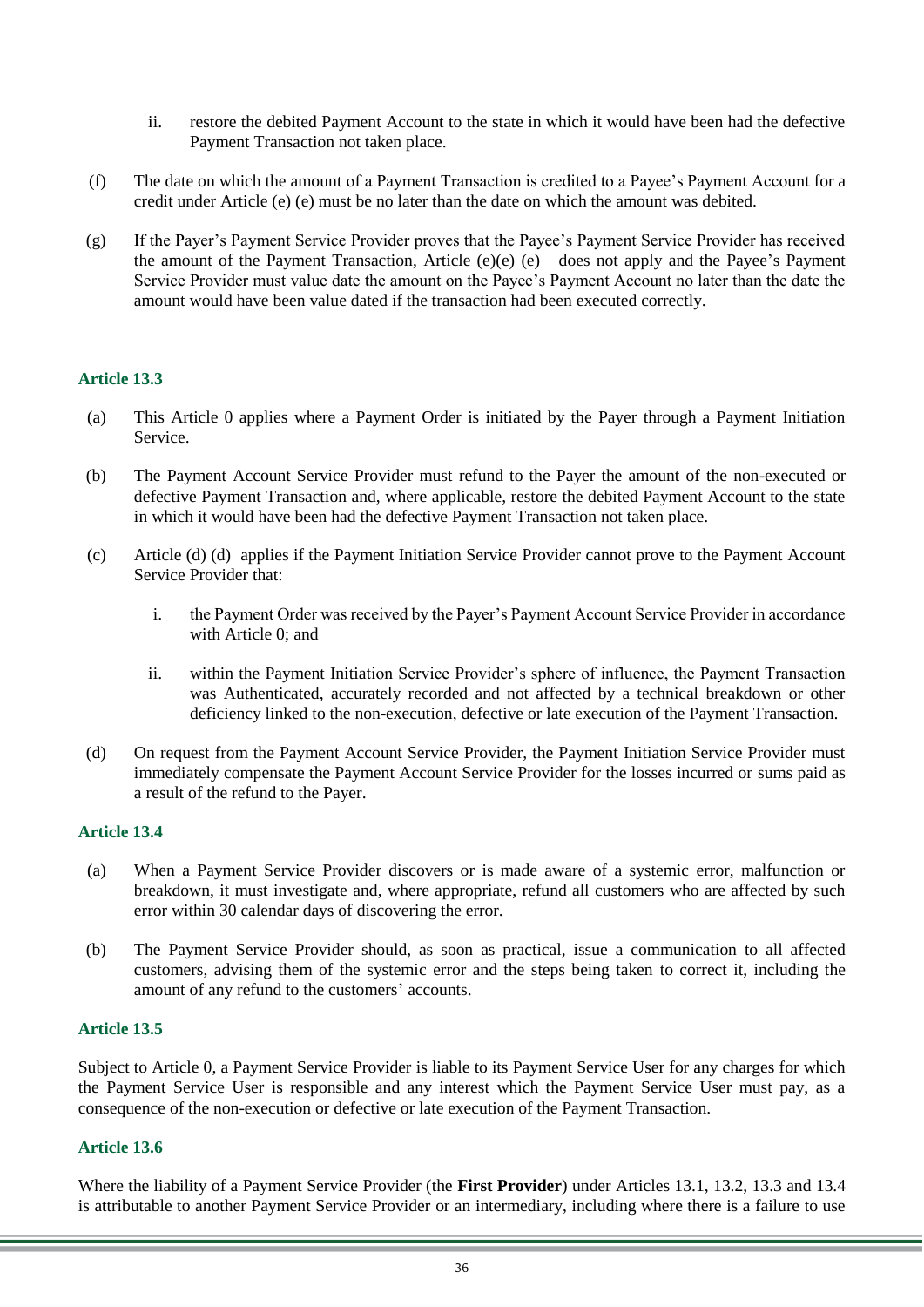the customer Authentication measures required by applicable laws and regulations, the other Payment Service Provider or intermediary must compensate the First Provider for any losses incurred or sums paid pursuant to those Articles.

# <span id="page-36-0"></span>**Article 13.7**

- (a) A Payment Service Provider shall not be liable for any errors made by a Payment Service User where that Payment Service User initiated a Payment Transaction and specified an incorrect unique identifying reference number for the Payee or incorrect bank details.
- (b) The Payment Service Provider must make reasonable efforts to recover the funds from the incorrect recipient of the funds and the recipient's Payment Service Provider. The Payment Service Provider may charge the Payment Service User a fee to attempt to recover the funds if such a fee is written into the contract between the Payer and Payment Service Provider. The Payee's Payment Service Provider must co-operate with the Payer's Payment Service Provider in recovering the funds to the extent possible.
- (c) If the Payer's Payment Service Provider is unable to recover the funds it must, on receipt of a written request, provide to the Payer all available relevant information in order for the Payer to claim repayment of the funds.
- (d) If the Payer notifies SAMA of an incident governed by this Article [0,](#page-36-0) SAMA will assess whether the actions taken by the Payment Service Provider to recover the funds were sufficient. If deemed insufficient, SAMA may direct the Payment Service Provider to take specified actions or to reimburse the Payer.

# <span id="page-36-1"></span>**Article 13.8**

- (a) A Payment Service Provider is liable for any fraudulent Payment Transaction, whether before or after the Payer informs the Payment Service Provider of any potential or suspected fraud, except where:
	- i. the Payer acts fraudulently; or
	- ii. the Payer acted negligently and did not take reasonable steps to keep safe its Personalised Security Credentials.
- (b) Where a customer raises a Complaint in relation to an allegedly fraudulent Payment Transaction, the Payment Service Provider must handle such Complaint in accordance with Article 11.7 If such a Complaint is submitted to SAMA, then the Payment Service Provider must, if required by SAMA, provide evidence that one of the conditions stated in Article [\(a\)](#page-36-1) (a) is met and present such evidence to SAMA. SAMA will then seek to decide if such conditions are met on a case-by-case basis.

- <span id="page-36-2"></span>(a) Subject to Articles [\(h\)](#page-37-1) (h) and [\(a\)](#page-33-1) (a), where an executed Payment Transaction was not authorised correctly in accordance with Article [0,](#page-33-2) the Payment Service Provider must refund the amount of the unauthorised Payment Transaction to the Payer and, where applicable, restore the debited Payment Account to the state it would have been in had the unauthorised Payment Transaction not taken place.
- <span id="page-36-3"></span>(b) The Payment Service Provider must provide a refund under Article [\(a\)](#page-36-2) (a) as soon as practicable and in any event no later than the end of the business day following the day on which it becomes aware of the unauthorised transaction.
- (c) Article[s \(a\)\(a\)](#page-36-2) (a) , [\(a\)](#page-36-2) (b) and [\(a\)](#page-36-2) (f) do not apply where the Payment Service Provider has reasonable grounds to suspect fraudulent behaviour by the Payment Service User and notifies SAMA (and any other competent authority in the Kingdom) of those grounds in writing.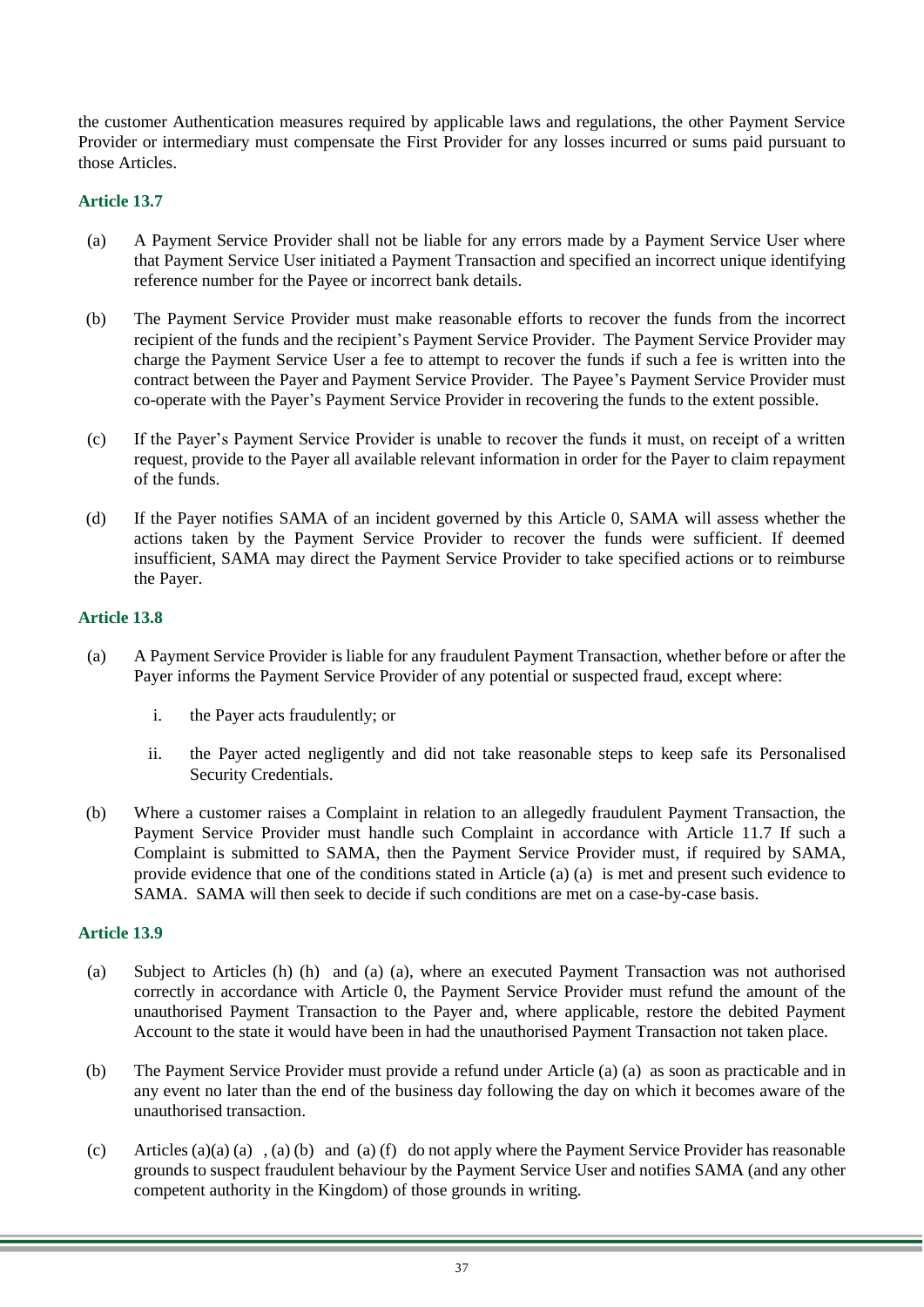- (d) When crediting a Payment Account under Article [\(b\)\(a\)](#page-36-3) (b) , a Payment Service Provider must ensure that the date on which the amount of a Payment Transaction is credited to a Payee's Payment Account is no later than the date on which the amount of the unauthorised Payment Transaction was debited.
- <span id="page-37-2"></span>(e) Where an unauthorised Payment Transaction was initiated through a Payment Initiation Service Provider, the Payment Account Service Provider must comply with Article [\(a\)](#page-36-2) (a) . In addition, if the Payment Initiation Service Provider is liable for the unauthorised Payment Transaction (in relation to which see Article [\(d\)\)](#page-33-3), the Payment Initiation Service Provider must, on the request of the Payment Account Service Provider, compensate the Payment Account Service Provider immediately for the losses incurred or sums paid as a result of complying with Article [\(a\)](#page-36-2) (a) , including the amount of the unauthorised Payment Transaction.
- (f) Other than in relation to the circumstances contemplated in Articles [\(a\)](#page-36-2) [\(a\)](#page-36-2)  $-(e)$  (a) (e), on conclusion of an investigation by a Payment Service Provider into an error or Complaint, or on receipt of an instruction from any competent authority in the Kingdom, a Payment Service Provider must pay any refund or monetary compensation due to a customer within seven calendar days of such conclusion or instruction. In case of a delay in payment of any refund or compensation, the Payment Service Provider should update the customer with the expected time for crediting the amount due, along with a justification for the delay.
- (g) A Payment Service Provider must hold records on the processing of refunds, including response timelines and reasons for delays, for a period of ten years from the date of the conclusion of an investigation (including that noted in Article [\(a\)](#page-36-2) (f) and must submit such records to SAMA on an on-going basis, as specified by SAMA.
- <span id="page-37-1"></span><span id="page-37-0"></span>(h) A Payment Service User is entitled to a refund under this Article 13.9 only if it notifies the Payment Service Provider without undue delay, and in any event no later than six months after the debit date, on becoming aware of any unauthorised or incorrectly executed Payment Transaction, except where the Payment Service Provider has failed to provide or make available the information concerning a Payment Transaction required by Article [0.](#page-27-2)

# **Safeguarding**

- <span id="page-37-3"></span>(a) A Payment Service Provider (except for a Licensed Bank, a Payment Information Services Provider and an Account Information Services Provider) must ensure that any Safeguarded Funds held by it or its Agents are segregated from any other funds it holds, in accordance with one of the methods specified in this Article [0.](#page-37-0)
- (b) The methods referred to in Article 14.1 (a) are:
	- i. the depositing of the Safeguarded Funds in an account maintained with a Licensed Bank that has been approved for this purpose by SAMA; or
	- ii. such other manner as may be prescribed by SAMA.
- <span id="page-37-4"></span>(c) A Payment Service Provider to which Article [\(a\)1](#page-37-3)4.1 (a) applies must ensure that an account in which Safeguarded Funds are placed:
	- i. is designated as an account held for the purpose of safeguarding funds in accordance with this Guidelines;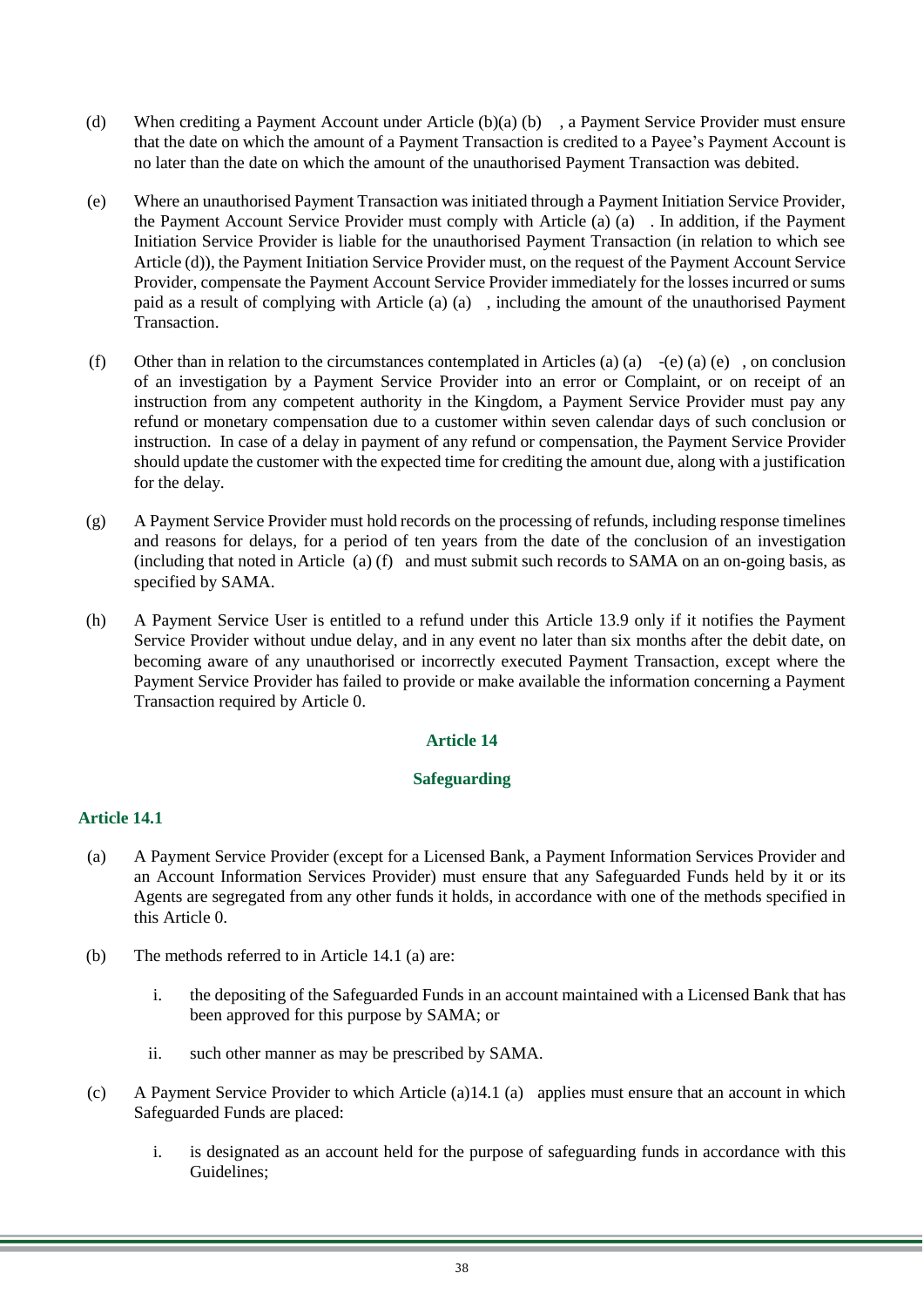- ii. is used only for holding Safeguarded Funds and does not hold any funds received by way of the payment of fees or for use in the payment of operational expenses or the carrying on of any other Payment Service;
- iii. is in the name of that Payment Service Provider;
- iv. is named in a way that shows it is a safeguarding account or, where that is not possible, is demonstrated to be such an account by evidence confirming the designation as a safeguarding account; and
- v. is an account whose Safeguarded Funds no person other than that Payment Service Provider may have any right to or interest in.
- (d) A Payment Service Provider to which Article [\(a\)1](#page-37-3)4.1 (a) applies must put in place and maintain policies, procedures and controls for safeguarding arrangements adopted pursuant to this Article [0](#page-37-0) and must provide a copy of such policies and procedures to SAMA before subjecting Safeguarded Funds to such arrangements. SAMA may require changes to be made to such arrangements, where it deems it necessary.
- (e) Any Payment Service Provider may propose additional methods of safeguarding for evaluation and acceptance by SAMA.

- (a) A Payment Service Provider to which Article 14.1 (a) applies must adhere to the following conditions from the time at which it or one of its Agents receives Safeguarded Funds until the time at which it or such Agent no longer holds such Safeguarded Funds (subject to Article 15.9 (f)
	- i. Safeguarded Funds should be deposited in the designated account specified at Article [\(c\)](#page-37-4) (c) not more than one business day after the Safeguarded Funds are received.
	- ii. If the Payment Service Provider wishes to invest the Safeguarded Funds, the assets in which it intends to invest must first be approved by SAMA as being secure and liquid.
	- iii. If an agent of the Payment Service Provider holds Safeguarded Funds on its behalf, that Payment Service Provider must ensure that those Safeguarded Funds are safeguarded in accordance with the requirements of this Guidelines; and
	- iv. In the event of insolvency, winding up or other liquidation event of the Payment Service Provider, Safeguarded Funds must, to the extent permitted by applicable insolvency law and regulation in the Kingdom, be returned to the relevant customers and shall not be treated as assets subject to general distribution by a liquidator or equivalent person under provisions otherwise applicable under such insolvency law.
- (b) A contravention of any of the requirements related to Safeguarded Funds may lead to the imposition of sanctions by SAMA in accordance with its powers, including fines and the suspension or revocation of the Payment Service Provider licence.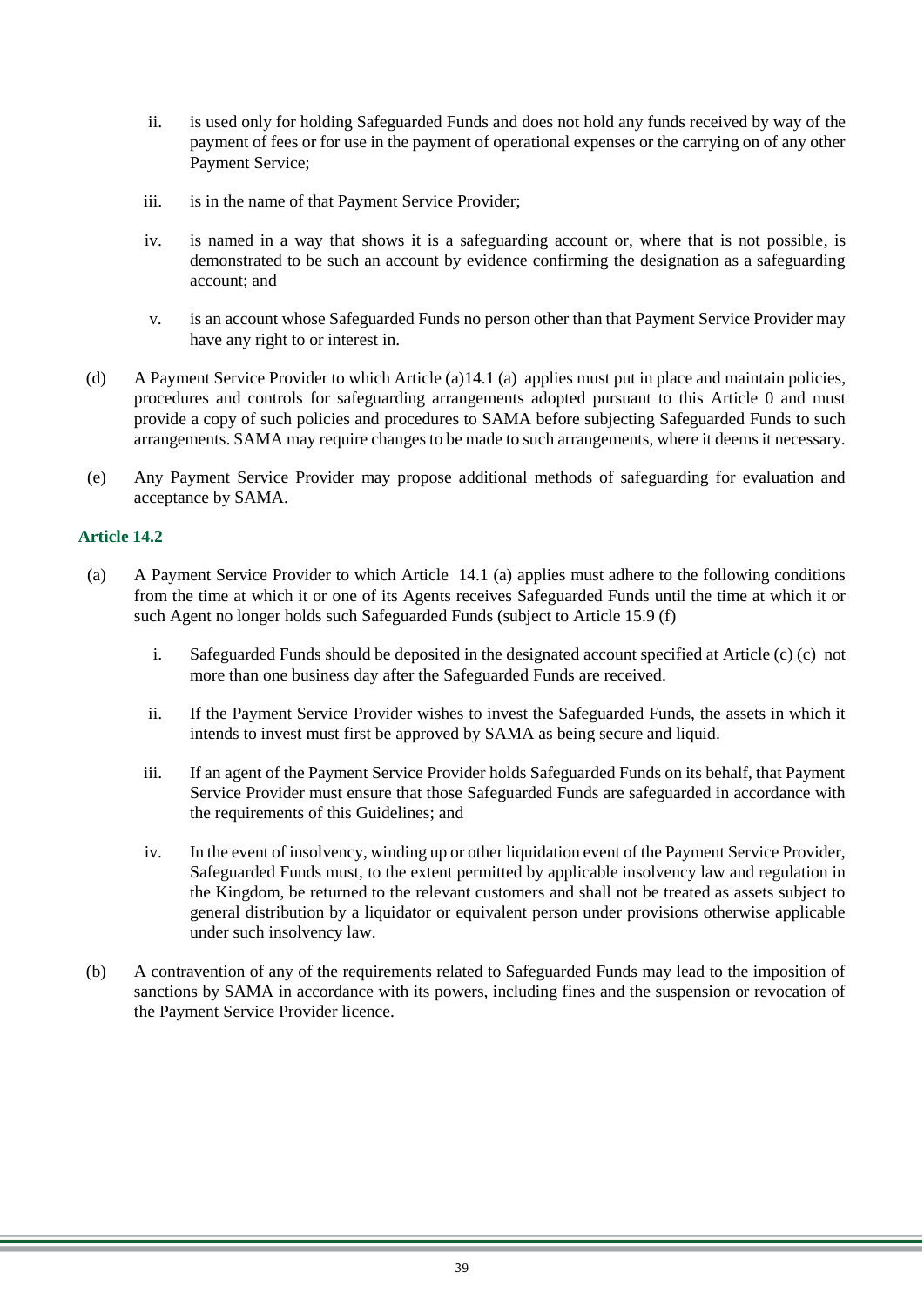## **Other**

# <span id="page-39-1"></span>**Article 15.1**

- (a) If a Payment Service Provider is not able to execute a Payment Order in a timely fashion, it must inform the customer immediately of the time by which it expects to have executed such order.
- (b) In the event of a planned down-time of a Payment Service, a Payment Service Provider must inform each of its customers at least five business days in advance.

# <span id="page-39-2"></span>**Article 15.2**

- (a) A Payment Service Provider must have a policy for setting risk-based customer transaction limits and, where applicable, limits on its Total Outstanding Electronic Money.
- (b) If a Payment Service Provider changes its policy for setting risk-based customer transaction limits (or, where applicable, limits on its Total Outstanding Electronic Money), it shall notify SAMA in accordance with Article 6.17 and, if required by SAMA, provide details of the updated policy.
- (c) SAMA may direct a Payment Service Provider to set customer transaction limits at levels specified by SAMA (for example, where specific regulatory criteria related to risk management and governance are not complied with to the satisfaction of SAMA).

- <span id="page-39-0"></span>(a) A Payment Service Provider must make and keep records of matters, dealings and information relating to compliance with the requirements of Articles 7.17 of these Guidelines in accordance with this Article [0](#page-39-0) , particularly where such records would enable SAMA to supervise such compliance effectively.
- (b) The records required to be kept include:
	- i. financial information (including financial statements, bank statements, and customer accounts) and Accounting Records.
	- ii. reports relating to the activities performed by the Payment Service Provider, the volume of business and Payment Services (including the volume and value of Payment Transactions).
	- iii. minutes of the Governing Body and related business approvals.
	- iv. information on any security incidents.
	- v. records of Consents given to Payment Transactions.
	- vi. details of changes required to be submitted in accordance with Article 6.17.
	- vii. reports on risk management (including in relation to incidents of fraud) required by Article 8.
	- viii. reports on data protection and privacy measures taken in accordance with Article11.6.
	- ix. Complaints from Payment Service Users including any remedial action taken in accordance with Article 11.7
	- x. reports of any errors, delays, refunds or other matters dealt with by Article 12.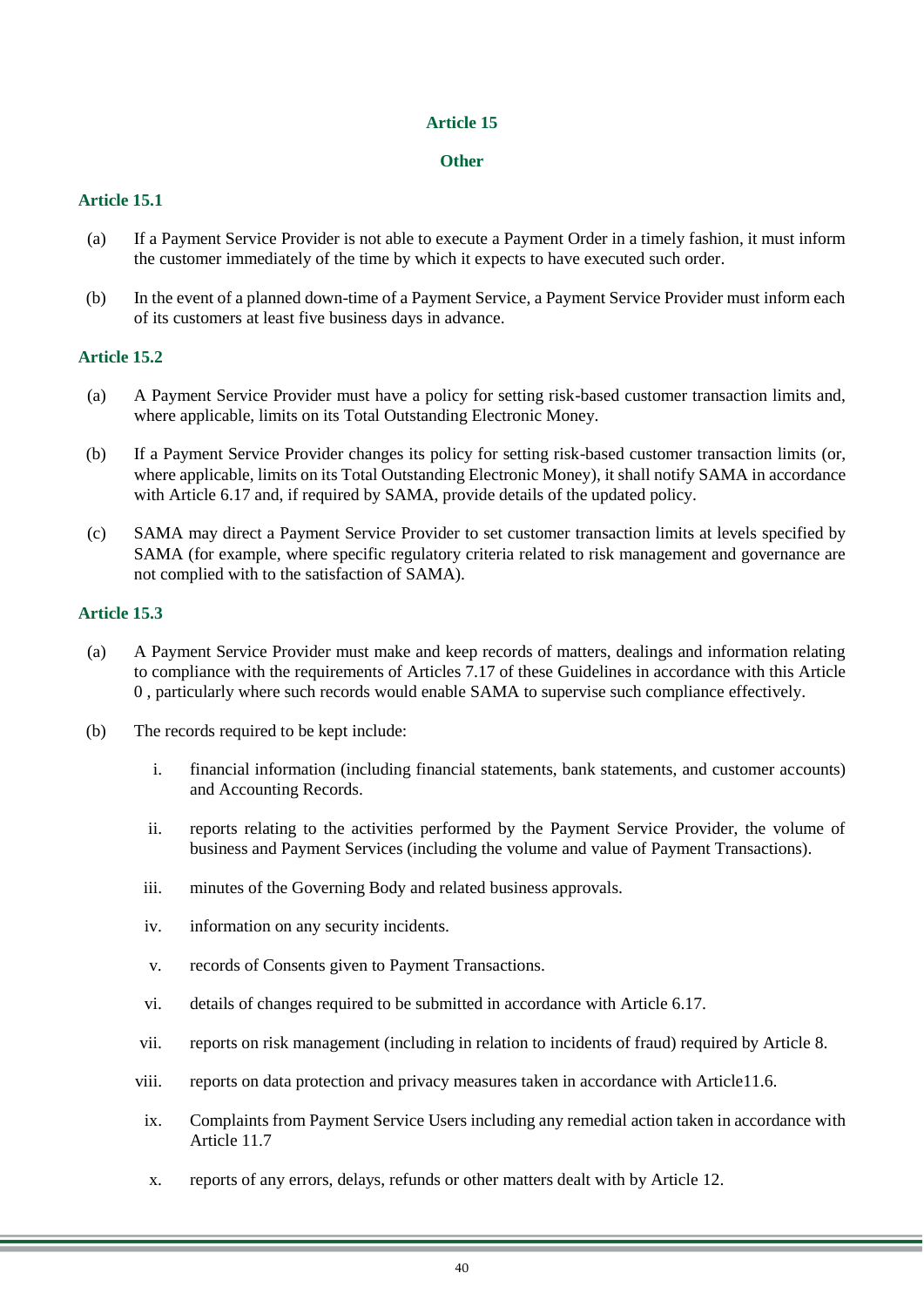- xi. reports on compliance with the safeguarding obligations under Article 14.
- xii. any data related to know-your-customer requirements and customer due diligence in accordance with the AML Law; and
- xiii. reports on compliance with these Guidelines or other applicable laws and regulations.
- (c) A Payment Service Provider must maintain records for ten years from the date on which the record is first created.
- (d) A Payment Service Provider must put in place and maintain policies, procedures, systems and controls that regulate the electronic storage of documents and records, satisfying the following minimum requirements:
	- i. creating and storing records and documents on highly reliable, secure storage media.
	- ii. clearly indexing and categorizing records and any related documents, in a manner that enables further use or reference.
	- iii. providing a reliable and secure system for granting and organising access privileges for electronic and physical systems, ensuring that there is no unauthorized access to electronically or physically held data.
	- iv. creating and maintaining a backup policy, providing the utmost level of protection and the ability to retrieve backup copies in cases of the loss of the original copy of any kind.
	- v. using digital certification and electronic encryption.
	- vi. storing the records and related documents in the same format in which it was created or received, without any additions, omissions or modifications.
	- vii. logging any action made in relation to a record; and
	- viii. ensuring that personnel with authorization to access electronic and physical records, documents and data maintain their confidentiality during and after the period of their employment or work at the Payment Service Provider.
- (e) The compliance function of a Payment Service Provider must conduct regular reviews, at least on an annual basis, to ensure compliance with the provisions of this Article 15.3.
- (f) Records must be capable of reproduction on paper or electronically for provision to SAMA or other competent authority in the Kingdom within a reasonable period not exceeding three calendar days.

- (a) Each Beneficial Owner, member of Senior Management and person undertaking a Key Control Function is required to comply with SAMA's Fit and Proper Requirements.
- (b) A Payment Service Provider must submit documentation demonstrating compliance with those requirements and notify SAMA of any change or event that could be reasonably considered to impact the state of such compliance.

# **Article 15.5**

A Payment Service Provider must comply with SAMA's regulations related to business continuity management.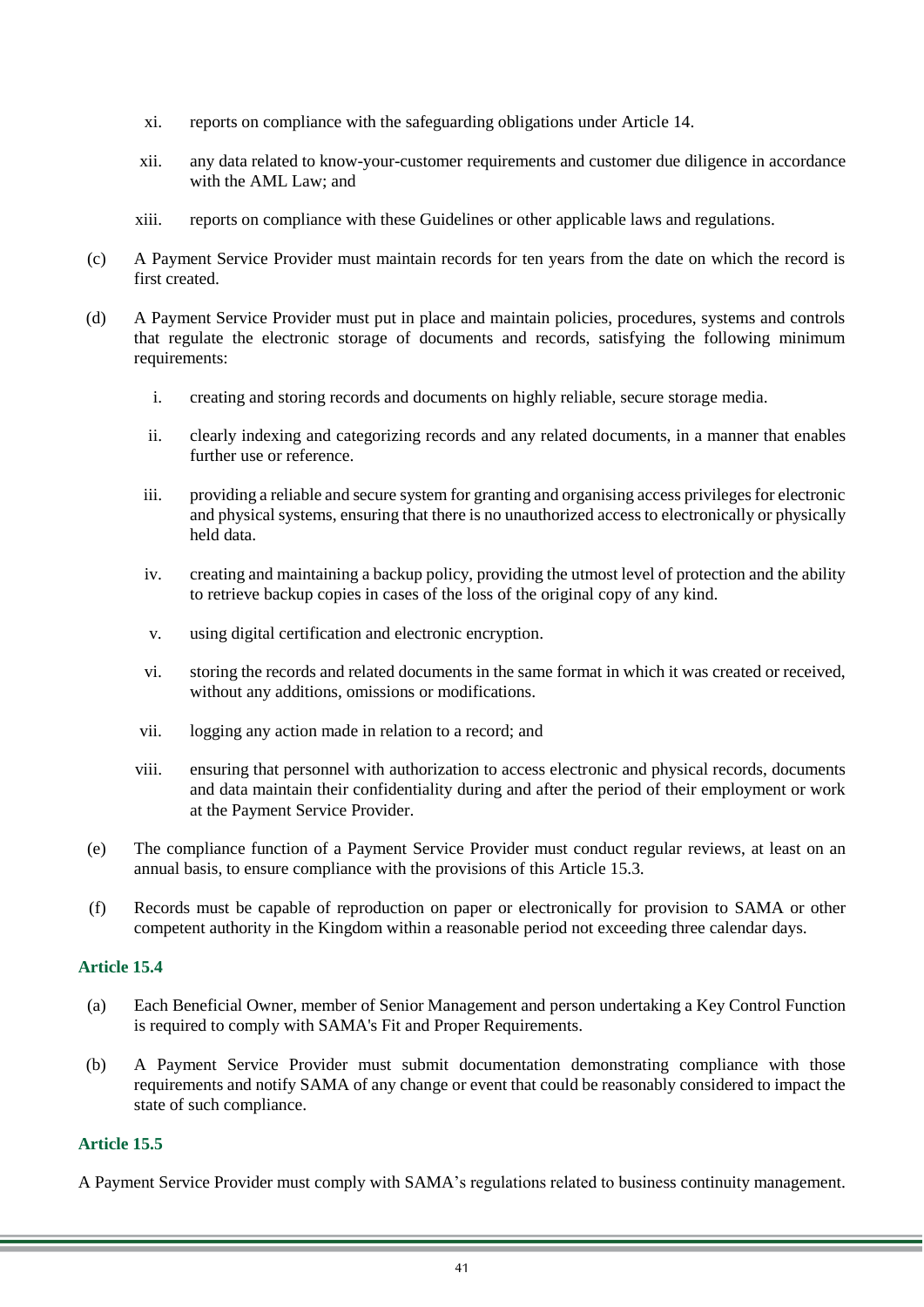# $(g)$  fffffff

A Payment Service Provider must put in place and maintain policies, procedures, systems and controls that regulate the electronic storage of documents and records, satisfying the following minimum requirements:

- ix. creating and storing records and documents on highly reliable, secure storage media.
- x. clearly indexing and categorizing records and any related documents, in a manner that enables further use or reference.
- xi. providing a reliable and secure system for granting and organising access privileges for electronic and physical systems, ensuring that there is no unauthorized access to electronically or physically held data.
- xii. creating and maintaining a backup policy, providing the utmost level of protection and the ability to retrieve backup copies in cases of the loss of the original copy of any kind.
- xiii. using digital certification and electronic encryption.
- xiv. storing the records and related documents in the same format in which it was created or received, without any additions, omissions or modifications.
- xv. logging any action made in relation to a record; and
- xvi. ensuring that personnel with authorization to access electronic and physical records, documents and data maintain their confidentiality during and after the period of their employment or work at the Payment Service Provider.
- (h) The compliance function of a Payment Service Provider must conduct regular reviews, at least on an annual basis, to ensure compliance with the provisions of this Article 15.3.
- (i) Records must be capable of reproduction on paper or electronically for provision to SAMA or other competent authority in the Kingdom within a reasonable period not exceeding three calendar days.

# **Article 15.4**

- (c) Each Beneficial Owner, member of Senior Management and person undertaking a Key Control Function is required to comply with SAMA's Fit and Proper Requirements.
- (d) A Payment Service Provider must submit documentation demonstrating compliance with those requirements and notify SAMA of any change or event that could be reasonably considered to impact the state of such compliance.

# **Article 15.5**

A Payment Service Provider must comply with SAMA's regulations related to business continuity management.

# **Article 15.6**

A Payment Service Provider must comply with SAMA's regulations related to cyber security.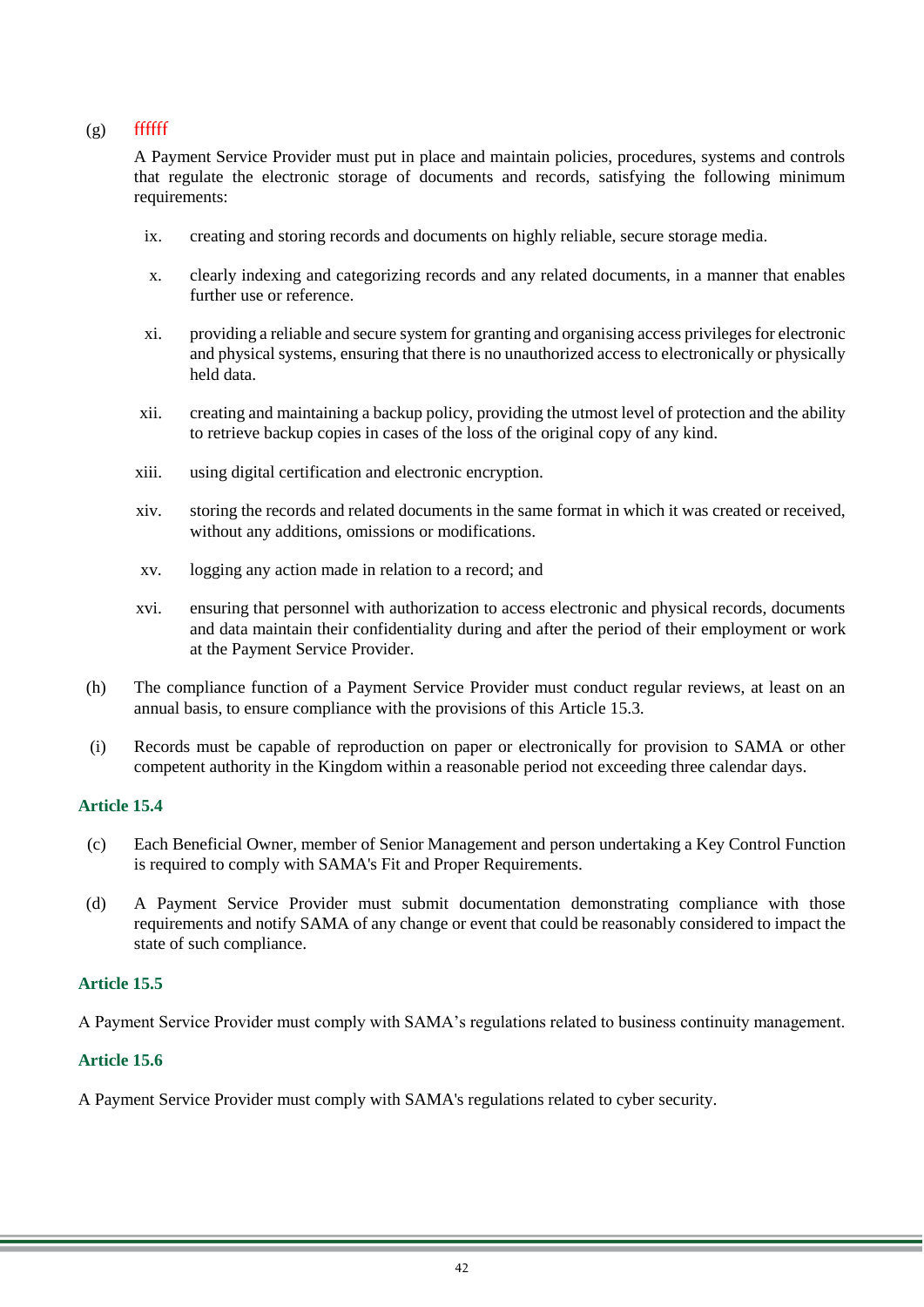- <span id="page-42-0"></span>(a) A Payment Service Provider must apply for and receive a non-objection letter from SAMA before it appoints an Agent for the provision of any Payment Service. In making such an application, the Payment Service Provider must submit a business plan in a form satisfactory to SAMA describing:
	- i. the anticipated number and location of the Agents.
	- ii. the persons that are intended to be used as Agents, as well as evidence that such persons have obtained all necessary registrations, licenses and permissions from SAMA and other competent authorities in order to carry out their activities.
	- iii. the policies, procedures, systems and controls that the Payment Service Provider will use to select and supervise the Agent.
	- iv. the activities relating to the provision of Payment Services that are to be carried out by the Agents; and
	- v. such other information or evidence as SAMA may request.
- (b) SAMA's non-objection to the appointment of an Agent shall be deemed cancelled if the approved Agent does not commence its activities within a nine-month period from the date of issuing SAMA's nonobjection. SAMA may extend this period, if it deems it necessary.
- (c) SAMA may revoke its non-objection to the appointment of an Agent where an Agent or the Payment Service Provider that appointed it has contravened any requirement of these Guidelines or other applicable laws or regulations.
- (d) Notwithstanding the Payment Service Provider's responsibilities towards its Agents and Electronic Money Distributors specified in Article 15.7(e), SAMA may supervise an Agent or Electronic Money Distributor directly or take any enforcement or remedial action in accordance with its powers and the provisions of this Guidelines, where it deems it necessary.
- (e) A Payment Service Provider that appoints an Agent in accordance with Article 15.7(a) or an Electronic Money Distributor in accordance with Article 15.7(g):
	- i. is responsible for all acts and omissions of the Agent and Electronic Money Distributor to same extent as if it had carried out such act or omission itself and must take all reasonable steps to ensure that these Guidelines is complied with.
	- ii. must put in place and maintain policies, procedures and systems and controls that ensure the following:
		- A. each Agent and Electronic Money Distributor, along with their Senior Management and persons undertaking Key Control Functions, are fit and proper to carry out the activities for which they have been appointed (taking into account the relevant criteria from the Fit and Proper Requirements).
		- B. activities relating to the provision of Payment Services that are carried out by an Agent or Electronic Money Distributor are monitored by the Payment Service Provider.
		- C. risks associated with the use of Agents and Electronic Money Distributors are identified, documented and addressed.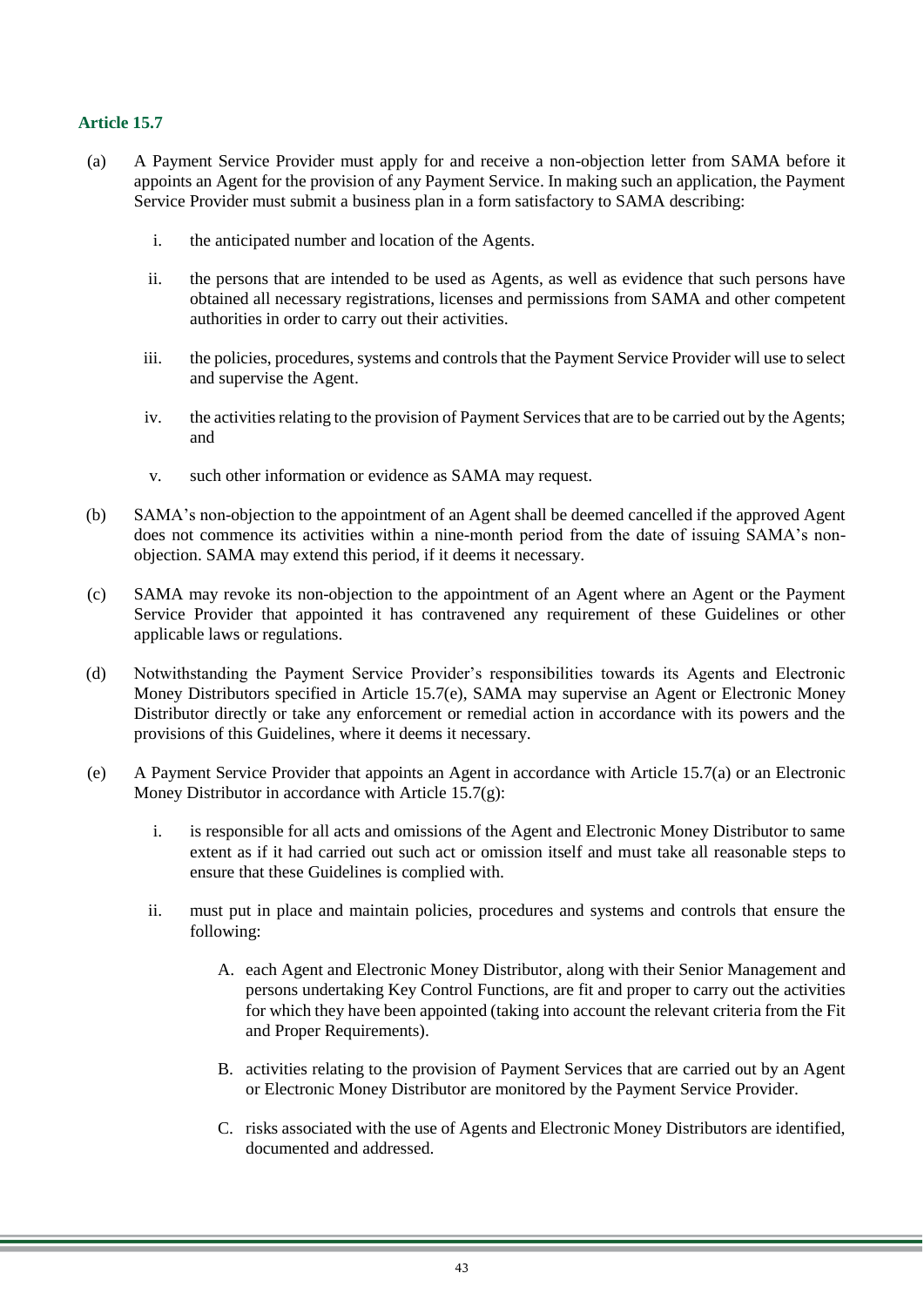- D. personnel of Agents and Electronic Money Distributors receive appropriate training in order to ensure that they carry out their activities competently and in compliance with these Guidelines and other applicable laws and regulations issued by SAMA.
- iii. must terminate the appointment of any Agent or Electronic Money Distributor that has contravened a requirement of these Guidelines or other applicable laws or regulations or has committed an offence involving money laundering, terrorism financing, fraud, dishonesty or other forms of financial impropriety; and
- iv. must report to SAMA on the nature and extent of its reliance on Agents and Electronic Money Distributors in a form satisfactory to SAMA, on at least an annual basis or at such other intervals as may be determined by SAMA.
- (f) An Agent, in addition to acting on behalf of a Payment Service Provider in the provision of Payment Services:
	- i. may distribute or redeem Electronic Money on behalf of an EMI, but may not issue Electronic Money on behalf of an EMI.
	- ii. must ensure that it does not contravene any provision of the Outsourcing Rules, where applicable; and
	- iii. must only carry out activities for which it is duly licensed in accordance with applicable laws and regulations (where a licence is required).
- (g) An Electronic Money Institution that wishes to appoint an Electronic Money Distributor need not apply for a non-objection letter from SAMA but must:
	- i. at least 30 calendar days before that Electronic Money Distributor commences work under its appointment, submit a business plan to SAMA describing:
		- A. the anticipated number and location of the Electronic Money Distributors.
		- B. the persons that are intended to be used as Electronic Money Distributors, as well as evidence that such persons have obtained all necessary registrations, licenses and permissions from SAMA and other competent authorities in order to carry out their activities.
		- C. the policies, procedures, systems and controls that the Payment Service Provider will use to select and supervise the Electronic Money Distributors.
		- D. the activities relating to the provision of Payment Services that are to be carried out by the Electronic Money Distributors; and
		- E. such other information or evidence as SAMA may request; and
	- ii. within seven calendar days of entering into a contractual agreement to appoint an Electronic Money Distributor, notify SAMA of such entry.
- (h) An Electronic Money Distributor:
	- i. may distribute Electronic Money into an Electronic Money account or redeem Electronic Money.
	- ii. must not issue Electronic Money or carry out any other Payment Service for which it is not licensed.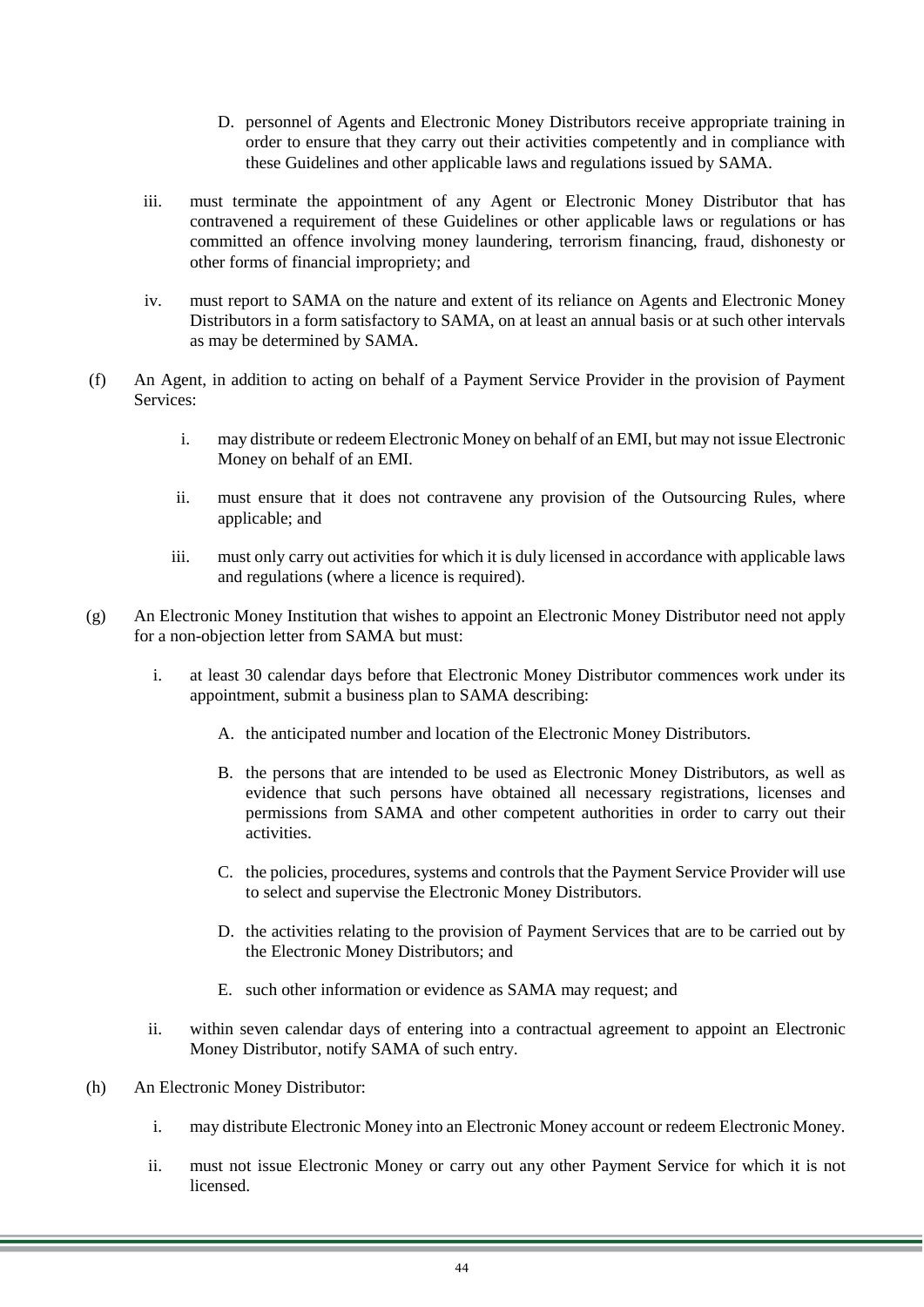- iii. must only carry out activities for which it is duly licensed in accordance with applicable laws and regulations (where a licence is required); and
- iv. must ensure that it does not contravene any provision of the Outsourcing Rules, where applicable.
- (i) SAMA will enter in an online registry accessible to the public such information relating to Agents and Electronic Money Distributors as SAMA deems appropriate.

- (a) Where a Payment Service Provider outsources any of its activities, it must do so in compliance with the Outsourcing Rules.
- (b) A Payment Service Provider must:
	- i. apply for and receive a non-objection letter from SAMA prior to undertaking any material outsourcing, as defined in the Outsourcing Rules.
	- ii. put in place and maintain policies, procedures, systems and controls for managing their outsourcing activity, in proportion with the nature, scale and complexity of the outsourcing; and
	- iii. verify the outsourcing service provider's compliance with applicable laws and regulations, including the requirements of this Guidelines.
- (c) A Payment Service Provider is liable for all compliance with applicable laws and regulations, including the requirements of this Guidelines, regardless of its outsourcing arrangements.

- (a) An EMI must issue Electronic Money at par value on receipt of funds.
- (b) An EMI may not:
	- i. grant interest related to the length of time the Electronic Money is held by the EMI;
	- ii. provide any other benefit related to the length of time during which the Electronic Money is held by the EMI.
	- iii. offer an overdraft facility to a customer (but an EMI may partner with a Licensed Bank (or other appropriately licensed entity, approved by SAMA) for such Licensed Bank or approved entity to offer an overdraft facility, provided the EMI has obtained the prior approval of SAMA); or
	- iv. use any Safeguarded Funds for any other purposes, including lending.
- (c) An EMI must, at the request of the Payment Service User, redeem the monetary value of the Electronic Money held, at any time and at par value.
- (d) An EMI must ensure that the contract between it and a Payment Service User prominently and clearly states the conditions of redemption, including any fees relating to redemption.
- (e) Any fees for redemption must be proportionate and commensurate with the actual costs incurred by the EMI.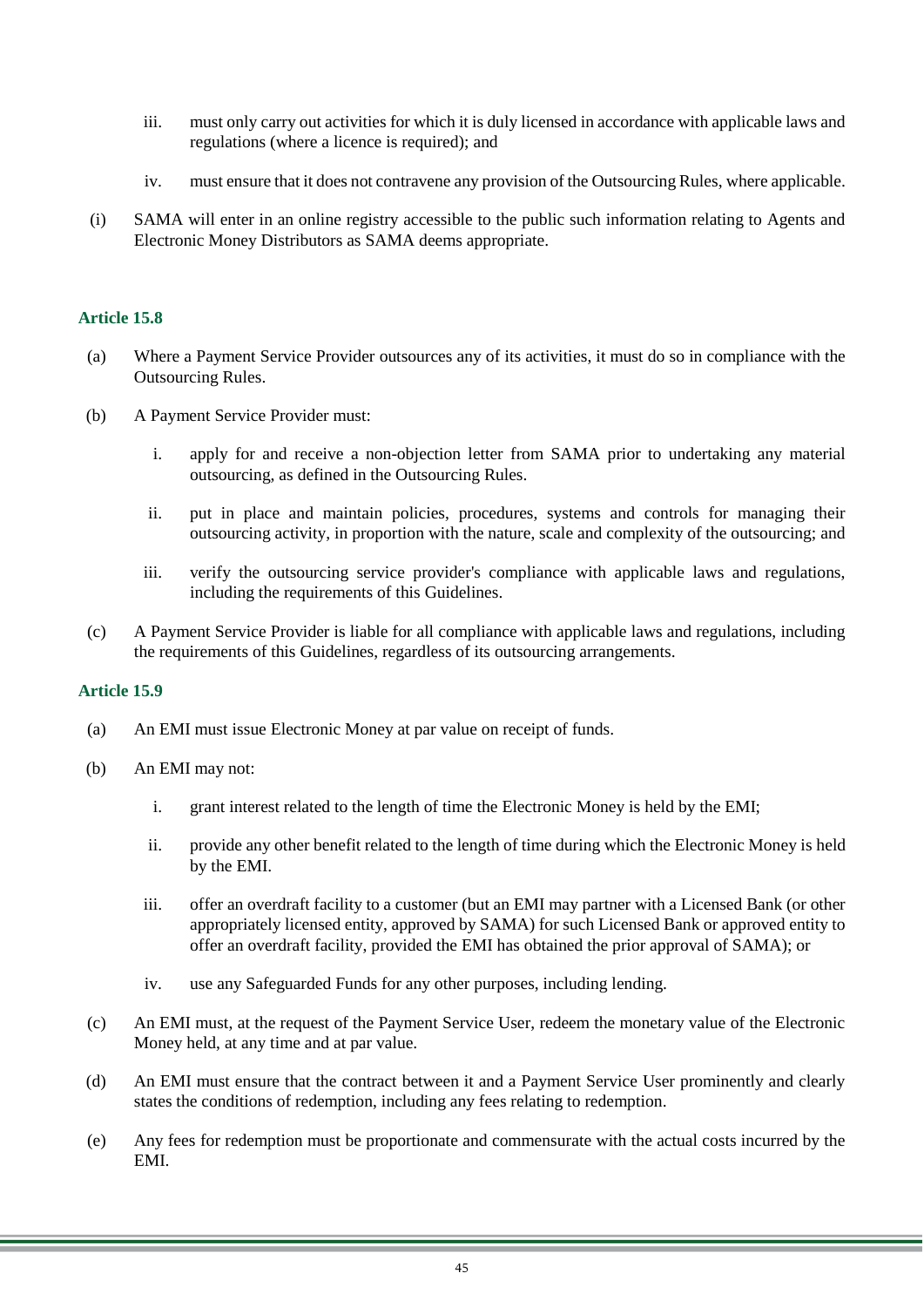- (f) Upon termination of the contract between a Payment Service User and an EMI (and for a period of up to one year after the date of termination), the EMI must redeem the total remaining monetary value of the Electronic Money held by the Payment Service User. In cases where the redemption fees exceed the remaining balance of Electronic Money, such that the proceeds of any redemption would be nil, the EMI may cease to safeguard the relevant Safeguarded Funds.
- (g) An EMI must show to the holder of the Electronic Money holder how the balance has been used up by any redemption fee.

- (a) A Payment Service Provider or other person that executes Limited Network Payment Transactions whose aggregate value in any period of 12 consecutive calendar months exceeds SAR5,000,000 must notify SAMA immediately, including in its notification a description of the services that it offers and its reasons for categorising the relevant Payment Transactions as Limited Network Payment Transactions.
- (b) The period of 12 consecutive calendar months referred to in Article 15.10(a) does not include any period in respect of which a notification has already been made under that Article.
- (c) Notifications and information provided to SAMA under this Article 1[5 0](#page-39-1) must be given within such time and in such form as SAMA may direct after the end of the period of 12 months referred to in Article  $15.10$  (a).
- (d) A person to which this Article 15.10 applies may be required by SAMA to apply for a licence in accordance with Article 6, where SAMA deems this necessary.

# **Article 15.11**

- (a) An EMI may carry on other Payment Services related to its issuance of Electronic Money without notifying SAMA or obtaining further approvals.
- (b) Before carrying out a Payment Service that is unrelated to the issuance of Electronic Money and not previously declared to SAMA, an Electronic Money Institution must notify SAMA of a change its activities in accordance with Article 6.17.
- (c) Any Payment Account provided by an Electronic Money Institution which is used for Payment Transactions which are not related to the issuance of Electronic Money must be used only in relation to such Payment Transactions.

- (a) A Payment Service Provider must not partially or totally shut down its business activities or apply for a winding up, liquidation or other insolvency proceedings without first applying for and receiving a noobjection letter from SAMA, which may request information and documents to be provided by the Payment Service Provider in this regard.
- (b) A Payment Service Provider entering winding up, liquidation or other insolvency proceedings will be subject to applicable insolvency law in the Kingdom.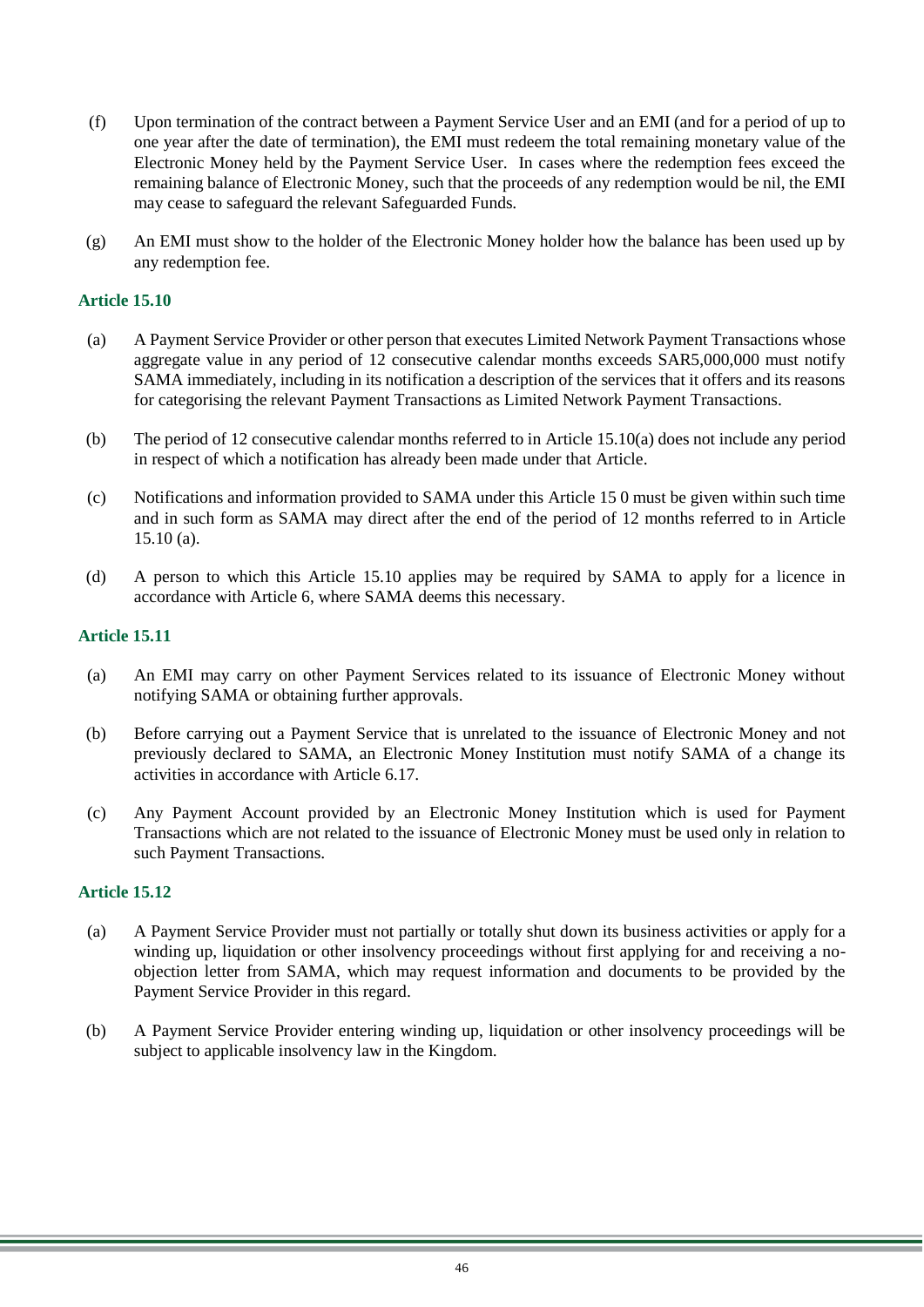## **Access to Payment Accounts**

- <span id="page-46-0"></span>(a) A Payment Account Service Provider must grant a Payment Initiation Service Provider and Account Information Service Provider and each other Payment Service Provider access to Payment Accounts on an objective, non-discriminatory and proportionate basis and in such a way as to allow the Payment Service Provider to provide Payment Services in an unhindered and efficient manner.
- (b) The Payer's Payment Account Service Provider must:
	- i. communicate with and transfer information securely to a Payment Initiation Service Provider and Account Information Service Provider in accordance with the cyber security regulations referred to in Article 15.6.
	- ii. put in place and maintain procedures to ensure that Payment Orders and other requests by the Payer are Authenticated and authorized by the Payer.
	- iii. ensure that any charges applied have been agreed to by the Payer.
	- iv. in the case of a Payment Initiation Service:
		- A. immediately after receipt of the Payment Order from the Payment Initiation Service Provider, provide or make available to the Payment Initiation Service Provider all information on the initiation of the Payment Transaction and all information accessible to the Payment Account Service Provider regarding the execution of the Payment Transaction;
		- B. treat a Payment Order from the Payment Initiation Service Provider in the same ways as a Payment Order received directly from the Payer; and
		- C. respond to a Payment Order in a timely manner;
	- v. in the case of an Account Information Service:
		- A. treat the data request from the Account Information Service Provider in the same way as a data request received directly from the Payer; and
		- B. respond to data requests in a timely manner; and
	- vi. not require the Payment Initiation Service Provider or Account Information Service Provider to enter into a commercial contract before complying with the preceding requirements in this Article 16.1.
- (c) A Payment Account Service Provider may only deny access to a Payment Account by an Account Information Service Provider or a Payment Initiation Service Provider for reasonably justified and duly evidenced reasons relating to unauthorised or fraudulent access to the Payment Account by that Account Information Service Provider or Payment Initiation Service Provider, including the unauthorised or fraudulent initiation of a Payment Transaction. In such cases, the Payment Account Service Provider must:
	- i. inform the Account Information Service Provider or Payment Initiation Service Provider of the incident and the reason for denial of access.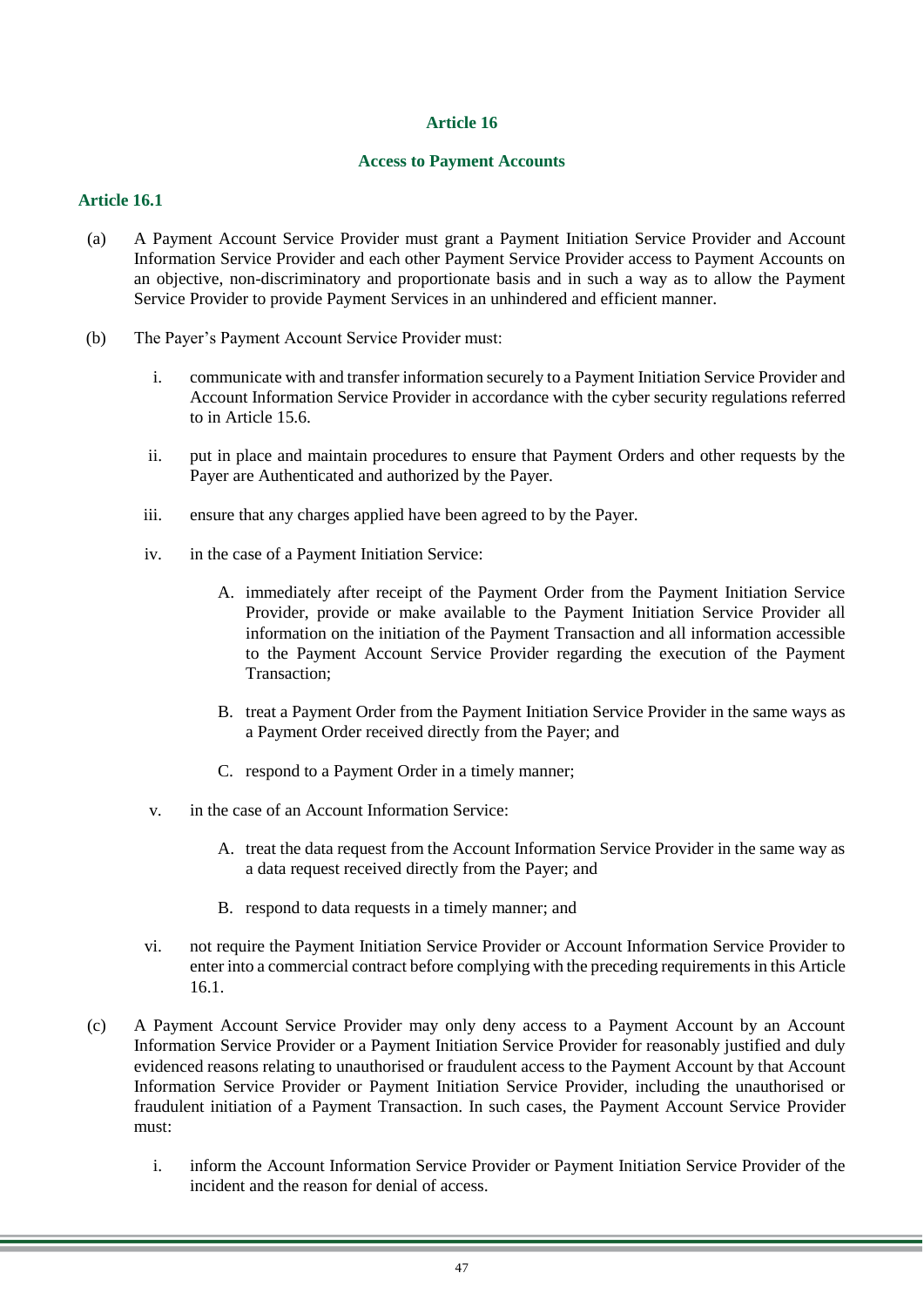- ii. notify SAMA immediately regarding the incident in such form that SAMA may direct and include the details of the case and the reasons for taking action; and
- iii. restore account access to the Account Information Service Provider or Payment Initiation Service Provider once denial of access is no longer justified in accordance with this Article 16.1(c ).

- (a) A Payment Initiation Service Provider and an Account Information Service Provider must each obtain consent of the Payment Service User before providing a Payment Initiation Service or Account Information Service.
- (b) In addition, a Payment Initiation Service Provider and an Account Information Service Provider must each ensure that:
	- i. for every Payment Transaction with the Payment Account Service Provider and any other involved parties, communications are conducted securely in accordance with the cyber security regulations referred to in Article 15.6.
	- ii. a Payment Service User's Personalised Security Credentials are secure and not accessible to other parties, except for the issuer of the same.
	- iii. it does not store, access or process any Customer Data for any purpose except for the provision of a service explicitly requested by a customer and in accordance with the terms of its Payment Service Provider licence; and
	- iv. it does not disclose any information relating to the Payment Service User to any person except with the explicit consent of the Payer or where required, pursuant to applicable laws and regulations, by SAMA or other competent authority in the Kingdom.
- <span id="page-47-0"></span>(c) A Payment Initiation Service Provider must ensure it does not hold a Payment Service User's funds at any time and that it does not change the amount, the Payee or any other feature of a Payment Transaction.

#### **Article 17**

#### **Auditing**

#### **Article 17.1**

- (a) A Payment Service Provider must appoint an external auditor to conduct an audit at least on an annual basis and at its own expense in accordance with this Article 17.
- (b) The external auditor must be approved by the competent authorities in the Kingdom and must have no conflict of interest in acting for the Payment Service Provider.
- (c) If an auditor ceases to be the appointed auditor of a Payment Service Provider, the Payment Service Provider must appoint another auditor in accordance with this Article 17 [0](#page-47-0) as soon as practicable after such cessation.

- (a) A Payment Service Provider must ensure that its terms of appointment with an auditor require that the auditor at a minimum:
	- i. carries out, for the year in respect of which the auditor is appointed, an audit of the financial statements or consolidated financial statements of the Payment Service Provider prepared in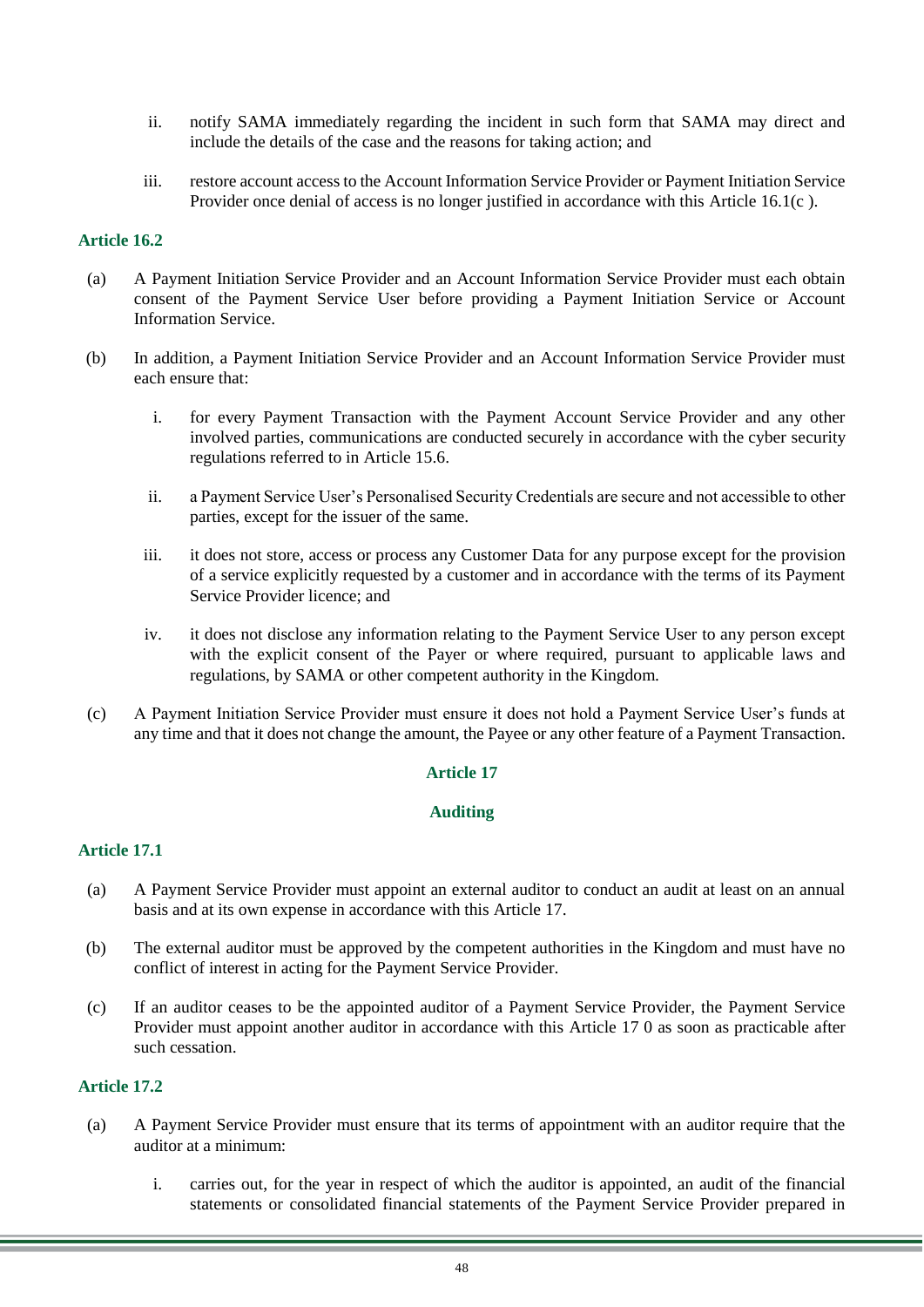accordance with accounting practices approved for use in the Kingdom, the International Financial Reporting Standards issued by the International Accounting Standards Board, or any other accounting standards deemed acceptable by SAMA.

- ii. carries out an audit of the transactions in relation to the Payment Services provided by the Payment Service Provider (separately from any audit carried out on activities not related to Payment Services); and
- iii. submits a report of the audit to SAMA in such form as may be prescribed by it and within such timeframe as SAMA may allow (including separate accounting information in respect of Payment Service activities).
- (b) SAMA may make further requests of the auditor, including:
	- i. to submit any additional information in relation to the audit as SAMA considers necessary;
	- ii. to enlarge or extend the scope of the audit of the Payment Service Provider's business; and
	- iii. to carry out any other examination that it requests in relation to the audit.
- (c) If SAMA is not satisfied with the performance of the auditor, SAMA may, at any time, direct the Payment Service Provider to remove the auditor and appoint another auditor.
- (d) The auditor's reports prepared in accordance with this Article 17.2 must be attached to the balance sheet and the profit and loss account, the financial statements or the consolidated financial statements (as the case may be) of the Payment Service Provider, which must submit copies of these reports to SAMA in such form and time as may be prescribed by SAMA.

- (a) A Payment Service Provider must ensure that its terms of appointment with an auditor require that, if the auditor believes that any of the following matters has occurred, the auditor must immediately report such matter to SAMA:
	- i. there has been a contravention of any provision of these Guidelines or other applicable laws or regulations issued by SAMA;
	- ii. a criminal offence involving fraud or dishonesty has been committed;
	- iii. losses have been incurred that have led to the capital requirements set out in Article 7 not being satisfied;
	- iv. there is any irregularity that has or may have a material effect on the accounts of the Payment Service Provider, including any irregularity that had caused a major disruption to the provision of any type of Payment Service to the customers of the Payment Service Provider; and
	- v. the auditor is unable to confirm that the assets of the licensee exceed the liabilities of the Payment Service Provider or satisfy another test of solvency applicable in the Kingdom.
- (b) A report made under Article 17.3(a) must not be considered a breach of any restriction upon the disclosure imposed by any applicable laws, regulations or contractual terms. The auditor and its employees are not liable for any loss arising from the disclosure or any act or omission in consequence of the disclosure, provided that the auditor or its employees disclose in good faith to SAMA:
	- i. the knowledge or suspicion of any of the matters mentioned in Article 17.3(a); and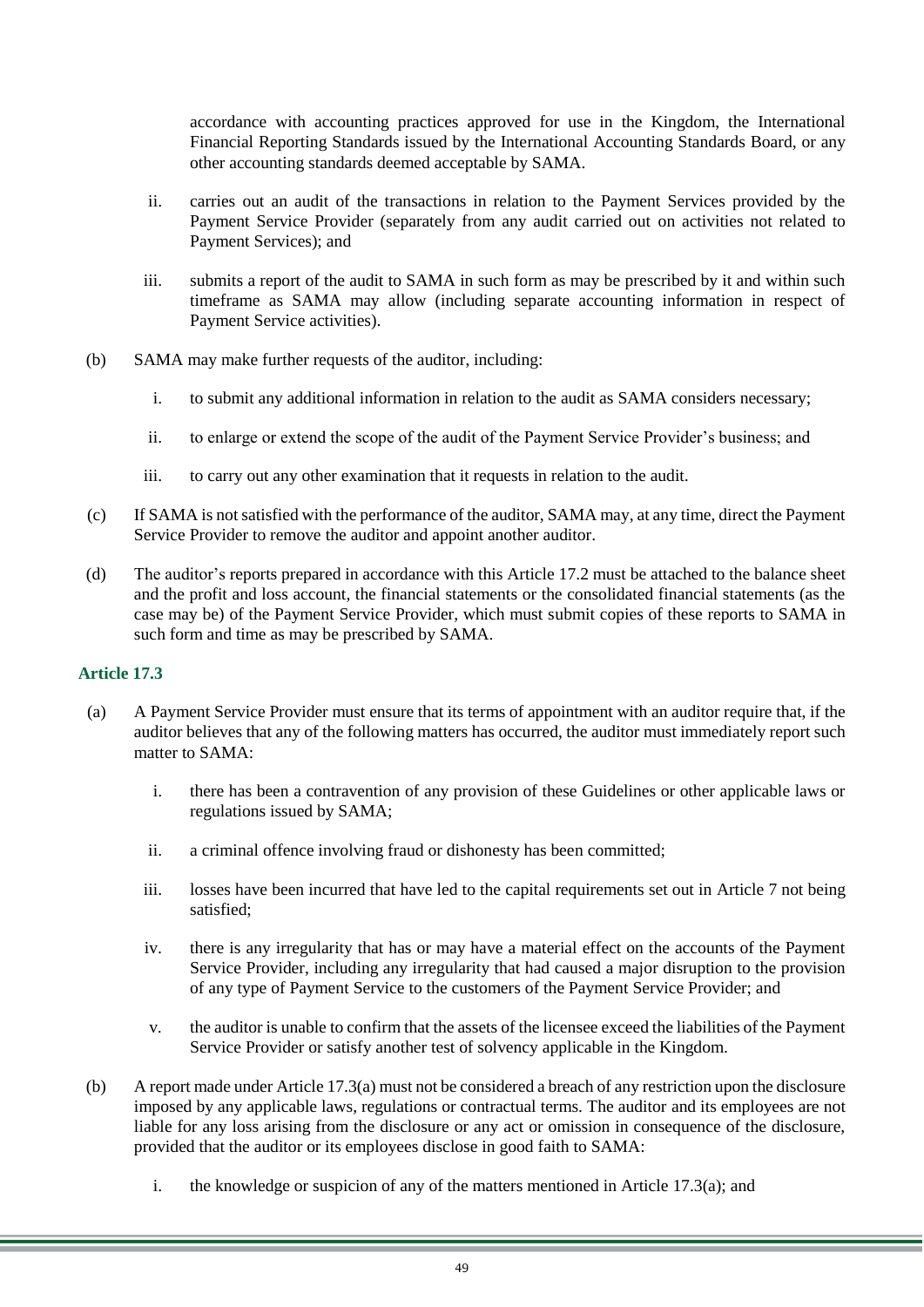- ii. any information or other matter on which that knowledge or suspicion is based.
- (c) Except as may be necessary for compliance with these Guidelines or for the purposes of any civil or criminal legal proceedings, a Payment Service Provider must instruct auditors appointed in accordance with this Article 17 not to disclose any information that comes to its knowledge in the course of performing its duties to any person other than the Payment Service Provider or SAMA.

- (a) A Payment Service Provider or any of its employees that intentionally:
	- i. prevents, delays or obstructs the carrying out of an audit;
	- ii. destroys, conceals or alters any property, records or documents relating to the business of a Payment Service Provider; or
	- iii. sends out of the Kingdom any record, document or asset of any description belonging to or in the possession of or under the control of the Payment Service Provider,

or conspires with any other person to do any such act, commits a contravention of this Guidelines.

(b) If a Payment Service Provider or any of is employees is alleged to have contravened Article 17.4(a), the onus of proving that it did not act with intent to contravene that Article falls on the Payment Service Provider and relevant individuals.

# **Article 18**

## **Supervision**

## **Article 18.1**

- (a) In supervising the payments sector in the Kingdom and seeking to ensure that Payment Service Providers comply with the requirements of these Guidelines and other applicable laws and regulations, SAMA adopts a risk-based approach, taking into account the market practices in the payments sector more broadly, as well as the conduct of individual Payment Service Providers.
- (b) SAMA aims to supervise compliance with these Guidelines in a way that ensures that Payment Service Providers maintain the appropriate controls to manage risk while allowing sufficient room for innovation and entrepreneurship.

- (a) In carrying out its supervision, SAMA may at any time conduct off-site supervision (including a power to request financial and transaction reports and risk assessments) as well as on-site inspections in the manner that it deems necessary.
- (b) A Payment Service Provider must grant SAMA access to its physical premises and to any data or records held physically or electronically at the request of SAMA and otherwise co-operate with SAMA in conducting its supervisory activities.
- (c) SAMA may conduct on-site visits with or without notice.
- (d) SAMA may choose to subject a Payment Service Provider to enhanced supervision where it deems the failure of that provider will cause disruptions that are contrary to the public interest, taking into account the market share, customer base, transaction volume and any other factors that SAMA deems relevant.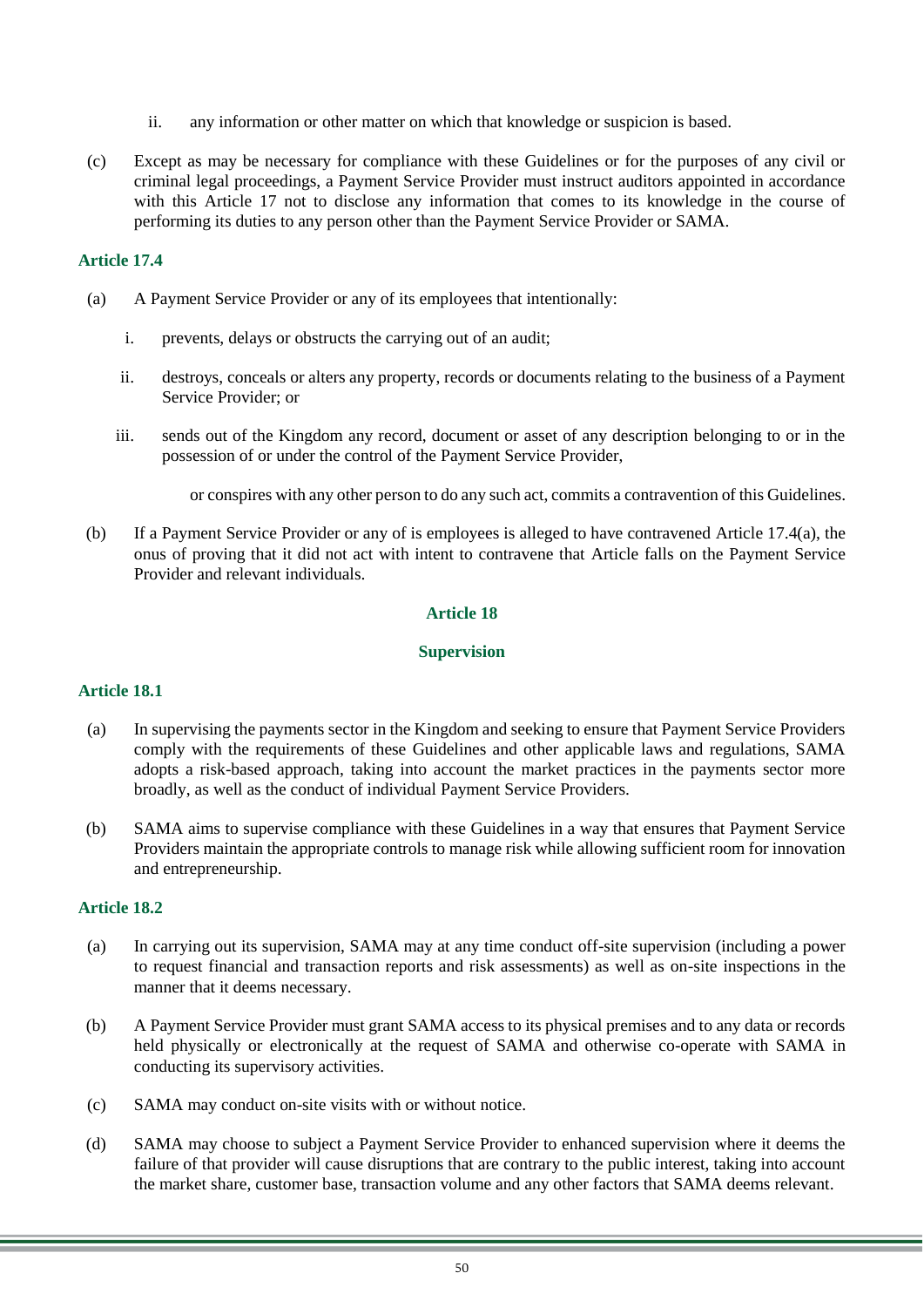- (a) Licensed Payment Service Providers will be required to submit reports periodically as mandated by SAMA.
- (b) SAMA may amend and supplement the list, contents and frequency of the reports required to be submitted by a Payment Service Provider. In some cases, SAMA may require that a Payment Service Provider hires an external auditor to review specific areas of its operations and report directly to SAMA in the manner specified by SAMA.

- (a) Where SAMA has reason to suspect a contravention of these Guidelines or other applicable laws and regulations by a Payment Service Provider, SAMA may conduct an investigation to assess and identify any breaches.
- (b) Before deciding on any penalties or actions against on the Payment Service Provider, SAMA may seek justifications and clarifications from the Payment Service Provider for any contravention.
- (c) If SAMA deems the Payment Service Provider non-compliant with any applicable laws or regulations, SAMA may decide to carry out remedial action or impose penalties.
- (d) SAMA will notify the Payment Service Provider of any remedial action or penalties along with its reasons for taking such action and, where relevant, the amount of the penalty.
- (e) Any remedial action specified by SAMA will be monitored in order to ensure that the Payment Service Provider has complied with such action. In the case of non-compliance, the Payment Service Provider may be exposed to more stringent remedial action or penalties by SAMA.
- (f) SAMA will decide on remedial actions and penalties in a manner that is transparent and proportionate to the issue, consistent with publicly stated policies. In deciding upon the remedial action to take, SAMA seeks to:
	- i. change the behaviour of the Payment Service Provider or other person that is the subject of the action;
	- ii. deter future non-compliance;
	- iii. eliminate any financial gain or benefit from non-compliance; and
	- iv. where appropriate, remedy the harm caused by the non-compliance.
- (g) SAMA will determine the appropriate remedial actions and penalties to impose on a case-by-case basis. SAMA may require remedial action or impose penalties in accordance with its powers. Without prejudice to SAMA's powers under other applicable laws and regulations, such actions include the following:
	- i. serving a warning;
	- ii. requiring a person to submit a corrective action plan;
	- iii. publishing a statement against a person at its expense;
	- iv. imposing a financial penalty or an order for restitution to customers in accordance with SAMA's powers;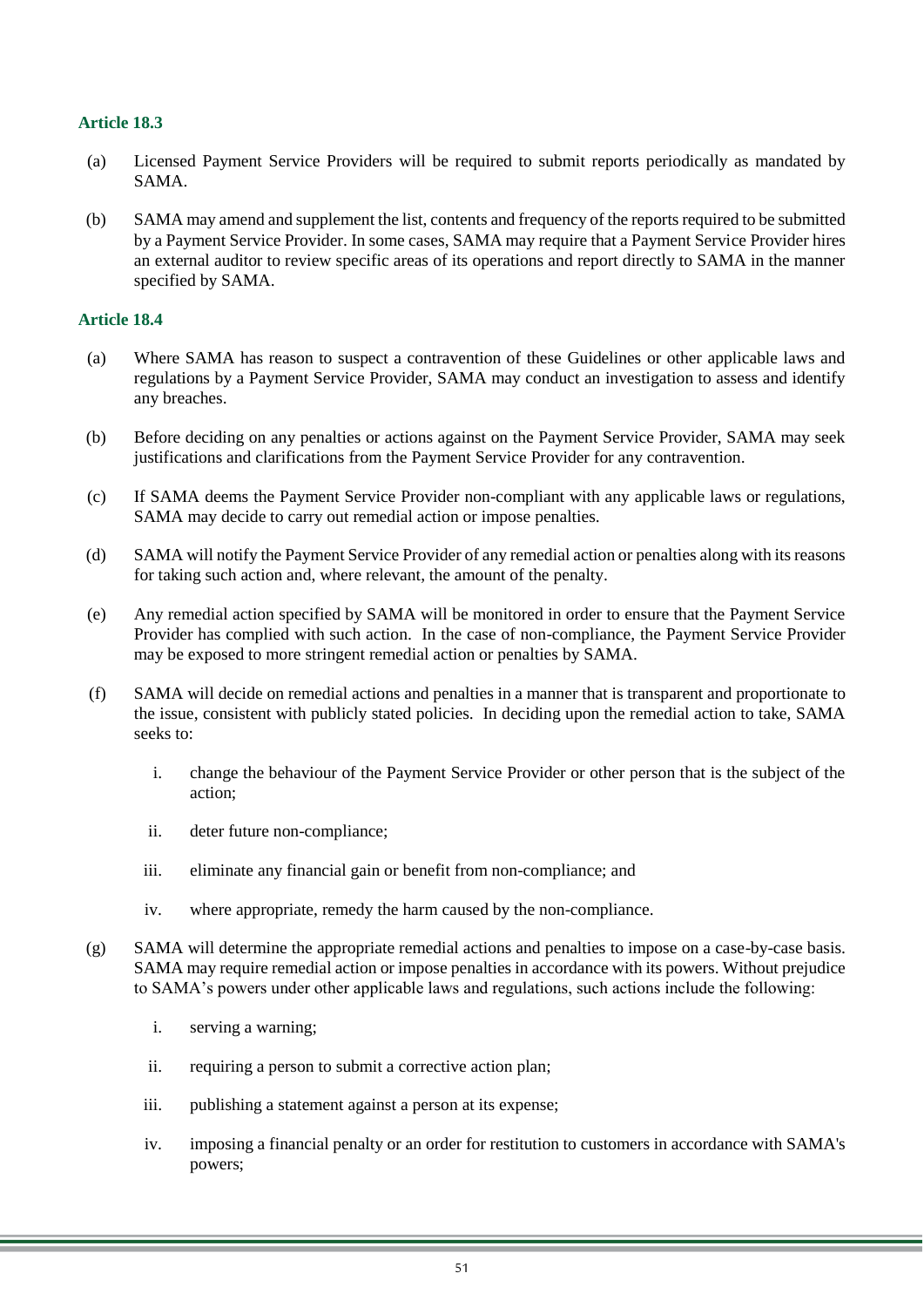- v. restricting the terms of a Payment Service Provider's licence, which may include restricting the imposition of customer transaction limits of the kind specified in Article 15.2 [0,](#page-39-2) limiting the number of customers serviced or the Total Outstanding Electronic Money of an EMI;
- vi. suspending a Payment Service Provider's licence or one or more of the Payment Services permitted under such licence, or otherwise amending the scope or conditions of a licence; and
- vii. revoking a Payment Service Provider's licence.
- <span id="page-51-0"></span>(h) SAMA may pursue action in the relevant court where it deems it necessary.

## **Disputes**

## **Article 19.1**

- (a) SAMA will establish a committee known as the "Committee for the Resolution of Payments Disputes and Violations" (the **Committee**), which will, subject to Article 19.1(d) [\(d\),](#page-51-1) be responsible for assessing and resolving disputes between Payment Service Providers, as well as between Payment Service Providers and Payment System Operators, that are:
	- i. submitted by a Payment System Provider or Payment System Operator to SAMA in accordance with Article 19.2(b) or Article 19.3(b) [\(b\);](#page-52-0) and
	- ii. not resolved by SAMA within 60 calendar days of that submission and are escalated to the Committee in accordance with Article 19.2(e ) and 19.3 (e ).
- (b) The Committee will investigate, assess and settle disputes escalated to it in accordance with Article 19.2 (e [\)\(e\)](#page-52-1) and 19.3(e). The Committee may issue decisions based on its assessment with the full power of SAMA, and may direct the relevant staff at SAMA, or a Payment Service Provider and Payment System Operator, to take specific actions based on the investigation.
- (c) The Committee will consist of members appointed by SAMA with the relevant experience and expertise. A member of the Committee may not be a person who has licensing or supervisory responsibilities over any Payment Service Provider or Payment System Operator.
- <span id="page-51-1"></span>(d) Until the Committee is established in the Kingdom, any challenges on decisions of SAMA can be referred to the Committee for Banking Disputes and its relevant procedures will be followed.

- (a) In the case of disputes between Payment Service Providers, the relevant parties should make all reasonable attempts to resolve a dispute between themselves. In cases where such disagreements cannot be resolved, the matter can be submitted to SAMA to decide on the matter.
- (b) To submit such a matter, a Payment Service Provider must notify SAMA of the dispute in writing.
- (c) SAMA will take the relevant steps to investigate and assess the circumstances of the dispute, which may include:
	- i. conducting interviews with the relevant parties;
	- ii. arbitrating discussions between the relevant parties; and